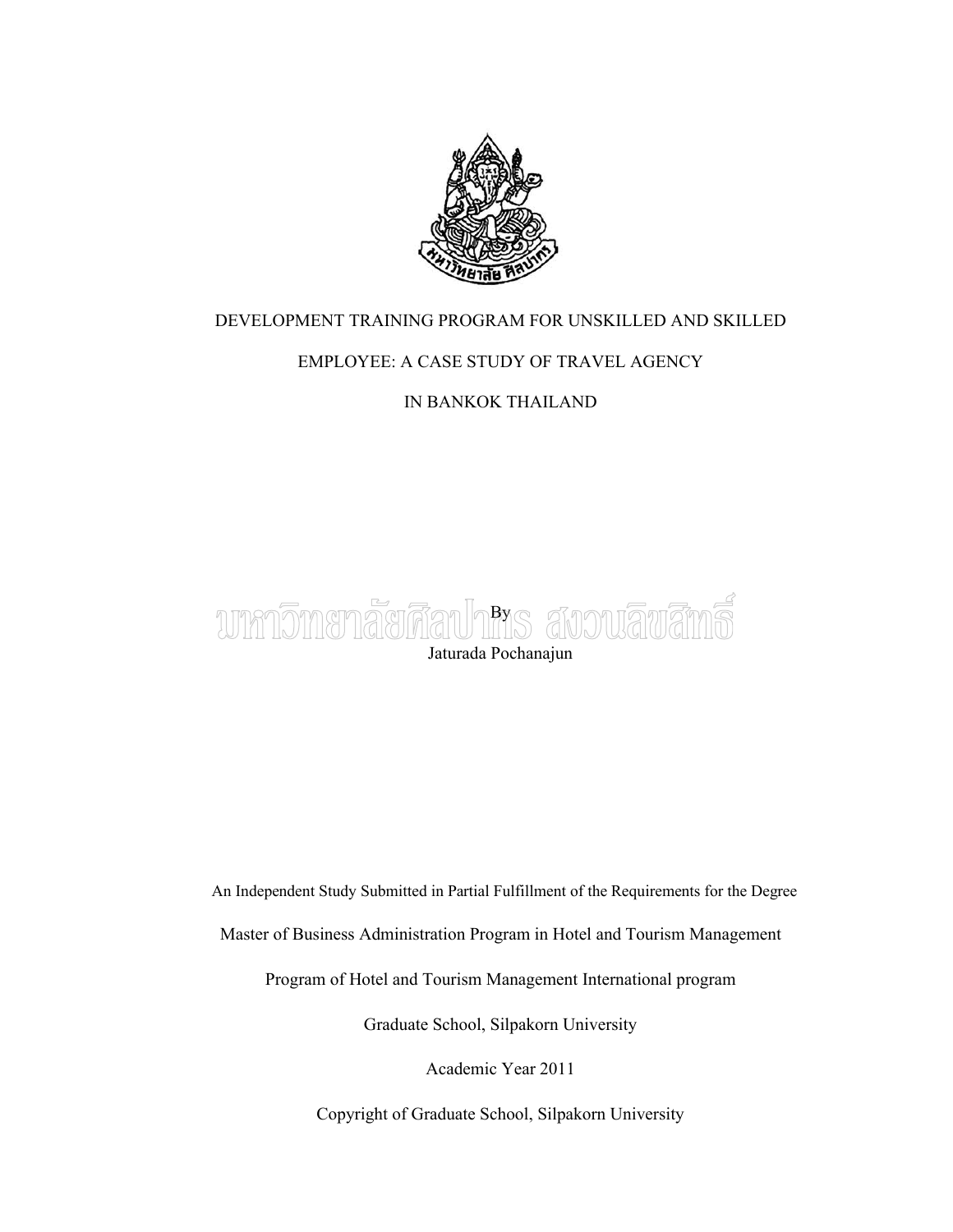### DEVELOPMENT TRAINING PROGRAM FOR UNSKILLED AND SKILLED EMPLOYEE: A CASE STUDY OF TRAVEL AGENCY

IN BANGKOK THAILAND

By

Jaturada Pochanajun นาหาวิทยาลัยศิลปากร สงวนลิขสิทธิ์

An Independent Study Submitted in Partial Fulfillment of the Requirements for the Degree

Master of Business Administration Program in Hotel and Tourism Management

Program of Hotel and Tourism Management International program

Graduate School, Silpakorn University

Academic Year 2011

Copyright of Graduate School, Silpakorn University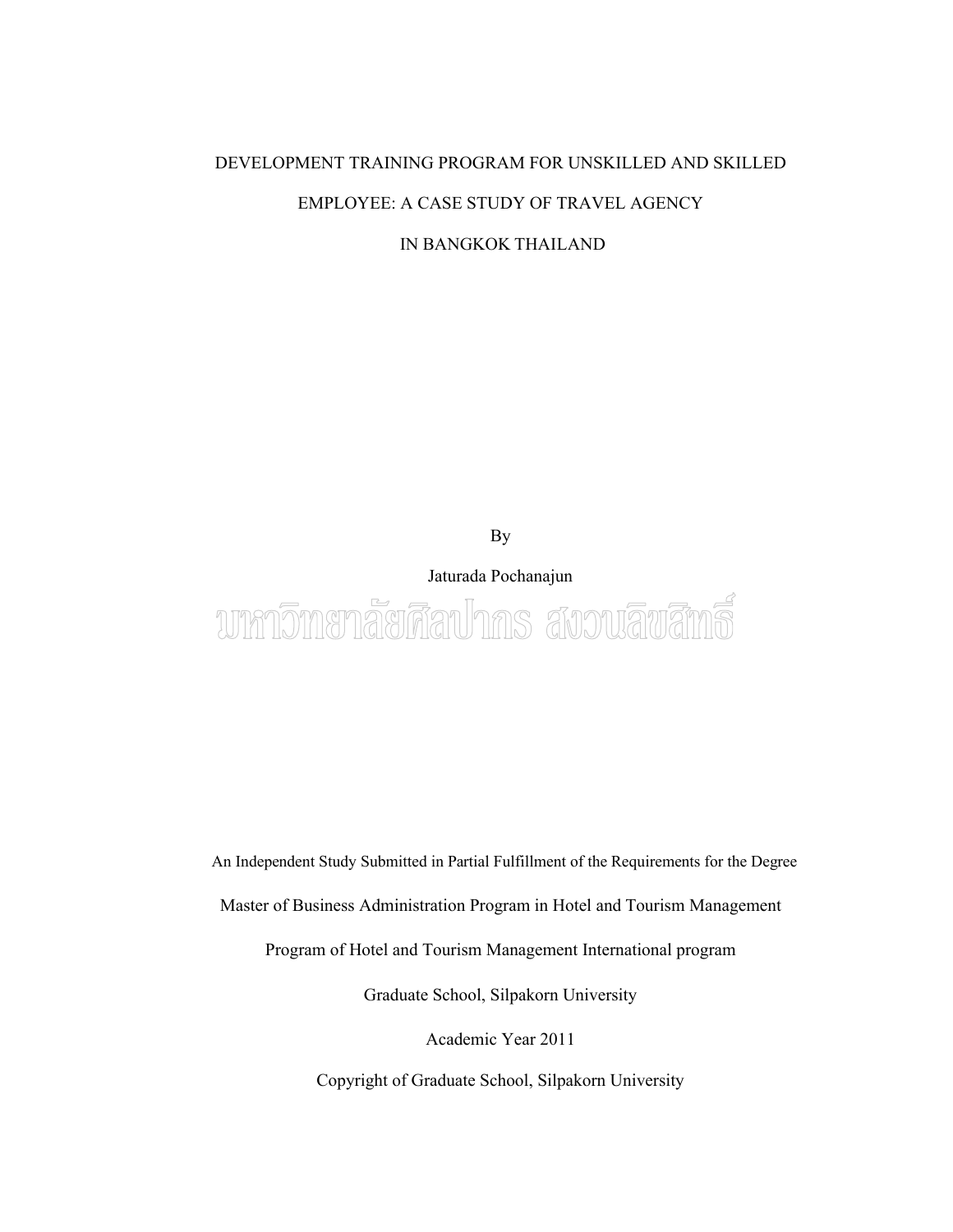The Graduate School, Silpakorn University has approved and accredited the Independent Study title of "Development training program for unskilled and skilled employee: a case study of travel agency in Bangkok Thailand" submitted by Miss Jaturada Pochanajun as a partial fulfillment of the requirements for the degree of Hotel<br>and Tourism Management. and Tourism Management. bl, Silpakorn University has approved and accredited the "Development training program for unskilled and skilled travel agency in Bangkok Thailand" submitted by Miss The Graduate School, Silpakorn University has approved and accredited the<br>dent Study title of "Development training program for unskilled and skilled<br>ee: a case study of travel agency in Bangkok Thailand" submitted by Miss

(Assistant Professor Panjai Tantatsanawong,Ph.D.) Dean of Graduate School ........../..................../..........

The Independent Study Advisor

# Ardiporn Khemarangsan, Ph.D

The Independent Study Examination Committee

.................................................... Chairman

(Sudawadee Chanpiwat, Ph.D)

............/......................../..............

.................................................... Member

(Ardiporn Khemarangsan, Ph.D)

............/......................../..............

.................................................... Member

(Mr. Henri Magne)

............/......................../.............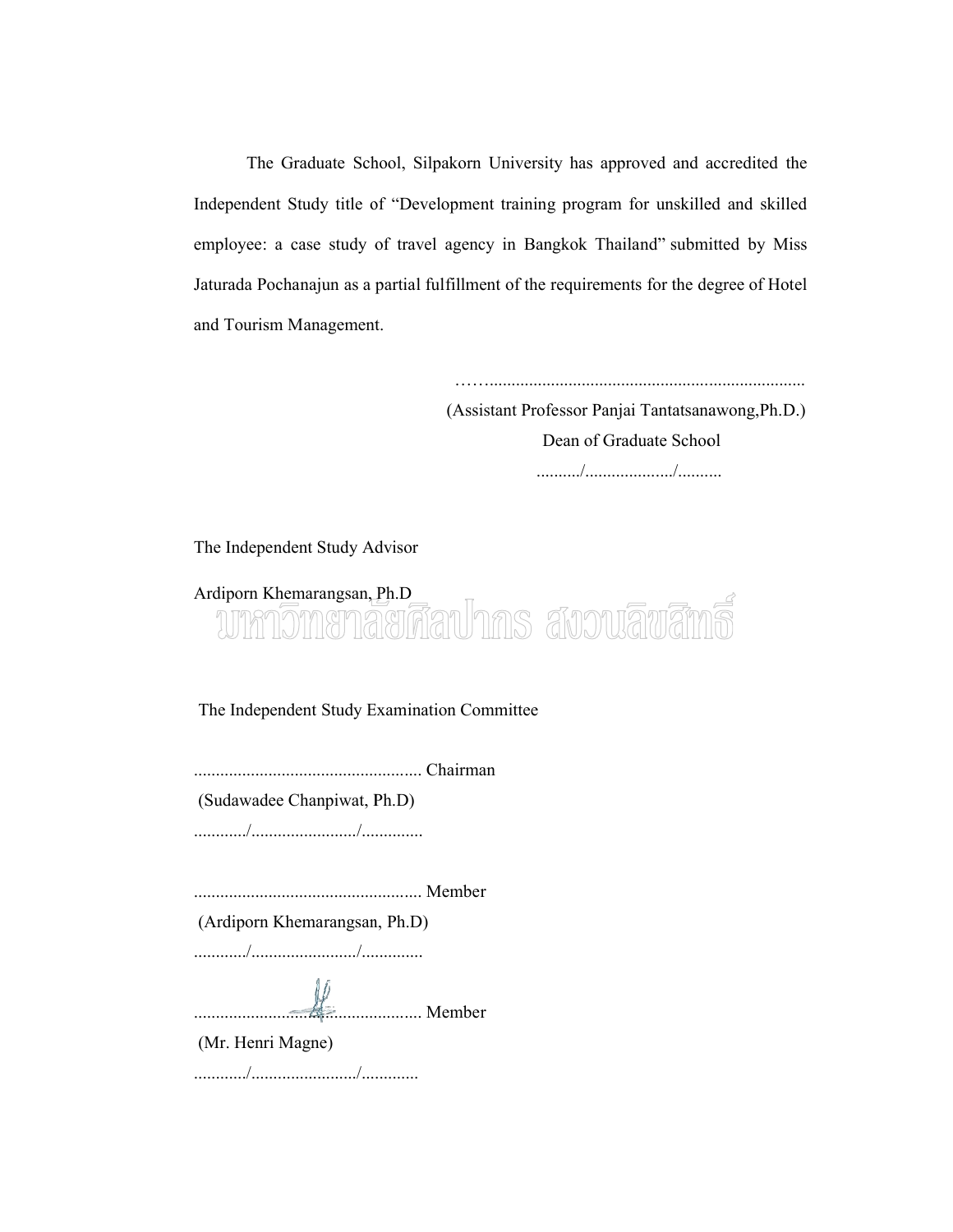#### 53501301 : MAJOR: HOTEL AND TOURISM MANAGEMENT

#### KEY WORD : HUMAN RESOURCES, TRAINING, TRAINING PROGRAM

#### IMPROVEMENT, UNSKILLED AND SKILLED EMPLOYEE

JATURADA POCHANAJUN: DEVELOPMENT TRAINING PROGRAM FOR UNSKILLED AND SKILLED EMPLOYEE: A CASE STUDY OF TRAVEL AGENCY IN BANKOK THAILAND RESEARCH PROJECT ADVISOR: ARDIPORN KHEMARANGSAN, PH.D., 75 pp.

Human Resource is essential to the achievements of a business. The company develops the training program to encourage and improve the employee's productivity. Often, good training is just as important as a good benefits package for an employee.

This research provides the factors to develop the training program that are suitable for developing both skilled and unskilled employee: (1) evaluation the employees' needs, (2) setting the clear goal, (3) delivering Training Channels, (4) selecting Trainers and Trainees, (5) applying Learning, (6) three methods of training, (7) evaluation training.

- 6

 $\overline{\phantom{a}}$ To decrease the cost and to get more benefit, the company recruits both skilled and unskilled employees, both employees absolutely have a different skill to work. In addition, it can affect the quality of work and the customers' satisfaction. Thus, the development training program is the most important way to improve the employees to work more effective. Actually, the company has created own training program to improve the employees' skills, especially in Travel Agency. However, there is not so much information regarding training in this industry. Research collects the data by interviewing the employees, the employer and the customers to evaluate the current training program. An improved training program has been developed through assessment of their needs. Suggestion from this research will give the improved training program that enhances the skilled and unskilled employee understand their capacity and develop the skill's performance to achieve the company's goals and make more the customer's satisfaction.

Hotel and Tourism Management (International Program) Graduate School, Silpakorn University Academic Year 2011

Student's signature………………………………..

Research Project Advisor's signature………………………………………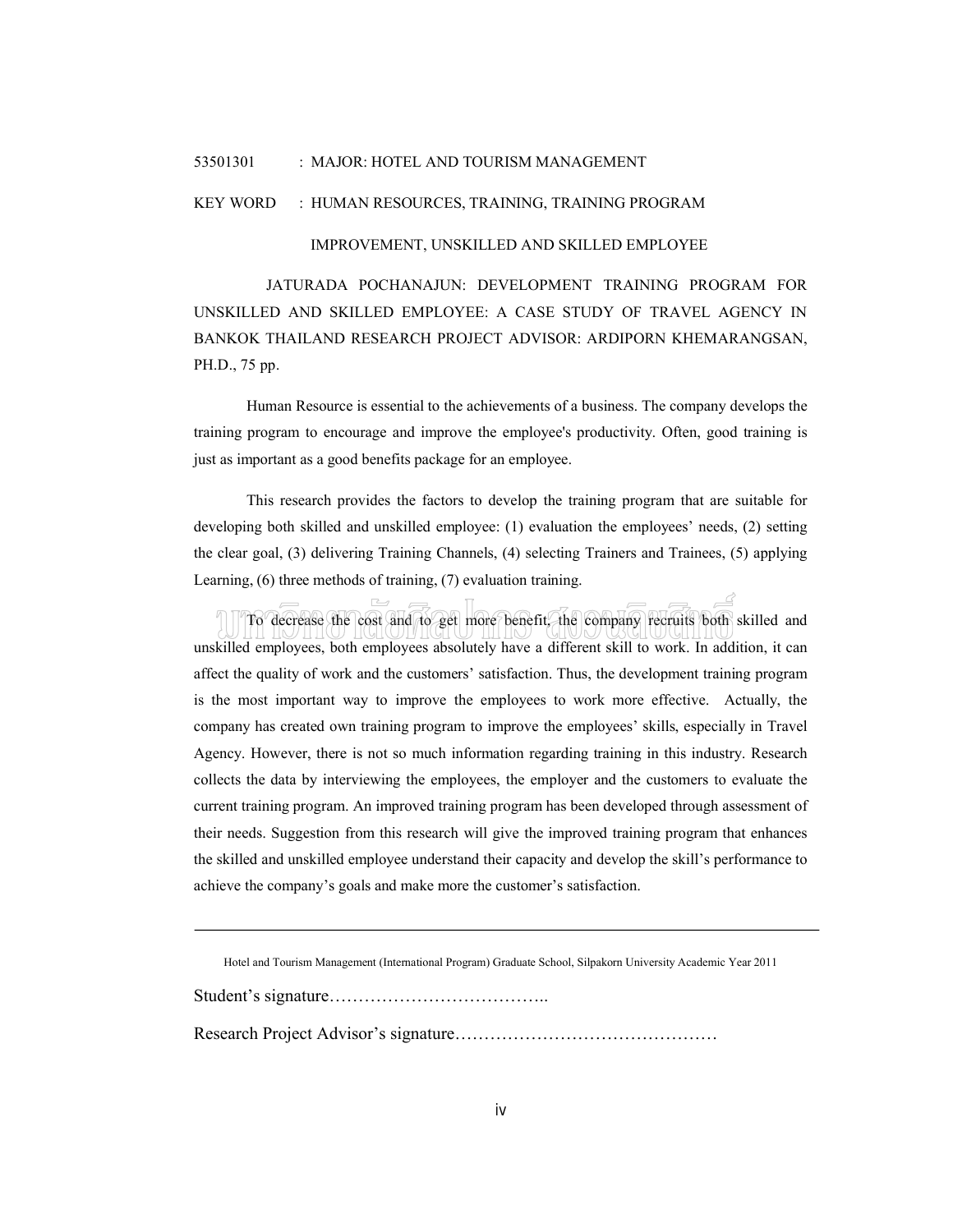### **ACKNOWLEDGEMENT**

I would like to express my deeply appreciation to my research advisors, Dr.Ardiporn Khemarangsan and Dr.Sudawadee Chapiwat for their guidance, review, suggestions, kindness, valuable time, criticisms and comments throughout the success of this research.

My special thanks are also due to all employees of Kangwal Holiday Co.,Ltd for their helpful for this study. Thank for the officers of Silpakorn University International College for their advices and conveniences that always offer to me. I am also thankful to Mr. Charoen Wangananont, all of employees and customers of Kangwal Holiday Co.,Ltd. for answer my question in collecting data process.

Above all these, Lam very grateful to my father, mother, and elder sisters for their encouragement. My friends always support, understand and encourage during hard working.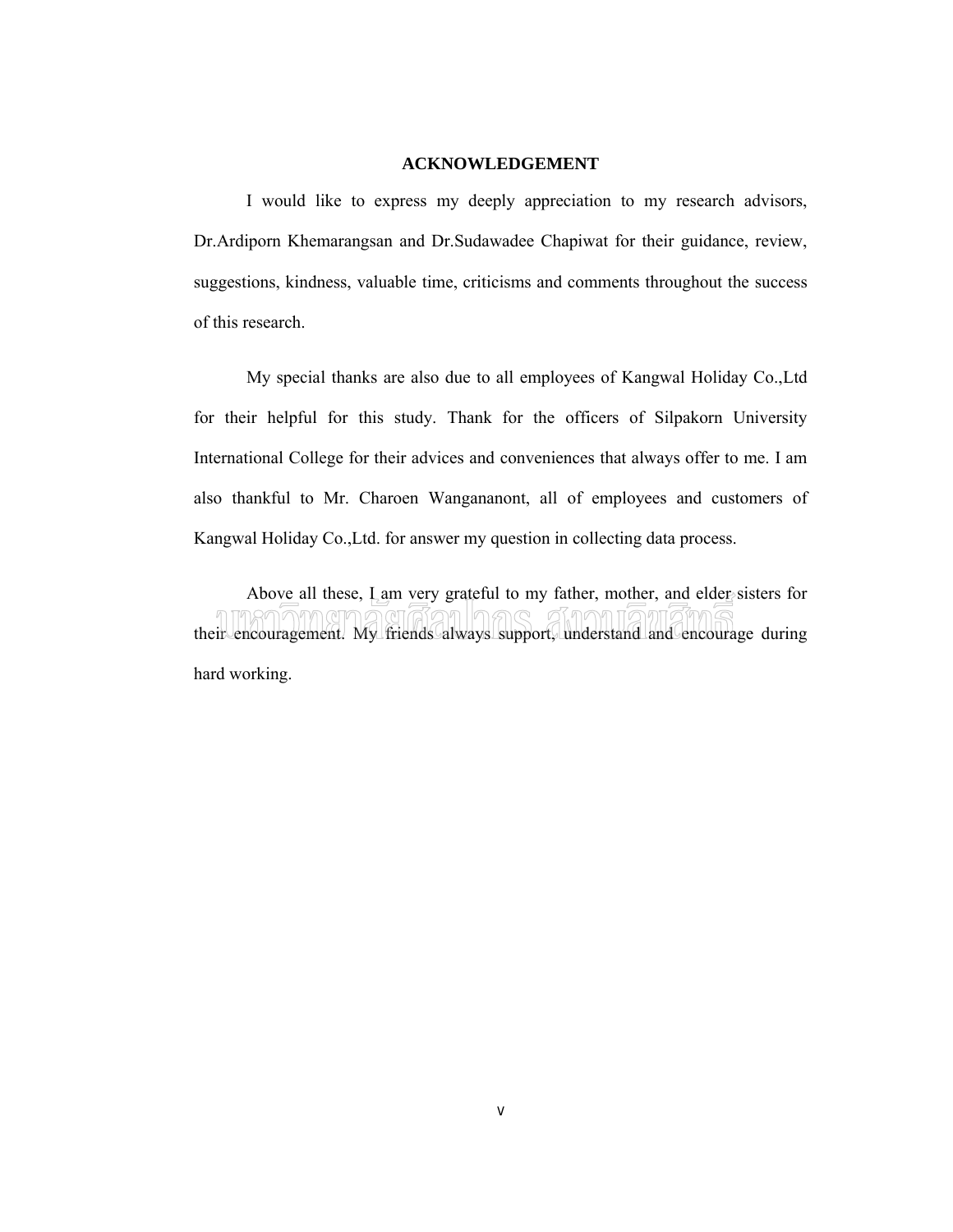### **TABLE OF CONTENTS**

|            |                                                        | iv     |
|------------|--------------------------------------------------------|--------|
|            |                                                        | V      |
|            |                                                        | viii   |
| Chapter    |                                                        |        |
| $1_{-}$    |                                                        | 1      |
| 1.1        |                                                        | 1      |
| 1.2        |                                                        | 4      |
| 1.3        |                                                        | 5      |
| 1.4        |                                                        | 5      |
| 1.5<br>1.6 | SWOT Anatysis Team Infilm Structure and Team Structure | 8<br>9 |
| 17         |                                                        | 10     |
| 2          |                                                        | 13     |
| 2.1        |                                                        | 13     |
| 2.2        |                                                        | 14     |
| 2.3        |                                                        | 16     |
| 2.4        |                                                        | 18     |
|            |                                                        | 20     |
| 2.6        |                                                        | 21     |
| 2.7        |                                                        | 25     |
| 2.8        |                                                        | 28     |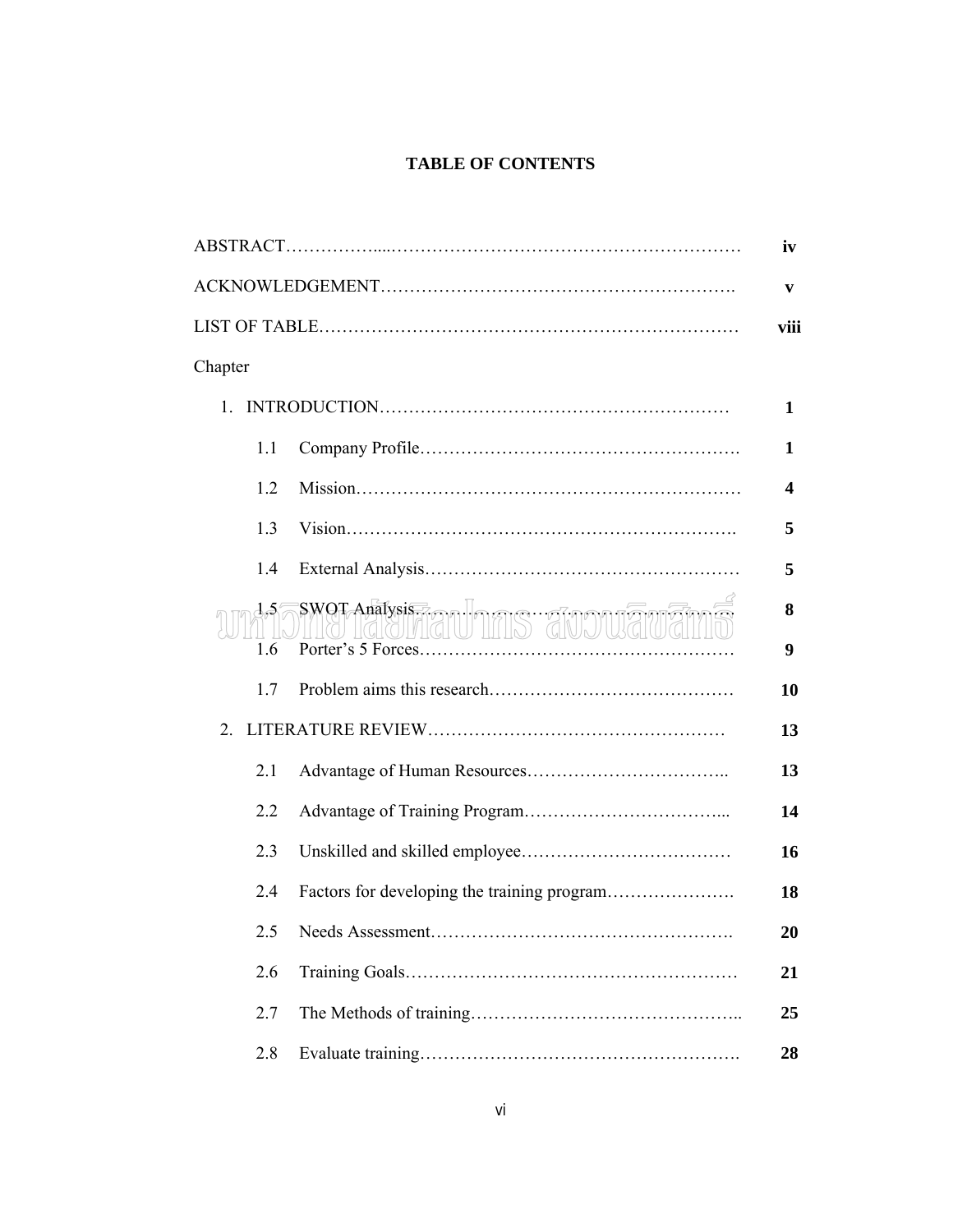| 3.        |                                                  |
|-----------|--------------------------------------------------|
| 4         | DATA ANALYSIS AND DISCUSSION OF RESULT           |
| 4.1       | The reason of the presence of unskilled employee |
|           |                                                  |
| 4.2       |                                                  |
| 4.3       |                                                  |
| 4.4       |                                                  |
| 4.5       |                                                  |
| 4.6       |                                                  |
| 5.        | CONCLUSION AND LIMITATION OF THE RESEARCH        |
| 5.1       |                                                  |
| 5.2<br>53 | Implication (STATU THIS GIVO/WAVEN               |
| 5.4       |                                                  |
| 6.        | <b>APPRENDIX</b>                                 |
| $A$ .     |                                                  |
| B.        | THE CURRENT TRAINING PROGRAM                     |
| $C$ .     |                                                  |
|           |                                                  |
|           |                                                  |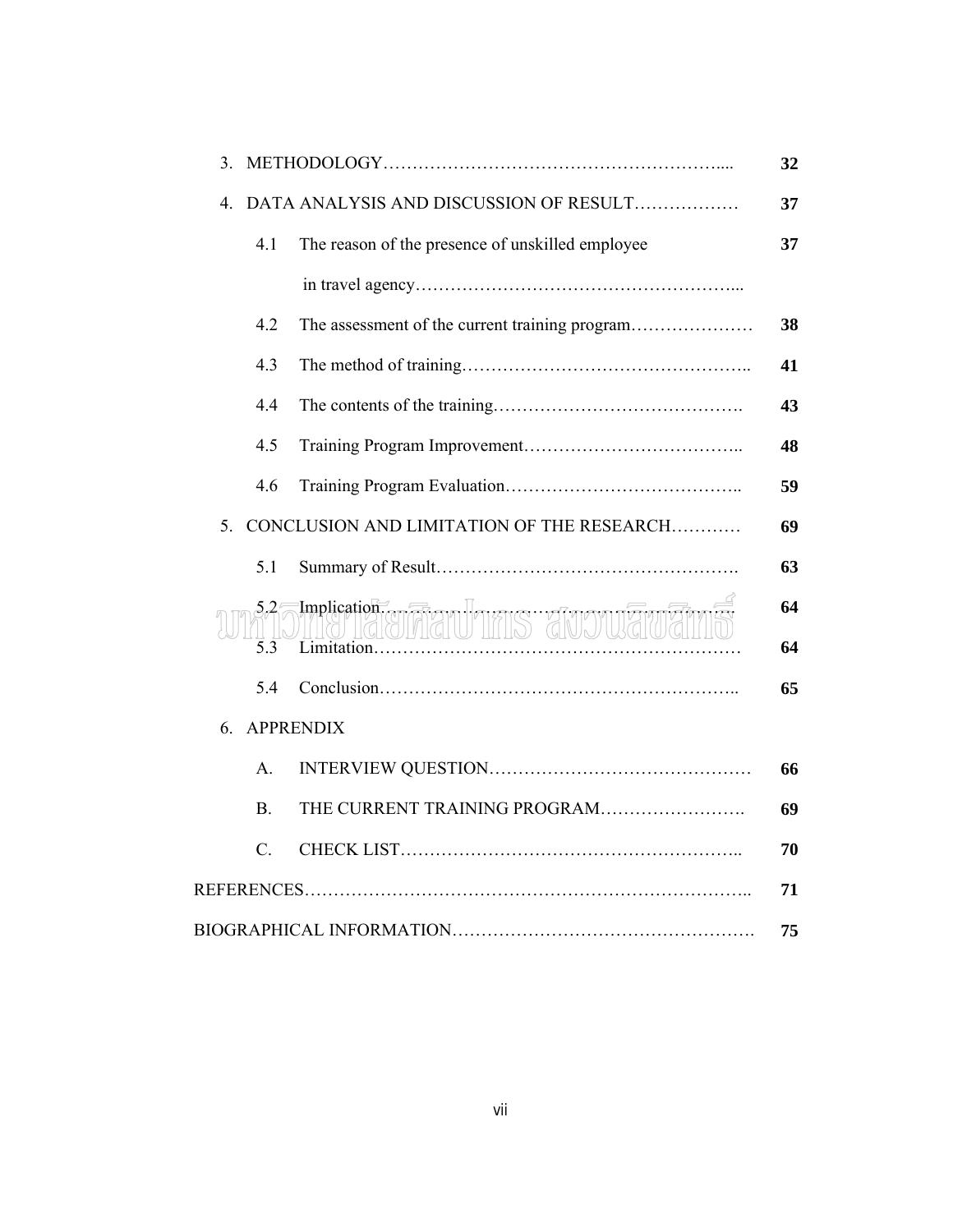### **LIST OF TABLE**

| FIGURE |  |
|--------|--|
|        |  |
|        |  |

## บาหาวิทยาลัยศิลปากร สงวนลิขสิทธิ์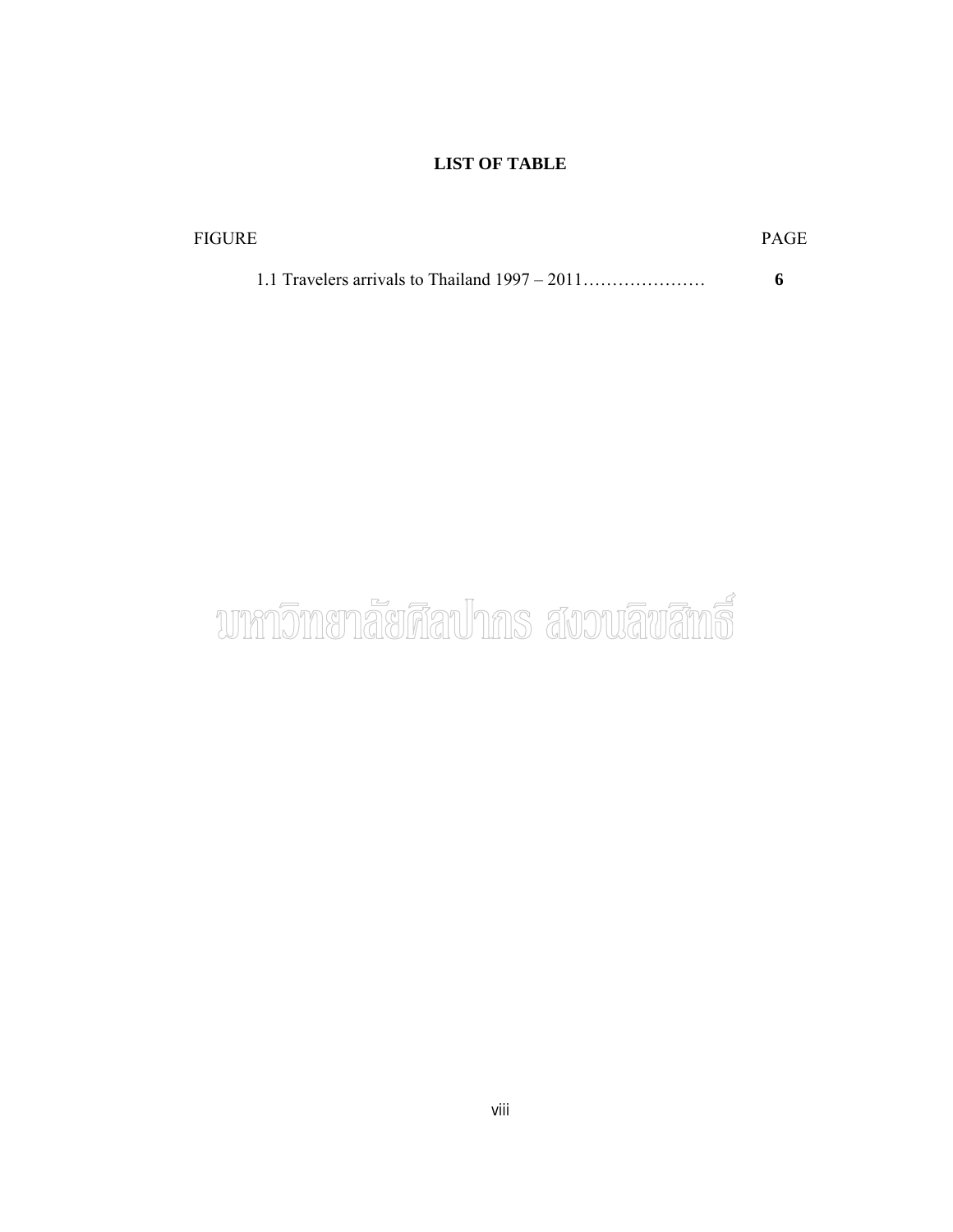### **CHAPTER I**

### **INTRODUCTION**

### **Company Profile**

Kangwal Holiday Co., Ltd is a travel agency that has been established in travel industry since 1986. Over the years of establishment, Kangwal Holiday has handled many incentive groups for Inbound, Outbound and Domestic. Mostly, its target group is Outbound and Domestic.

The Logo of Kangwal Holiday is four blades of windmill that means Kangwal Holiday has been established for 25 years, thus its reputation and its success have been accepted from the customer in Travel Industry.

### **Kangwal Holiday is a member of:**

- 1. Member of Association of Thai Travel Agents (ATTA)
- 2. Member of Thai Agents Associations (TTAA)
- 3. Member of The Association of Domestic Travel (ADT)
- 4. Travel License No.11/3500

Kangwal Holiday specializes in tailor-made program to meet the customers' needs, this organization extend the services including Corporate Meeting, Convention, Conferences, Airline Ticketing, Hotel Worldwide Reservation, Package Tours, Travel Insurance, Car/Van and Boat Rental, and Visa Application.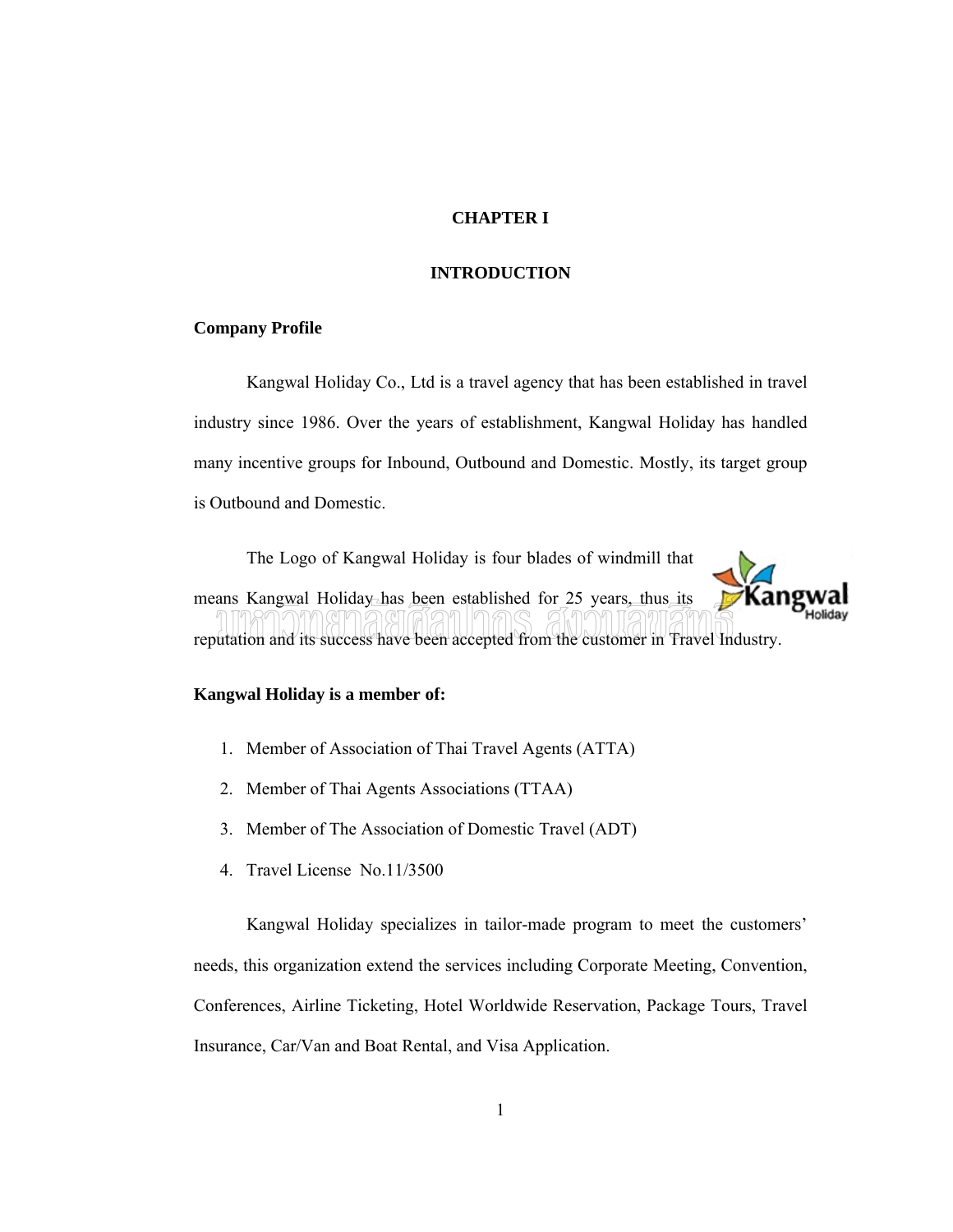Kangwal Holiday's main service is to tailor-made program for incentive trip.

**Outbound Division** has experience in providing the special programs to all destinations around the world. This Travel Agency has organized incentive & convention to popular meeting destination such as The United of America, Australia and Asia, moreover it has organized many different trips to the popular destination such as Korea, Hong Kong, Japan etc.

**Inbound Division**: Kangwal Holiday has provided tailor-made ultimate travel programs in Thailand such as Bangkok, Phuket, Chiangmai, Hua-Hin, Cha-um and Pattaya. The tourist could enjoy with many tourist attractions, activities and could learn Thai culture though Thai architecture, Thai food and friendly people.

**Domestic Division** is expert in special activities such as Walk Rally, Team Building, Beach Game, Theme Dinner etc. Some of most popular destinations are Chaingmai, Kanchanaburi, Rachaburi, Rayong, Prachuamkirikun, Nakornnayok.

### **Incentive & Convention**

The most expertise is putting together meeting and gala dinner program and coordinate events in convention destination. Some of service include as following:

- 1. Conference Registration
- 2. Open/Close Ceremony
- 3. Breakout Sessions
- 4. Awards Presentation
- 5. Theme Parties and Theme Coffee-Breaks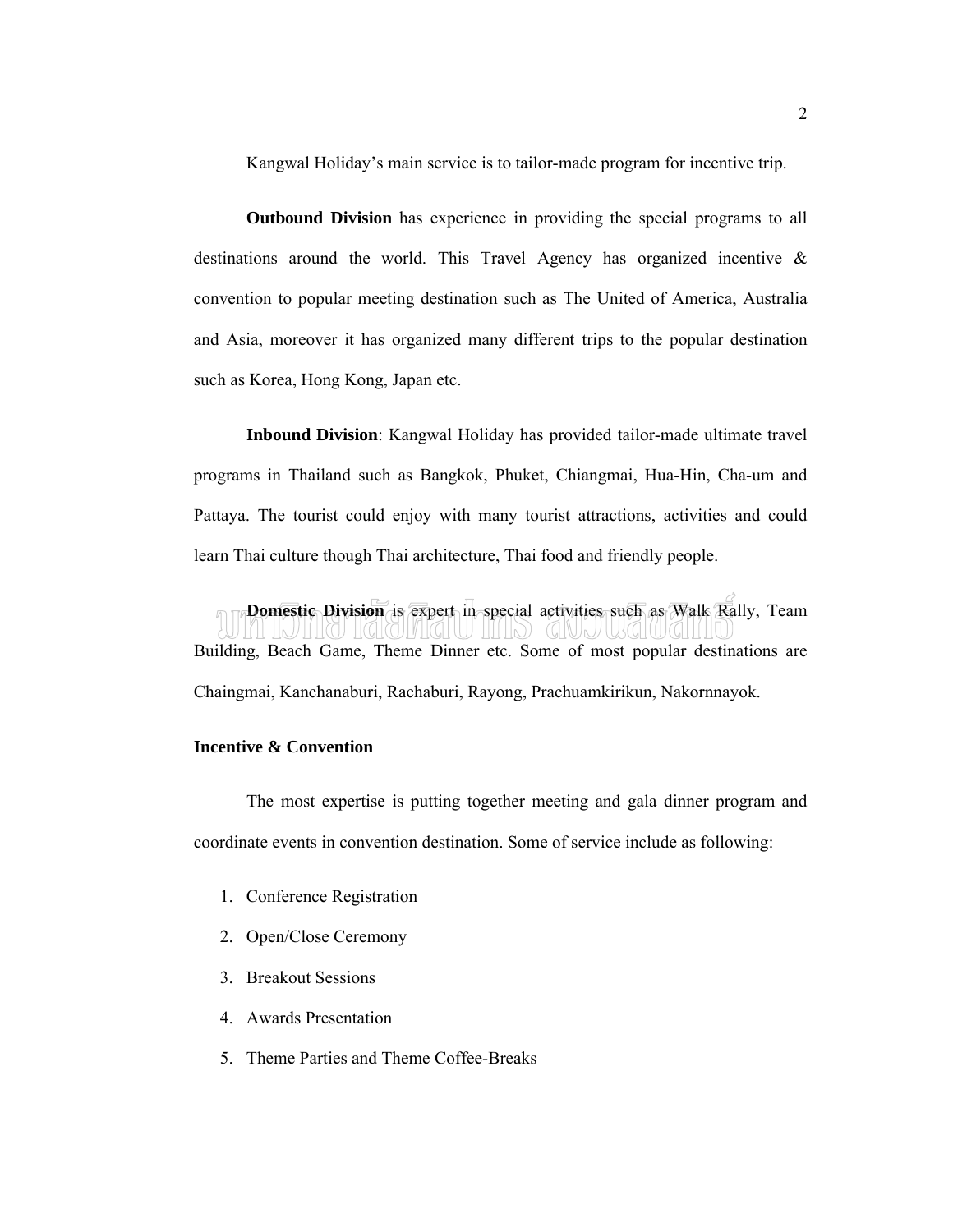- 6. Special Events and Activities: Meet the tailor, Team Building, Beach Game, Handicraft Demonstration, Car/Walk/Cooking Rally, Thai cooking class
- 7. Special gift items/gimmicks

### **Package Tour**

Kangwal Holiday is a member of Member of Association of Thai Travel Agents (ATTA) and Member of Thai Travel Agents Association (TTAA). It has many partnerships that create the package tour program together and join trip together as well.

### **Example of partnership**



### **Hotel and flight booking**

Kangwal Holiday is a member of Amadeus System in which allow to book and plan travel flight worldwide for both individuals' ticket and groups. It is also a fully license agents whom can reserve tickets worldwide at a special rates.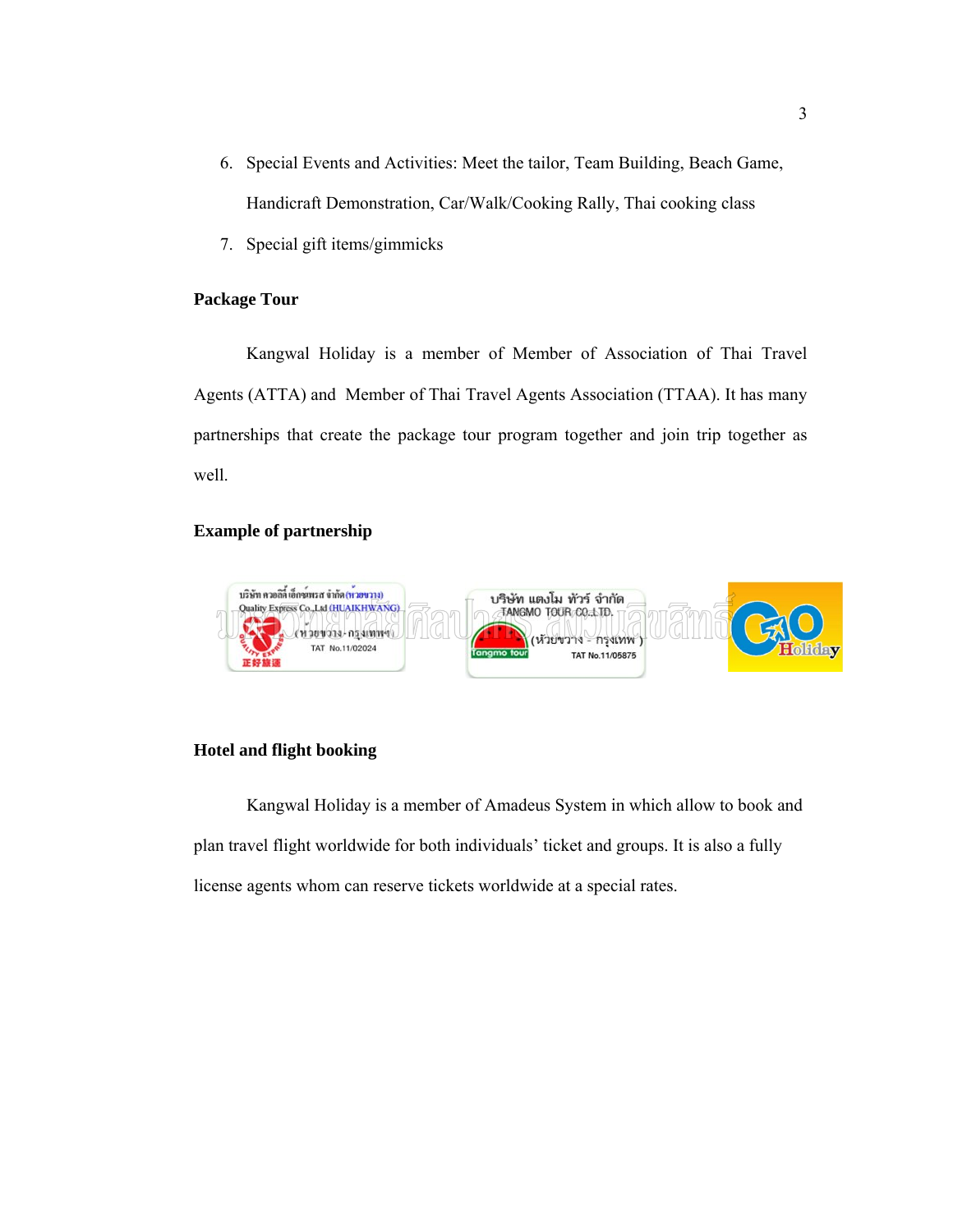### **Organization Chart**



### **Mission**

- 1. The organization always concerns about the benefit of customer the most.
- 2. The organization could organize the customer's budget.
- 3. The cost of each incentive program includes overall, the customer does not pay the extra.
- 4. The organization has the experience in creating the theme seminar and field trip.
- 5. The organization always does the insurance for customer before travel, this insurance covers accidental damage to property without intention.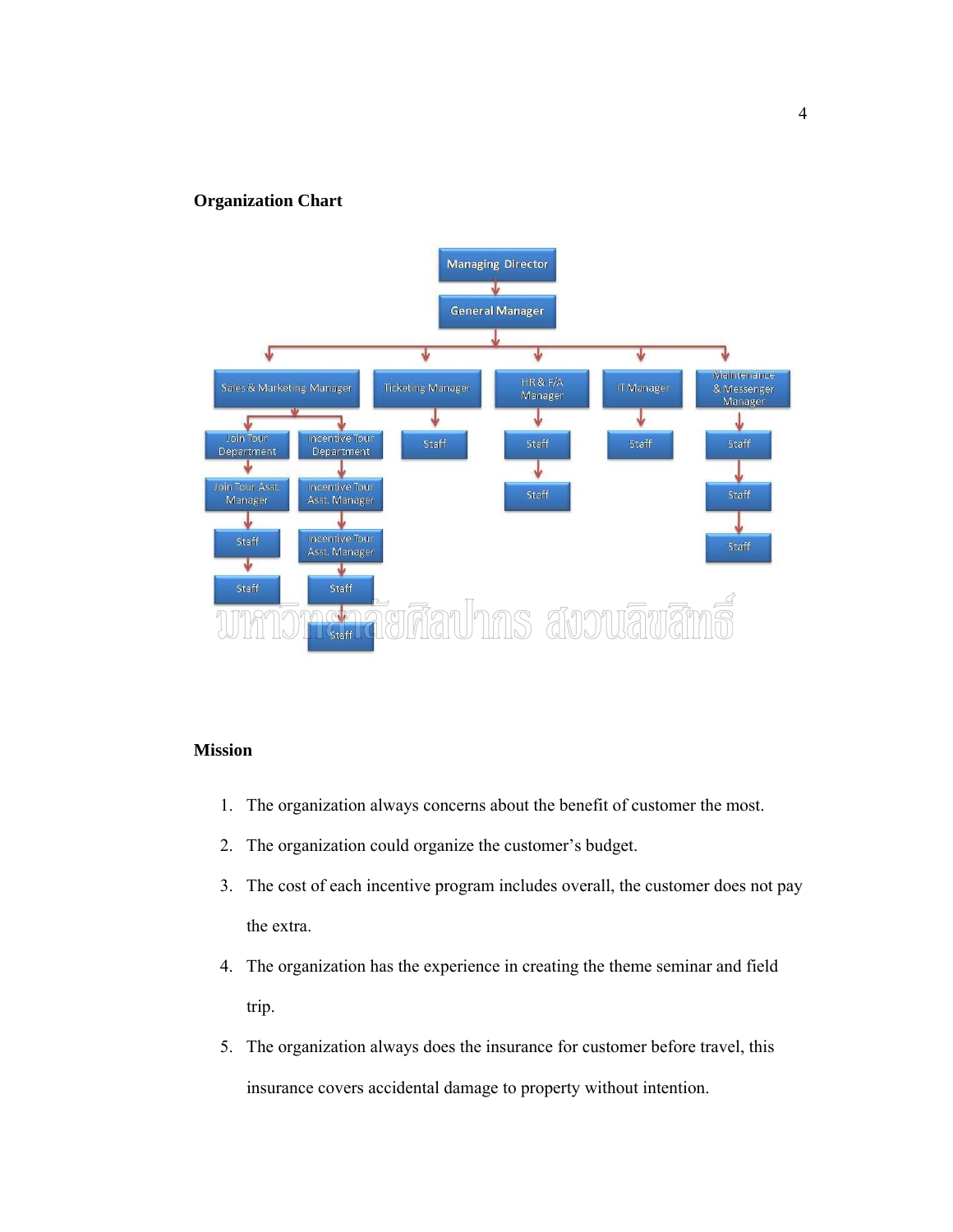### **Vision**

**Building the customer's satisfaction through our best service**: Travel Agency is not about airplanes, car rentals, hotels etc. Travel is all about the memories bring back to customer. Experiencing new destinations, visiting family, meeting new people and getting back together with existing friends is what travel is all about. Moreover, the warm service that makes the customer feel same as travel with the family, the customer will memorize all and back to be the loyalty customer.

### **External Analysis**

Tourism Authority of Thailand still use the theme "Amazing Thailand Always Amazes You" to build up the branding of Thailand and positioning as a destination that provides a unique culture, a variety of experiences to visitors and to reinforce the TKQINGIN IIIIP) GIMANYGINGININ many aspects of Thainess.

Thailand offers the product and service quality, convenience, cleanliness, safety and uniqueness. TAT tries to attract "Quality visitors" and provides "Quality destination". "Quality visitors" are defined as individuals who are socially and environmentally aware that are responsible travelers with interest in learning about communities and places they visit. "Quality destination" is to identity Thai culture and to promote the conservation of nature and the environment.

Even though in recent year Thailand's tourism has faced many problems including the tsunami in 2004 and a multi-day shutdown of international airport in 2008 , political crisis, red shirt protests in April 2009 and flooding in November – December 2011. The number of inbound tourist decreased of international visitors of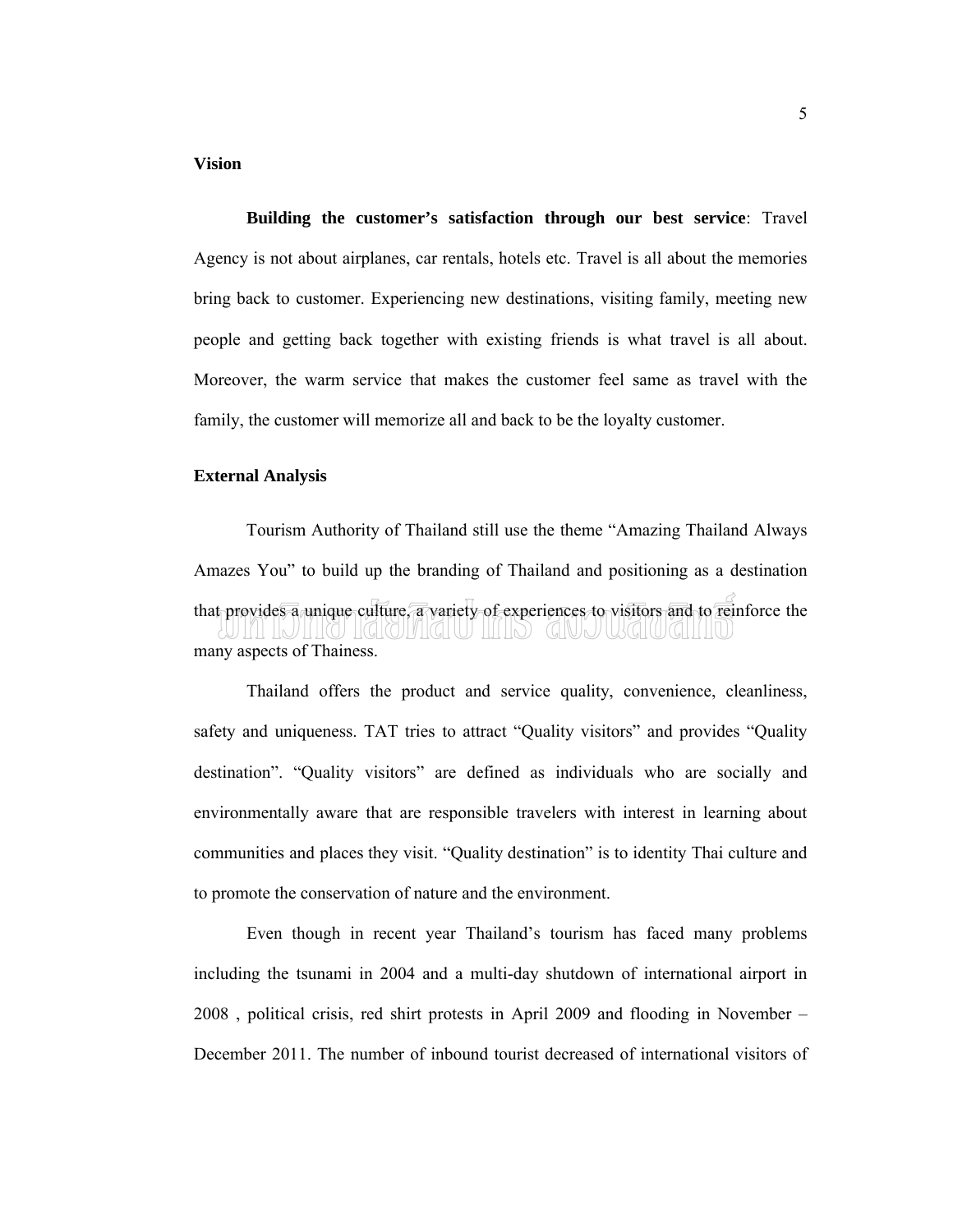16% over the first six months of 2010, but the last four months of 2010 have seen of foreign travelers to Thailand with a mixed increase during the months of November and December. However, Thailand has attracted 15.8 million visitors, earning the country an estimated 19.3 billion dollars in revenues, an increase of 12% from the 14.15 million visitors who visited Thailand in 2009.



**Table 1: Travelers arrivals to Thailand 1997-2011**

*Chart copyright Thaiwebsites.com*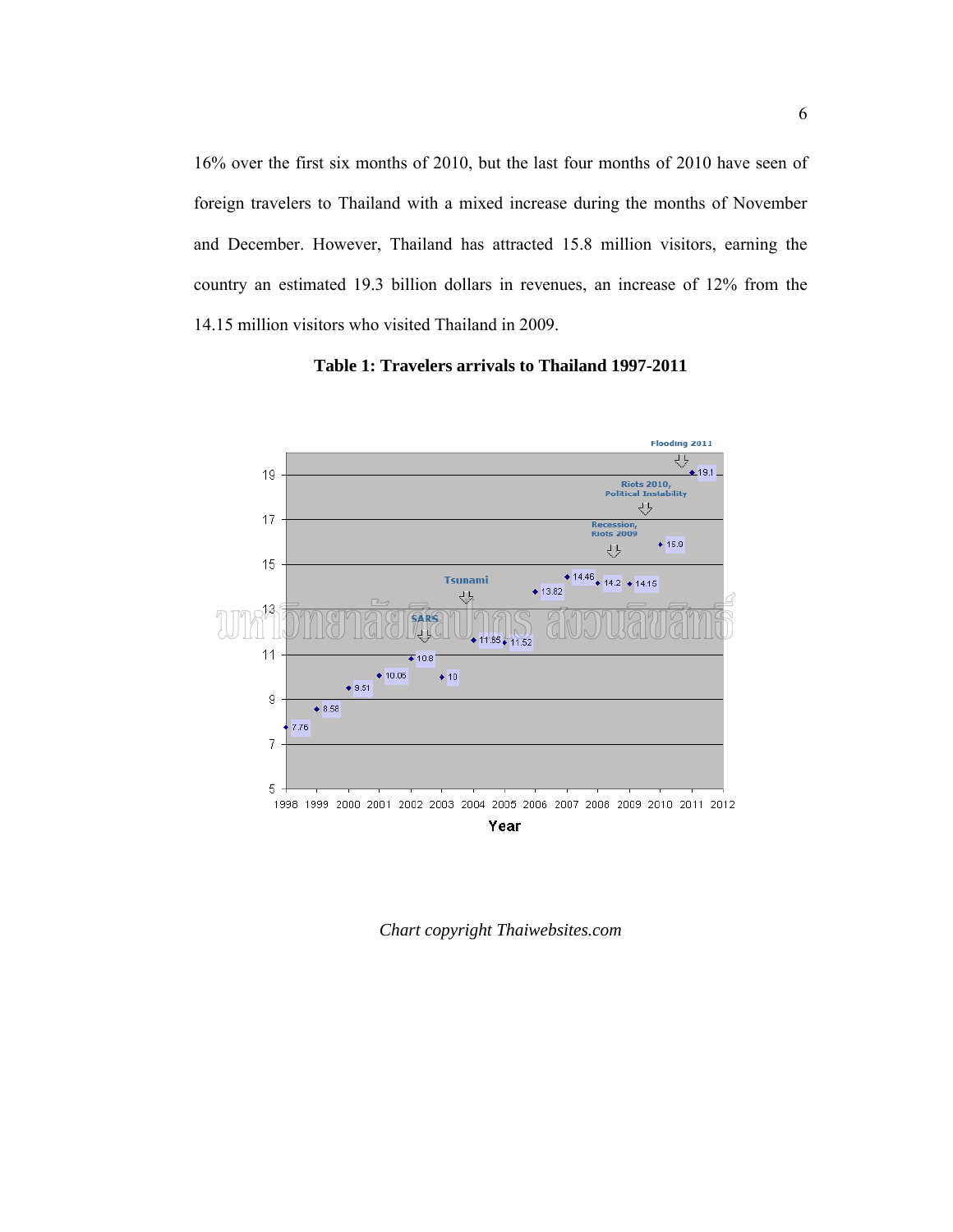### **Domestic Tourism in Thailand**

Tourism Authority of Thailand also encourages domestic tourism in order to estimate 91 million domestic trips by the end of 2011, generate income expected to reach 432 billion Baht, or 14.3 billion US dollars.

According to the environmental change, it caused the global warming and natural disaster, the domestic tourism plays an increasingly important role to ensure the long-term sustainability of the Thai tourism sector.

Domestic tourism functions as a robust and sustainable alternative for when there is a shortfall in international visitors. TAT currently promotes domestic tourism as a part of everyday life for Thais and Thailand residents. Domestic tourism also plays another vital role in steering Thailand towards a greener future.TAT announced a new value for domestic travelers, encouraging Thais to "Travel with a New Heart for a Sustainable Thailand." TAT wants the Thai people to explore their homeland with family and friends, enjoying all that it offers while learning more about the Kingdom and each other. TAT is extending this approach by promoting Family and Youth Tourism, cultivating a new generation of responsible travelers.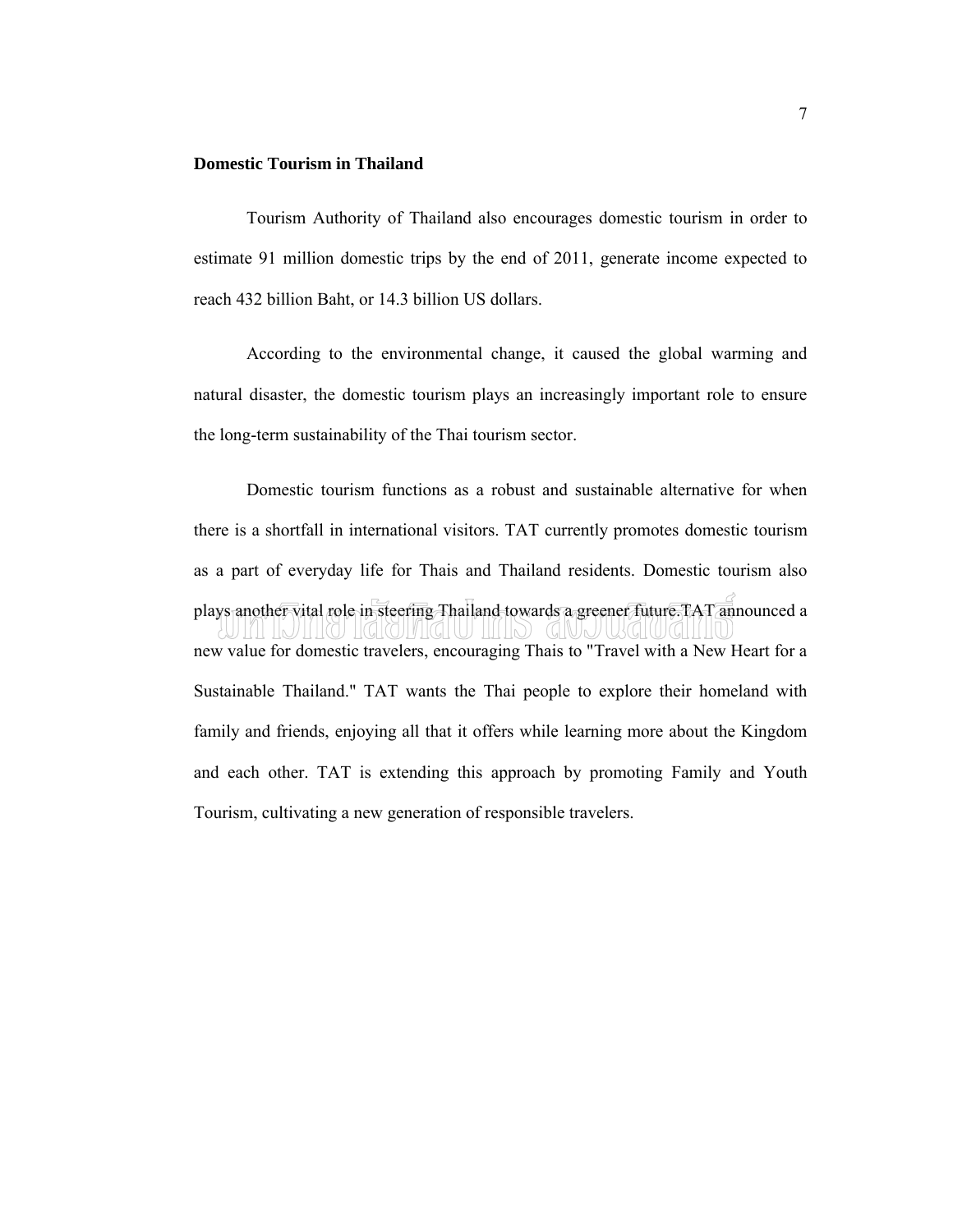### **SWOT Analysis**

### **Strengths**

- 1. Kangwal Holiday has the experiences in incentive tour, domestic tour, outbound and inbound over 25 years.
- 2. This company is located on Pracharajbumpen Road, It's easy to go to there by car, MRT and public transportation and car parking available.
- 3. It has a website (www.kangwalholiday.com) and IT support such as the outlook express, the database of customer profile and program tour.
- 4. It is a member of Association of Thai Travel Agent, so this agency has lots of connections with other travel agency.

## Weaknesses and Manager and Manager and War and The Manager and War and The Manager and War

- 1. Some of employees are not graduated from Tourism Faculty, so they have the problem such as tourism vocabulary and airline ticket reservation on Amadeus Website.
- 2. Make a decision by Director Manger.
- 3. During the week, this travel agency does not have the management review including meeting, less communication in the organization.

### **Opportunities**

1. This travel agency focuses on Outbound Tourism and Domestic that these markets still expand regularly. Many companies in Thailand have a seminar and training program out-side the organization the whole year, moreover Thai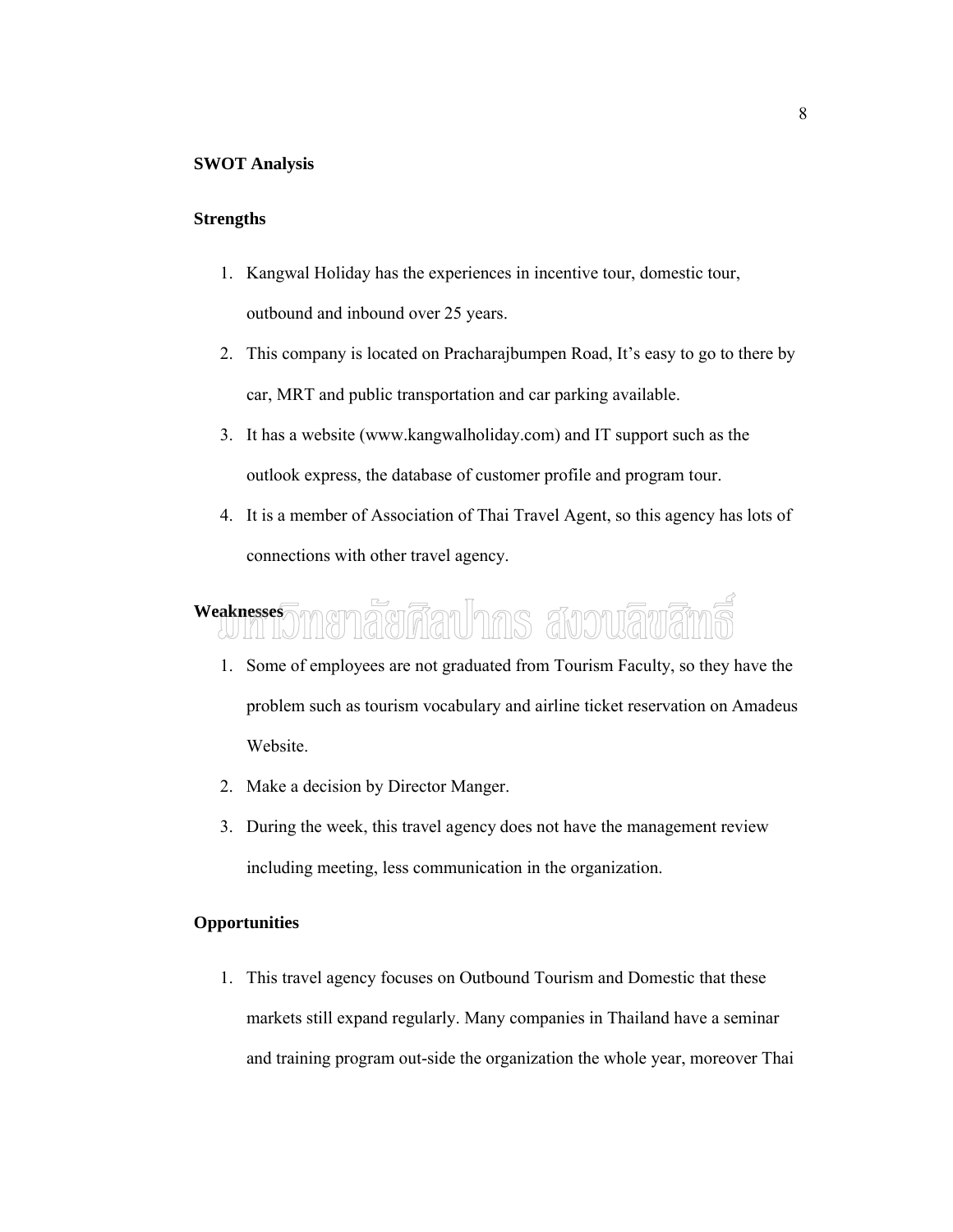people still go abroad to the popular destinations such as Korea, Hong Kong, Singapore, Japan etc.

### **Threats**

- 1. High Competitor because of low investment. The company just has got the license from Ministry of Tourism, the owner can establish the travel agency.
- 2. The tourist can travel by themselves such as backpacker.

### **Porter's 5 Forces**



- 1. **New Entrants** High because of low investment.
- 2. **Power of Supplier** Low because the organization has many types of supplier choices which are the price difference. We can choose a supplier such as Freelance Tour Leader, Freelance Tour Guide and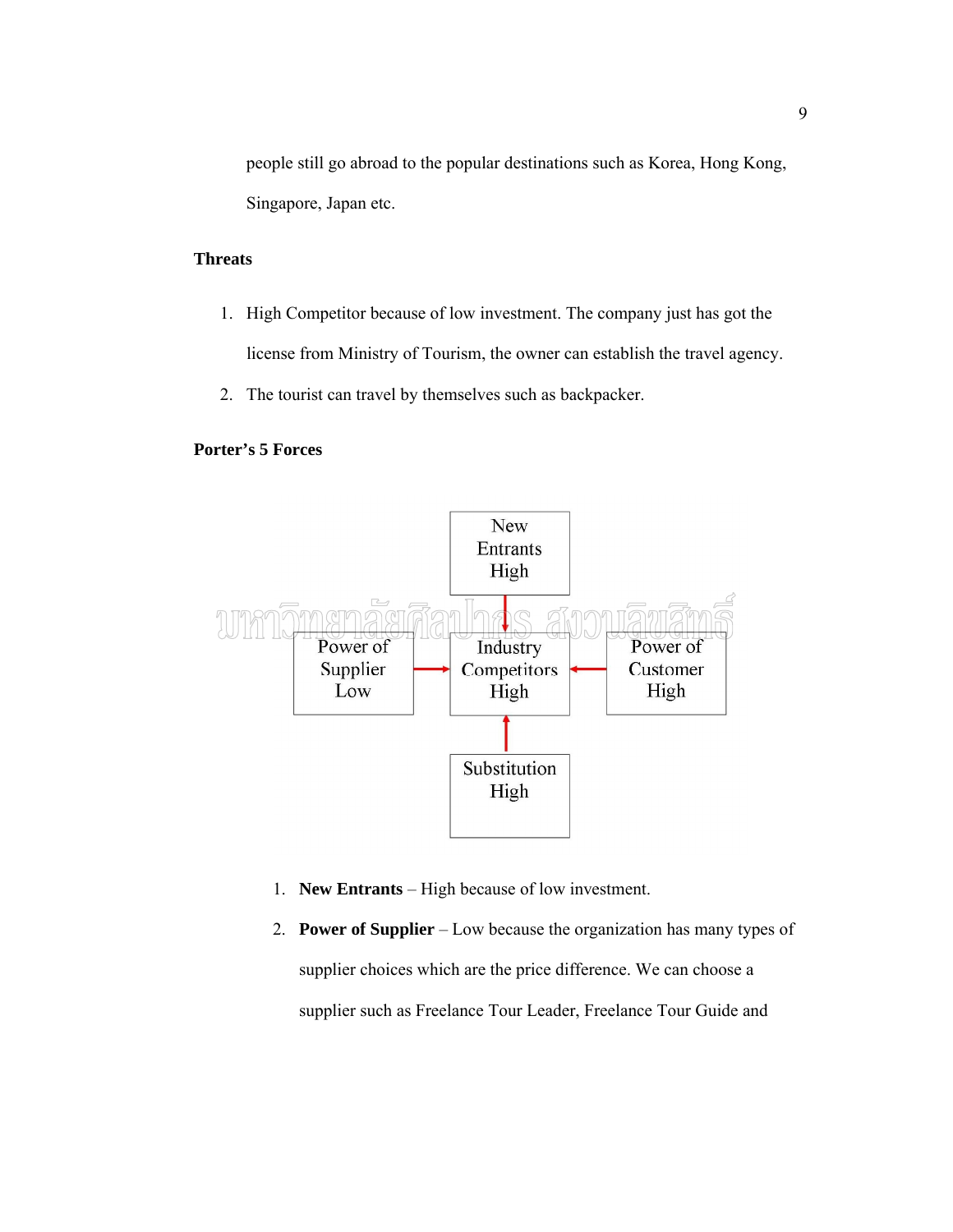Freelance Staff including the stationary that is suitable for customer's benefit and customer's needs.

- 3. **Power of Customer** High because there are lots of new travel agencies that are new generation coming to this industry, so the customers have a right to choose the best one that they prefer.
- 4. **Substitution** High because the customer can prepare and organized the travel program by themselves, moreover they can book the accommodation and the airline on website.
- 5. **Industry Competitors** High because of low investment, the small and new travel agency can establish easily, addition mostly hotel and airline have created the website that the customer can book it on

### website and providing the special rates.

### **Problem aims this research.**

This Travel Agency uses mixed-labor strategy. There are both unskilled and skilled employees in the same department, skilled employee is graduated from Faculty of Tourism Management in whatever University, unskilled employee is the employee that graduated from other Faculty. Thus these unskilled employees absolutely found the problems in their responsibilities such as Technical Vocabulary, How to speaking English with customer, how to prepare the program tour, how to book the airline ticket on Amadeus System.

Training is a solution to improve the employees' skill. Training program is a factor to develop the future employee's performance and to reach the corporate goals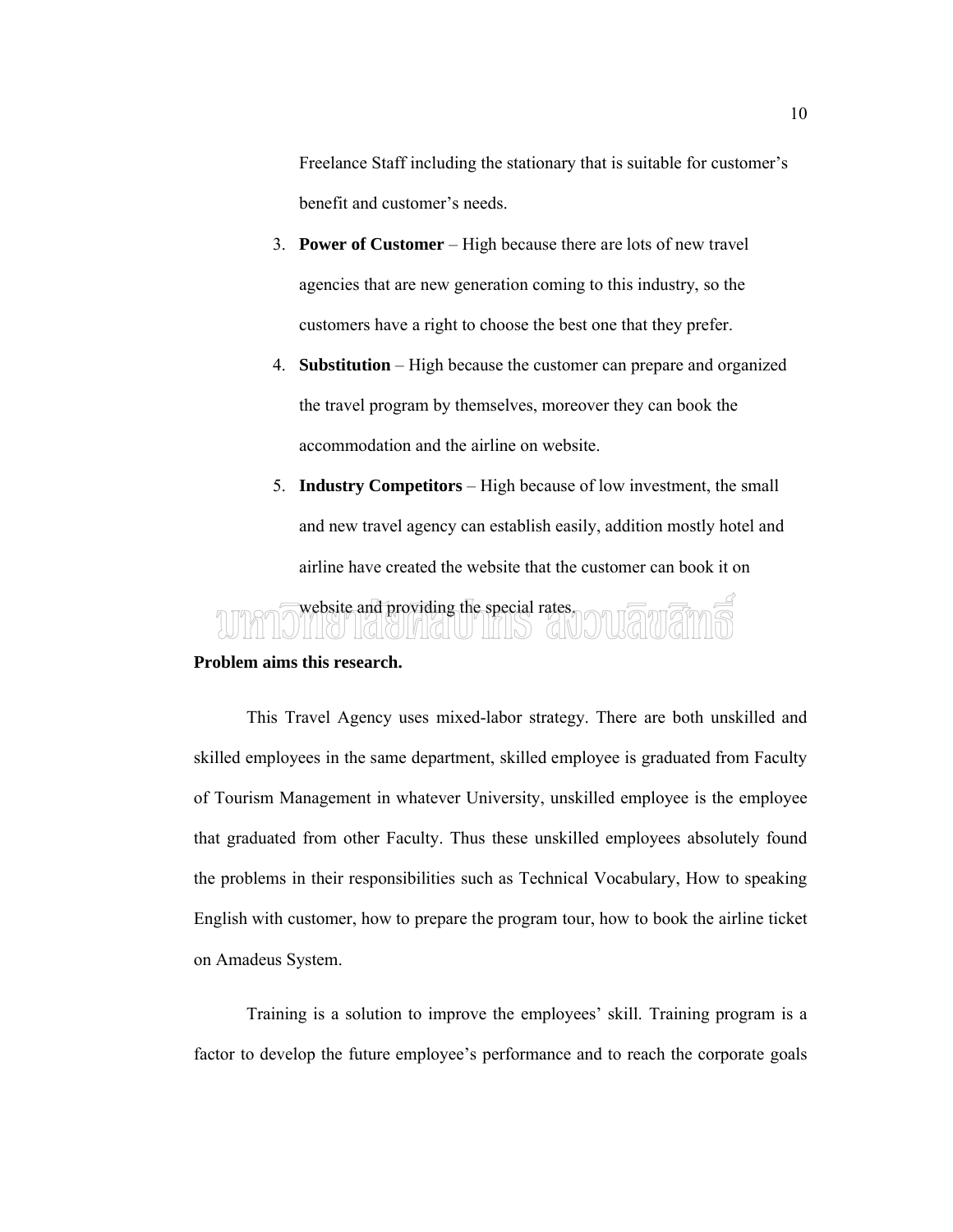of fulfilling customer's needs. Loyld & Leslie (2006) explained that manager should carry out the need assessment to help employee decide what kind of training program is needed for the corporation or organization.

But this travel Agency has only one training program without improving for a long time that does not suitable for both unskilled and skilled employees.

| No.            | <b>Training Course</b>          | Frequency/Year | Remark              |
|----------------|---------------------------------|----------------|---------------------|
| $\mathbf{1}$   | English Conversation for        | 1              | Employee can        |
|                | Airline and Travel Agent        |                | search the training |
|                |                                 |                | course by           |
|                | ทกาวิทยาลัยศิลปากร สงวนลิเ      |                | themselves and      |
|                |                                 |                | propose to HR       |
| $\overline{2}$ | English Conversation for        | 1              | Employee can        |
|                | communication during the trip   |                | search the training |
|                |                                 |                | course by           |
|                |                                 |                | themselves and      |
|                |                                 |                | propose to HR       |
| 3              | How to use the IT system in     | $\overline{2}$ | Frequency depends   |
|                | Organization                    |                | on IT department    |
| $\overline{4}$ | Participate with the Seminar of | $\overline{2}$ | For Sales &         |
|                | Association of Hotel            |                | Marketing's         |
|                |                                 |                | employee            |

**Training Program for employee of Kangwal Holidays Co.,Ltd.**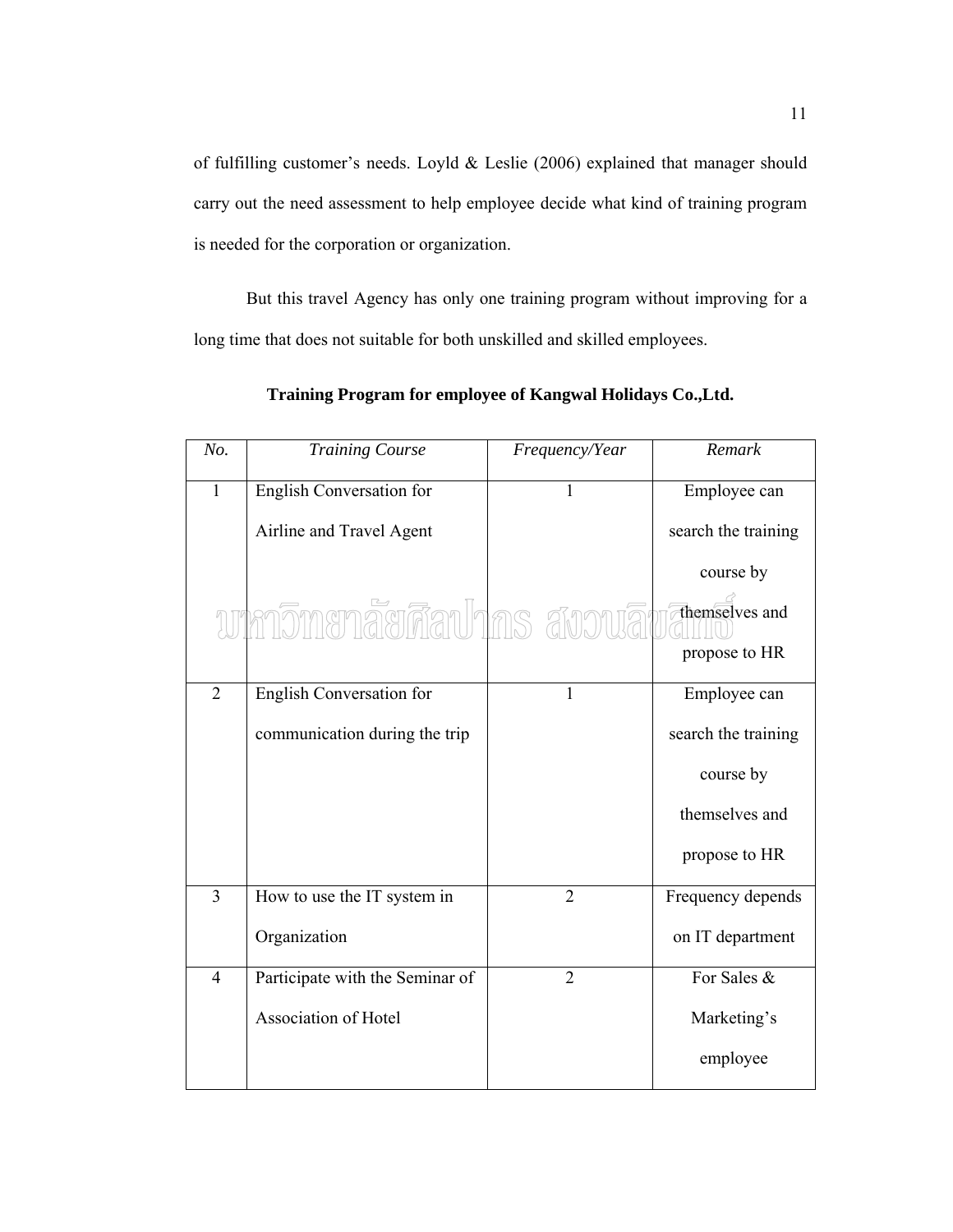| 5      | Participate with the Seminar of    | $\overline{2}$ | For Sales &        |
|--------|------------------------------------|----------------|--------------------|
|        | Association of Spa and             |                | Marketing's        |
|        | Wellness                           |                | employee           |
| 6      | Developing the IT System in        | $\mathbf{1}$   | For IT's employee  |
|        | Organization                       |                |                    |
| $\tau$ | Developing Website                 | 1              | For IT's employee  |
| 8      | <b>Amadeus Advance Reservation</b> | 1              | For Airline Ticket |
|        |                                    |                | Reservation's      |
|        |                                    |                | employee           |
| 9      | Participate the Seminar of         | $\overline{2}$ | For Airline Ticket |
|        | Airlines                           |                | Reservation's      |
|        |                                    |                | employee           |
| 10     | Training for Tour Guide            |                | For employee that  |
|        | License                            |                | does not have Tour |
|        |                                    |                | Guide License.     |

**Remark**: all of training course that each employee can search by themselves and propose to HR Department.

After analyze this training program, the researcher found that is not enough for unskilled employees. They find out many problems in their tasks. Therefore, the training program should provide the necessary knowledge that is appropriate to both skilled and unskilled employee.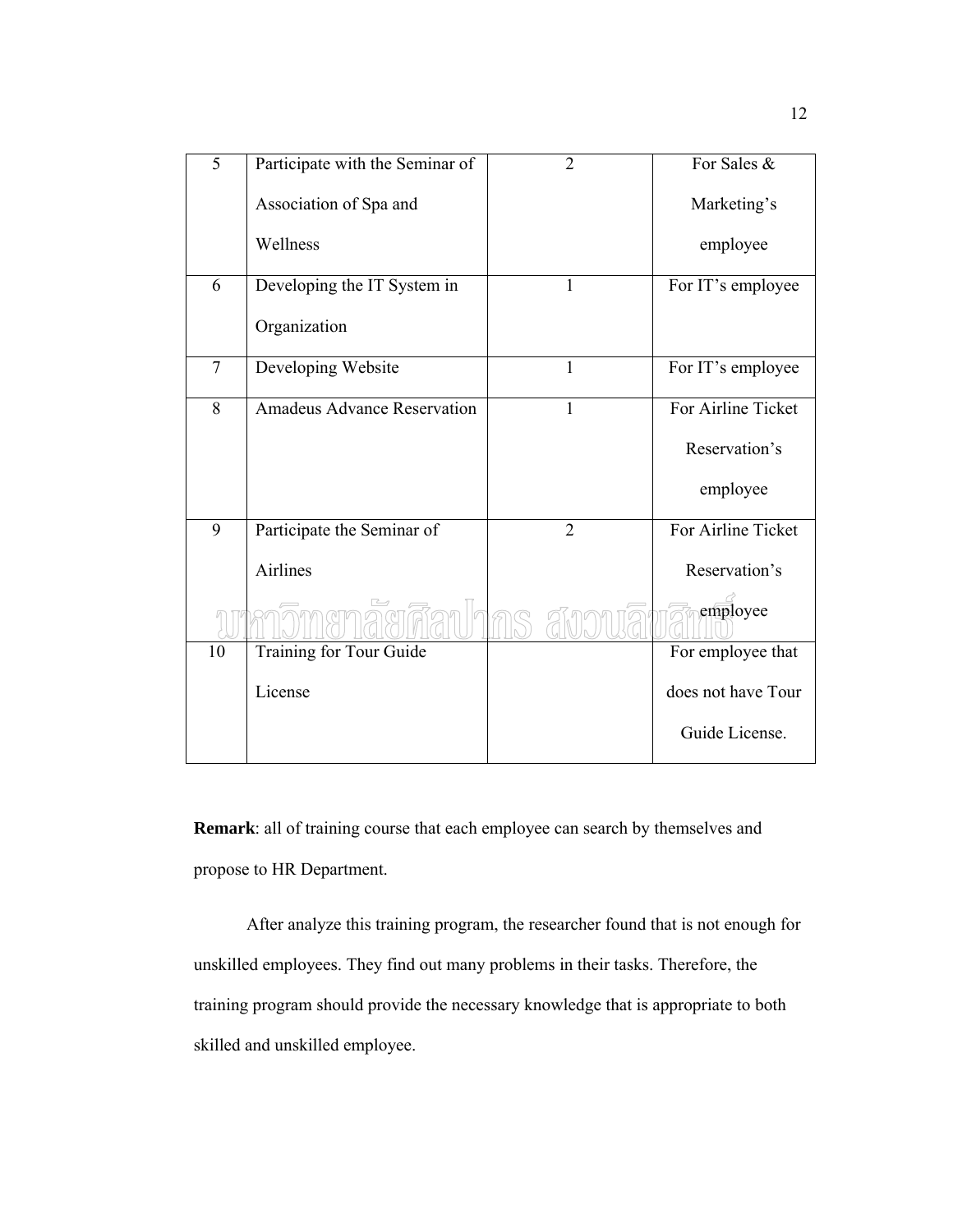### **CHAPTER II**

### **LITERATURE REVIEW**

In this research, the researcher studies related literature and then use it as guidelines on developing the training program for unskilled and skilled employee in Travel Agency. This chapter contains four sections as following:

- 1. Advantage of Human Resources
- 2. Advantage of Training Program
- 3. Unskilled and skilled employee
- 4. Factors for developing the Training Program

### Advantage of Human Resources and Tabo and Dualua

Becker & Gerhart (1996) explained *"A rapidly changing economic environment, changing customer investor demands and even increasing product – market competition, has become the norm for most organization."* Thus, Human Resources play the important role to retain the employee in order to achieve the customer's needs and develop the product and services followed the social trends (Ayse Bas Collins, 2007).

The duties and tasks of Human Resources include Human Resource planning, recruitment & selection, Human Resource development, compensation & benefits, safety & health, employee & labor relations and Human Resource research (Lloyd & Leslie, 2006).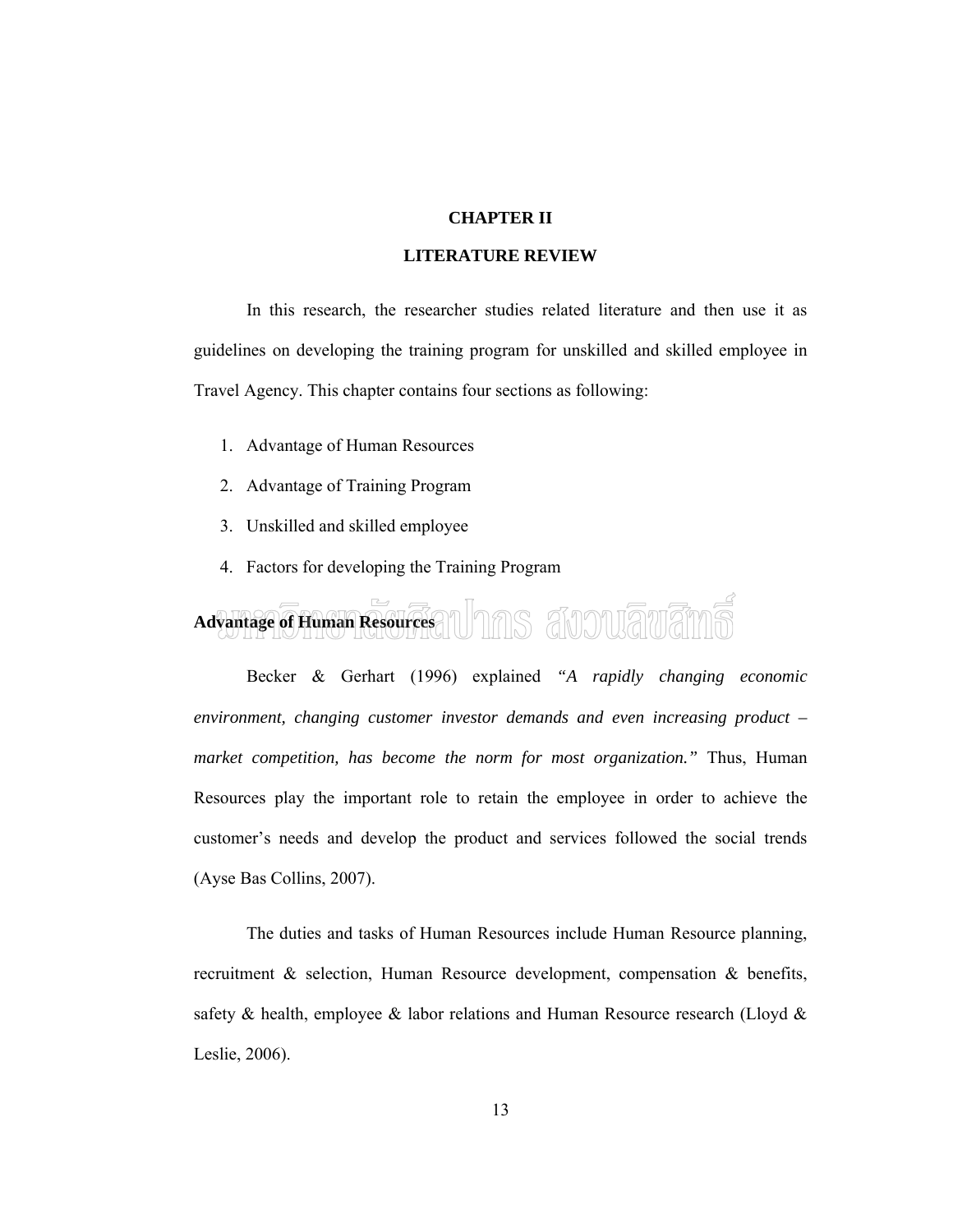Human Resources also serve other purposes that they will be actively involved on posting jobs at a company, vetting résumé, and scheduling interviews. Human Resources staff will also keep files on regular and contract employee, mediate problems and firings, and instigate improvements at the workplace, usually related to employee fitness, health and wellness. The role of Human Resources may be slightly different from one company to the next. Finally, the duties and responsibilities of Human Resources will be dictated by a company's CEO (Chief Executive Officer) or perhaps a Board of Directors that means Human Resources is really another branch of corporation, rather than an independent entity (Ruth Mayhew, 2011).

Human Resources training and development is the best solution to improve the specific skill and coordinate an essential step in relationship between employee and employer. The training and development area of Human Resources also provides the training to support the company's fair employment practices and the employee development to prepare aspiring leaders for supervisory and management roles (Ruth Mayhew, 2011).

### **Advantage of Training Program**

Training is the important key that the organization will achieve the goal and be successful because Human resources are a power of individual that can contribute to an organization. Training is usually conducted when employees have a skill deficit or when an organization changes a system and employees need to learn new skills. It concludes about learning better way to do business, and even focus on individuals'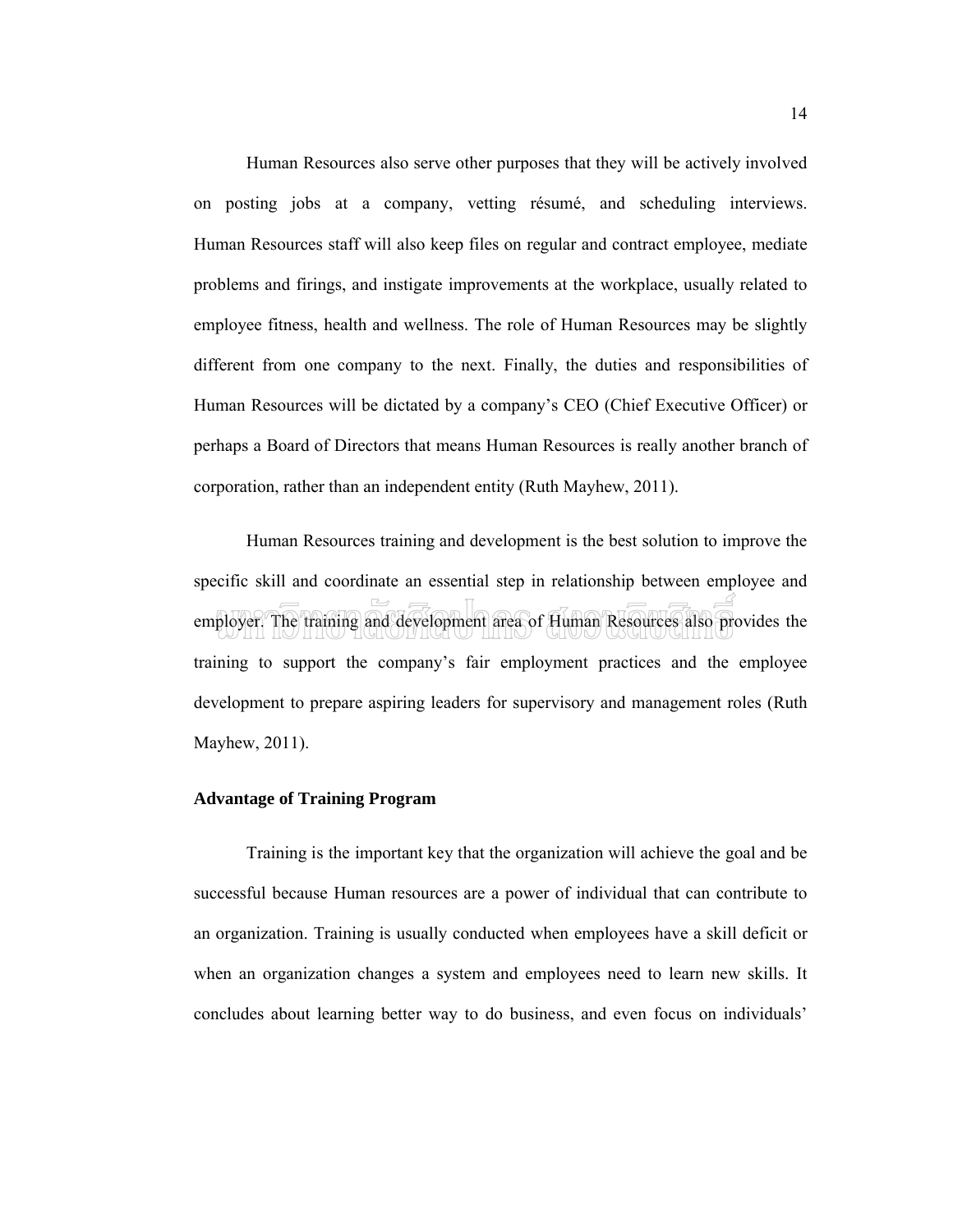learning skill, moreover the employees can learn from each other (Luis et al, 2001:258).

Lloyd & Leslie (2006:164) define *"Training as a learning process that involves the acquisition of knowledge, skill and abilities necessary to successfully perform a job. Several reasons exist for an organization to conduct training for its employees. Outlined below are some of reasons:*

- *1. Economic, social, technological and government changes can make the skills learned today obsolete in the future.*
- *2. Planned organizational changes (such as the introduction of new equipment) can make it necessary for employees to update their skills or*



*large scarp problems can be reduced by training.*

*4. Regulatory, contractual, professional, or certification issues can require an employer to provide training for its employees."*

Moreover, training is a key process to change employee's behavior, improve the future employee's performance and reach to corporate goals of fulfilling customers' service needs and satisfaction (Longrecker & Fink, 2005). A training program is defined as learning schedules and courses that provides employees with information that employee's working behavior, skill and professional knowledge (Nixon, 2010). Employees are encouraged to attend training programs regularly and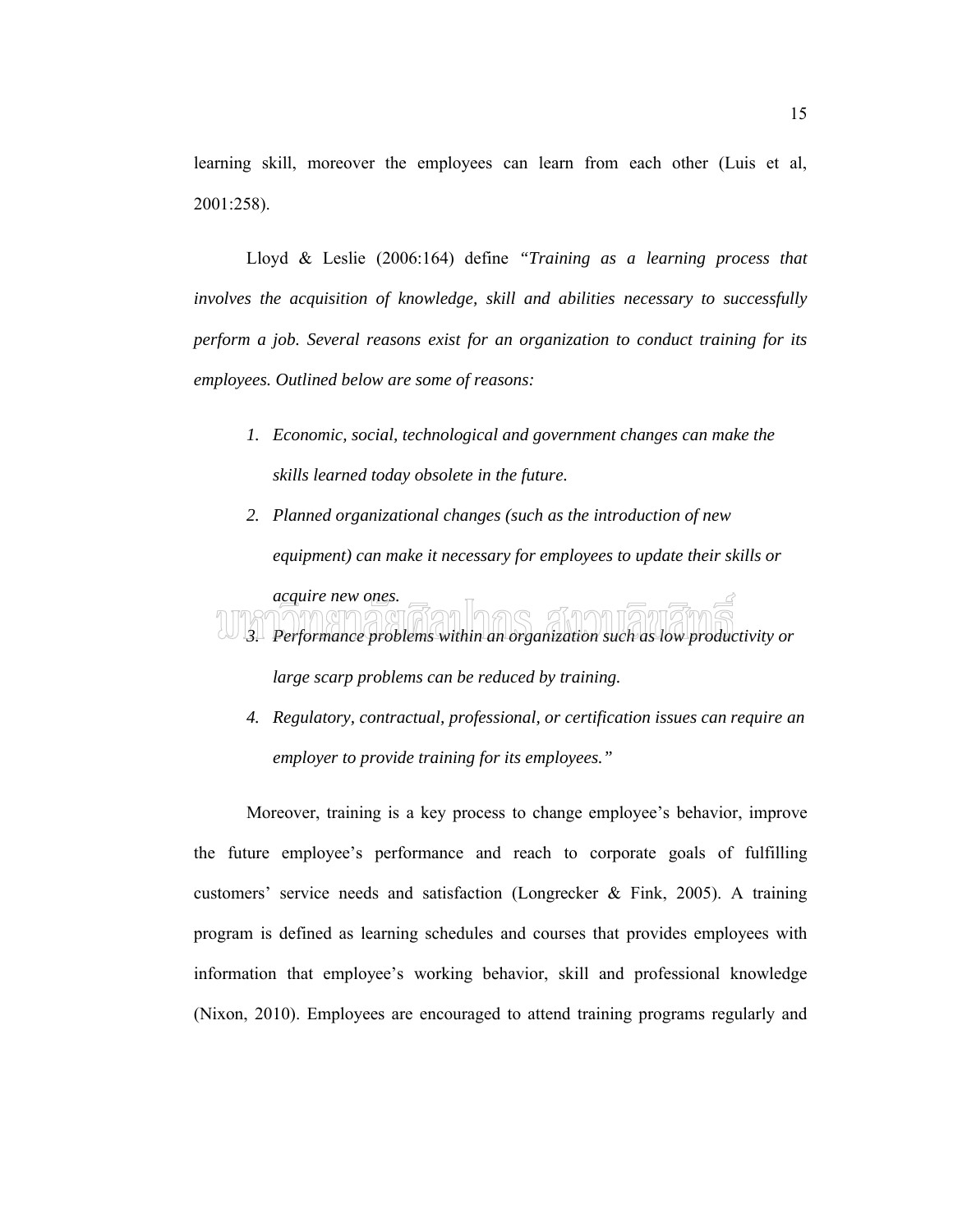repetitively. Through, training programs, the corporation could benefit from improving employee's performance and enhancing customer satisfaction (Kirkpatrick, 1996).

### **Unskilled and Skilled Employee**

Employee is the one important part of economic system. Proper employee strategies ensure that business can produce goods at the lowest possible cost and earning a solid share of potential market share. Two types of employee exist in all economies: unskilled and skilled. Understanding the type of employee helps managers run successful companies and produce efficient goods or services.

Skilled employee is the worker that has specific, technical industry skill relating to business and the production of goods, Engineers, welders, accountants and scientists are a few example of skilled employee. These individuals bring specialized skill sets to the marketplace and are essential in advancing industries through developing new techniques or methods of productions. Although skilled workers are more expensive than other workers in the market, they provide tremendous value to companies willing to employ them. Skilled workers can improve many different processes in a company depending on their expertise. Better production processes, financial reporting and research & development are areas that skilled employee can improve for business (Becker, 1964).

Unskilled employee is the cheaper and less technical skill of the workforce. This workface plays the important part of performing daily production tasks that do not require technical abilities. Unskilled employee is an inexpensive way for businesses to accomplish their production or service goals without raising consumer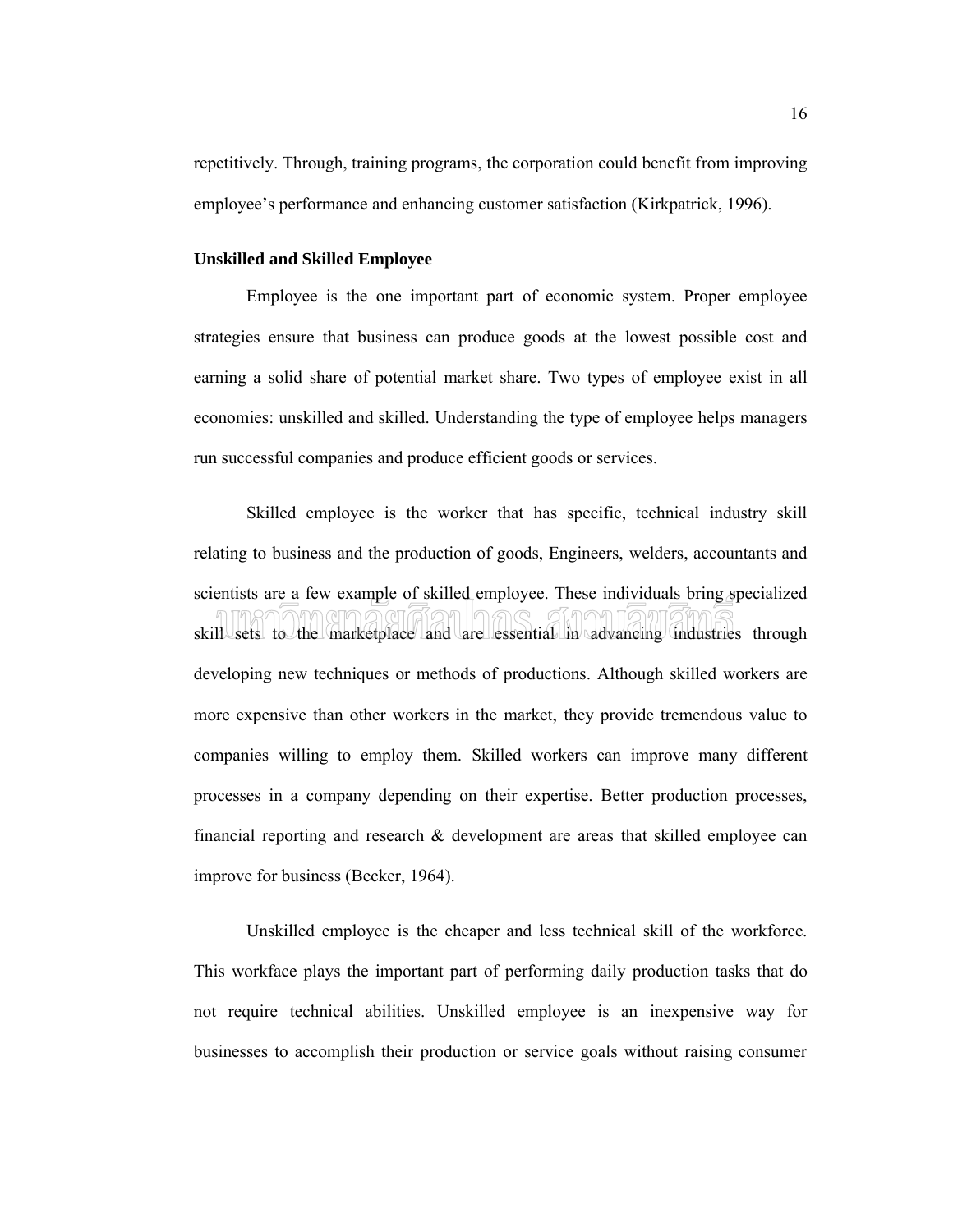costs. Front-line jobs for many companies are not technical or demanding so unskilled employee can complete the tasks with little or no formal education of the positions (Becker, 1964).

Many successful companies use a mixed-labor strategy. Some skilled employees are necessary to improve business operations and develop market strategies for maintaining market share. Unskilled labor is used to perform the daily operation of a company and improve the goods for services in a similar fashion (Allan, 2000).

The use of non-standard skilled workers, rather than standard employment relationship, is an important staffing strategy for many organizations (Deavers, 1997). Because of the ever-increasing need for efficiency, organizations are looking for any means of reducing overhead while maintaining their competitiveness. Non-standard skilled worker, such as independent contractors and outsourcing, provide two options for improving the flexibility of a firm's staffing arrangement (Davis-Blake and Uzi, 1993) and potentially provide a source of higher capability by finding independent contractors or outsourcing firms that specialize in the service needed (Matusik and Hill, 1998). However, the effect of these two staffing options on the organizations' standard employee and job applicants may not always be positive, and the effect may vary depending on which non-standard staffing option is used. Davis-Blake et al (2003) found that non-standard workers decreased standard employees' loyalty and increased their intentions to quit. All of these studies suggest undesirable changes in standard employees' attitudes when their organizations hire non-standard workers.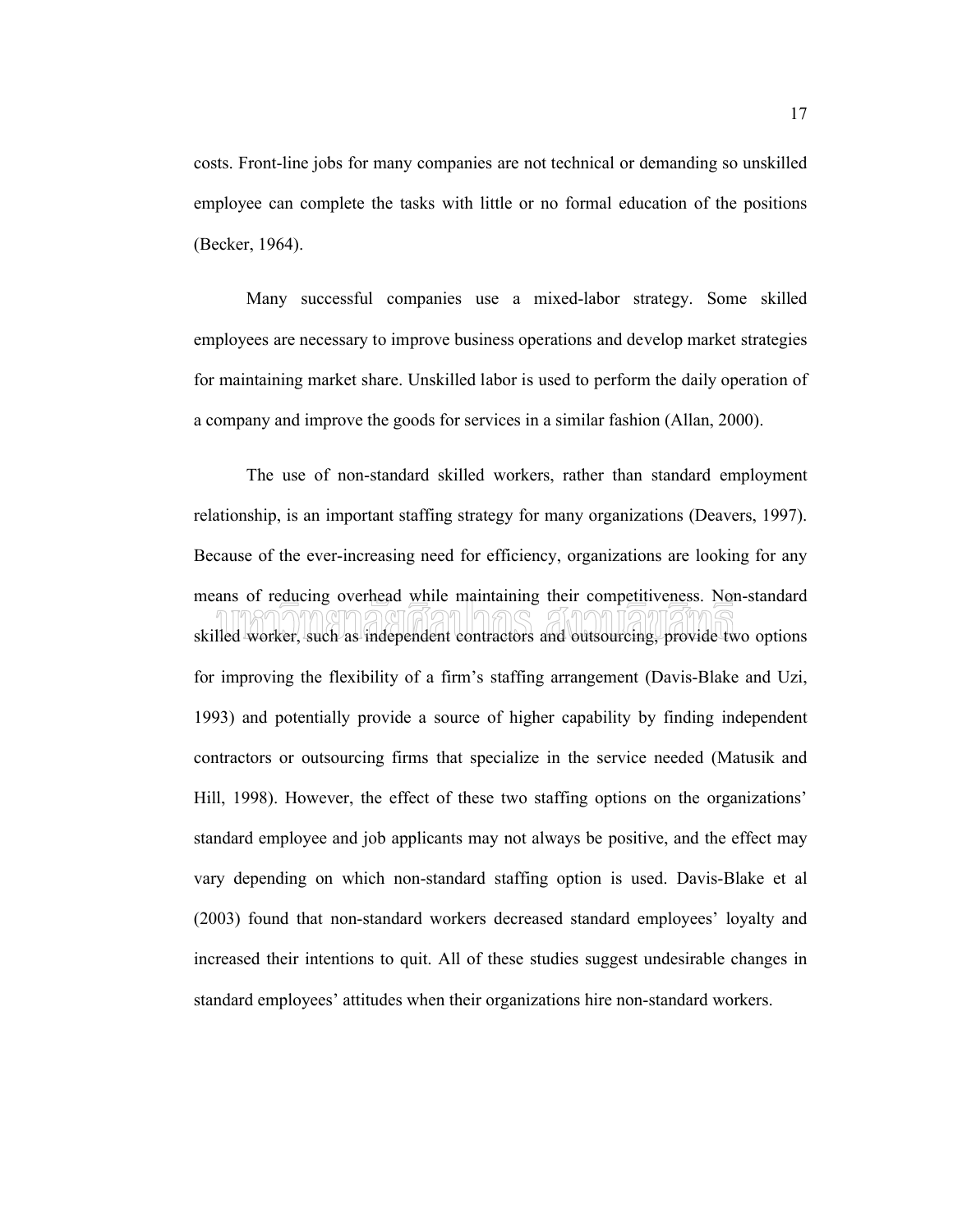Some research shows that there is a widening gap between the opportunities available to those without good basic skills. As jobs need more skills, people whose skills are limited are increasingly marginalized (Bynner and Parsons, 1997). In overall terms, people with low basic skills saw themselves as poor at work related skills more frequently than those with good basic skills (Bynner and Parsons, 1997). Mark Addis (2003) found that the low skilled employee had the problem of education, so the company should give them basic skill training.

Moreover, Mark Addis (2003) focused on the way how basic skills affect competitiveness, particularly that of small businesses, and the effectiveness of some facets of recent policy initiatives directed at increasing the level of basic skills. Economic performance is seriously threatened by low standards of basic skills. Basic skills are an element of competitiveness because they are connected with personal development, occupational skills, and information technology skills. The application of market and system failure models offers some insight into the levels of basic skills training provided by employers. It is suggested that there is a substantial way to go before employers are firmly persuaded of the competitiveness benefits of understanding more investment in basic skill training.

### **Factors for developing the Training Program**

Actually, many companies hire both of employees: unskilled and skilled employee, the training program is important to improve the employee's skill. Training program is a factor to improve the future employee's performance and reach the corporate goals of fulfilling customers' service needs. Kirkpatrick (1996) explains that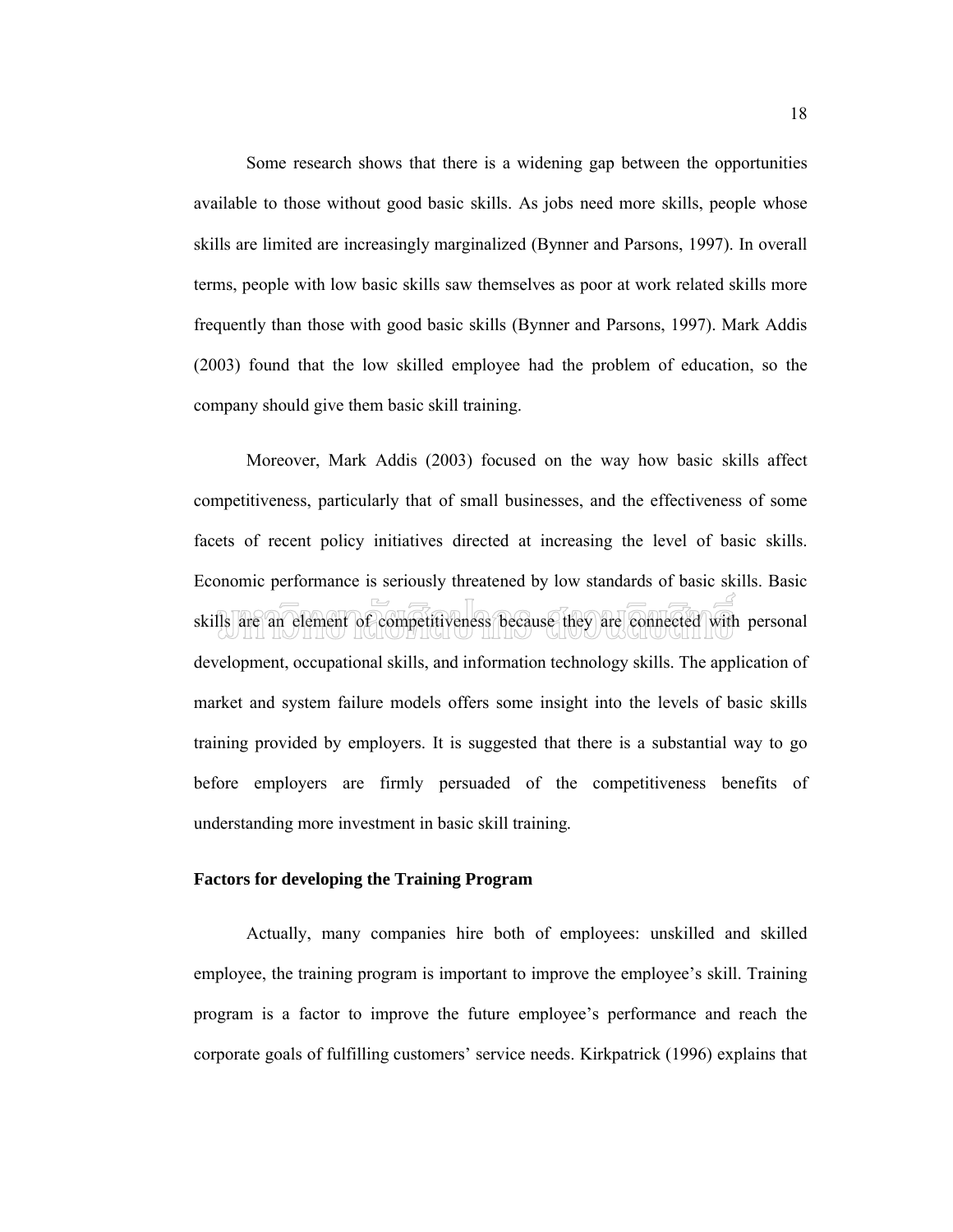manager should carry out the needs assessments to help employee decide what kind of training programs is needed for the corporation or organization. The corporation should enact training goals to evaluate whether the training programs should be implemented.

Customer service is one of the key element in the field of business management, because customer are the vital strategic resource of any business organization. From managers' and leaders' perspective, customer service problems might resolved effectively by developing a training program designed to mentor their employees in way to improve their service concepts, service attitudes, and service skills (Light, 2008).

Developing training program to address various strategic issues has become increasingly important for contemporary managers and leaders. Managers are constantly required to improve their skills in resolving customer service problems through mentoring and coaching employee effectively and efficiently. With organizational training programs, employee could learn what skills constitute good service behavior and subsequently provide good service for their customers. By ensuring customer satisfaction, the corporation could create competitive advantages and profits by improving customer service for its customers. Thus, developing an effective training program becomes an important factor for managers. Such a program can improve their employees' skills in resolving customer service problems in situation where time and resources are limited (Kirkpatrick, 1996).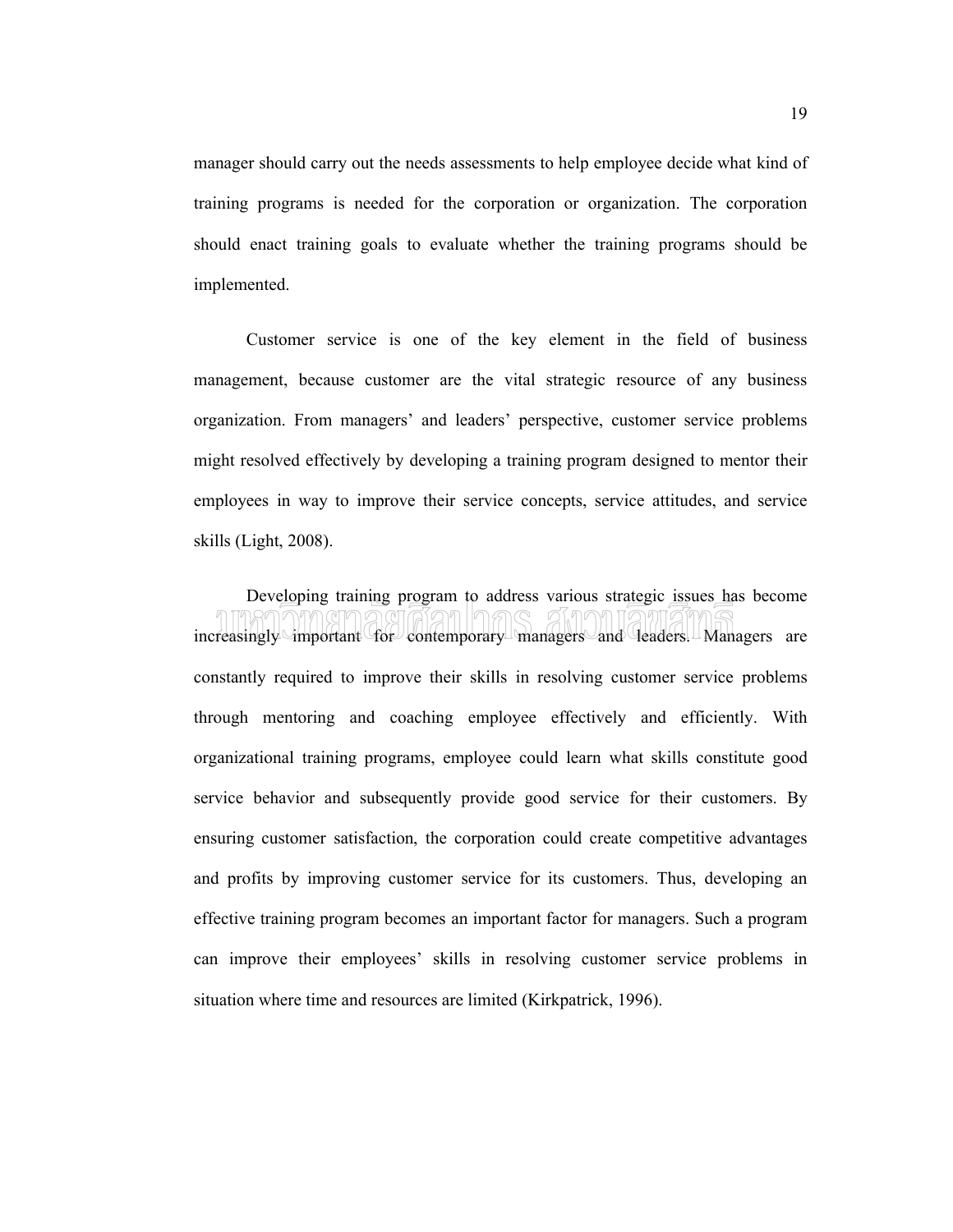### **Strategic Plans of Training Program**

Lloyd and Leslie (2006) state that the manager should focus on the quality of this initial training can have a significant influence on the new employee's productivity and attitude toward his or her job.

The steps to a successful training program include the following:

- 1. Perform needs assessment
- 2. Establish training objectives
- 3. Conduct training program
- 4. Evaluate training outcomes

### **Needs Assessment**

Lloyd and Leslie (2006) define that Needs Assessment is a systematic analysis of the specific training activities the organization requires to achieve its objectives. In general, five methods can be used to gather needs assessment information: interviews, surveys or questionnaires, observations, focus groups, and document examination.

Kirkpatrick (1996) addresses that before setting up a training program, managers should carry out a needs assessment them decide what kind of training program is needed for corporation or organization. The needs assessment includes evaluating personal, organizational, and task-oriented needs in order to implement the training program more accurately and effectively (Lucier, 2008). First, personal assessment is conducted to decide which employee are required to take the training program and adjusting the training content based on differences in personal situations.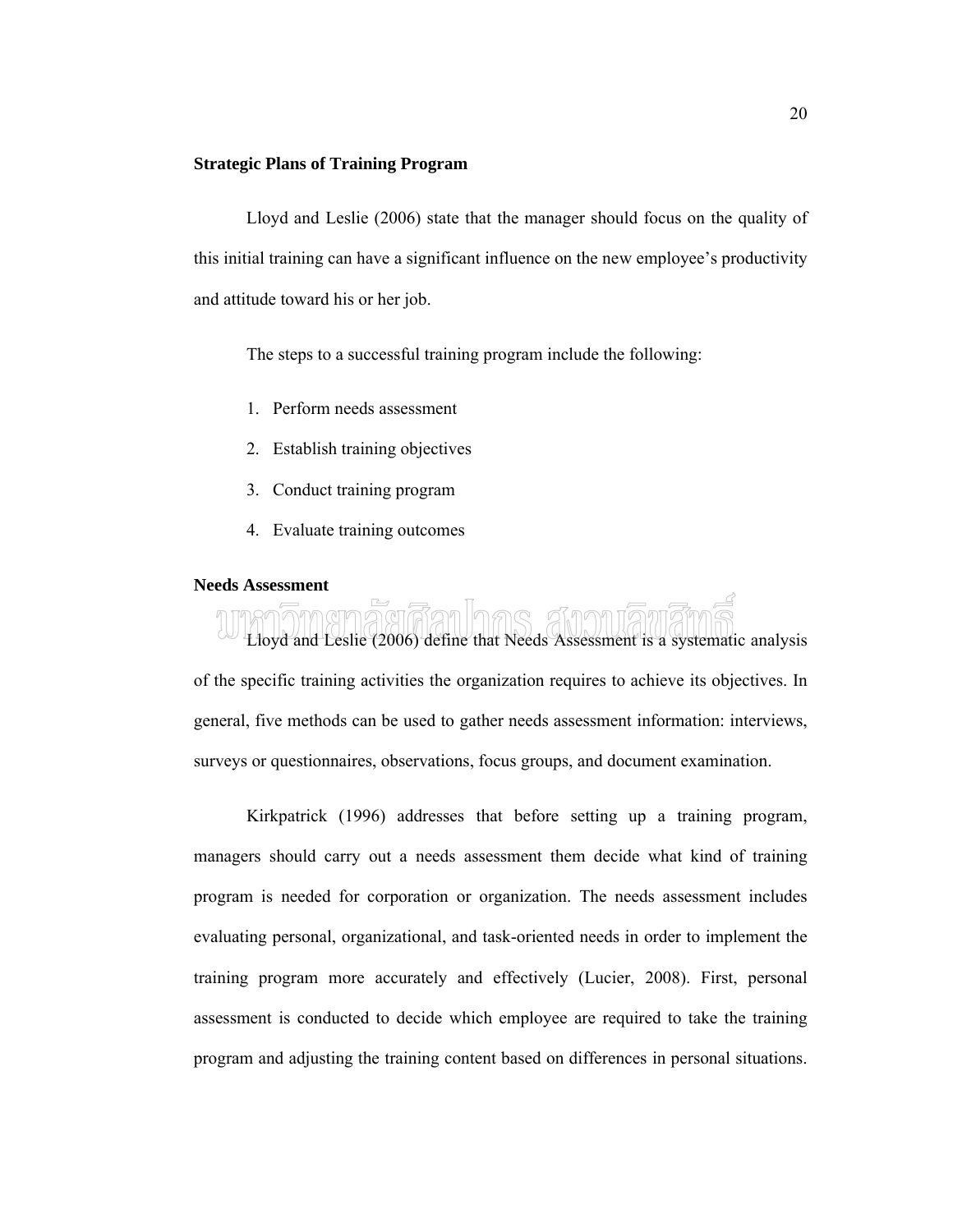Second, organizational assessment involves determining how the training programs can be executed successfully based on the organization's policy, mission, resources and time. Finally, the task-oriented assessment includes indentifying how the strategic decision is made based on task conditions, such as task information, resources and knowledge (Brown, 2002). This information could be used to improve the employee's task performance. The needs assessment is used to evaluate what kind of training are required, who should participate, when training programs, should be implemented, and whether the training programs effectively impact the employee's performance (Cekada, 2010).

### **Training Goals**

Kirkpatrick (1996) and Gómez-Mejía et al (2001) explain that clear training goals provide an organization for organizing the training outline, choosing effective method, and determining the best way to deliver the training efficiency and the success of training. The design of training program should be customized according to corporate development plans, organization strategy, and corporate culture. The longterm plan should be identified with the process of excavation needs in order to enable the training goals. Explicit and distinct training goals could not only bring convenience, for the training efficiency to track result assessment, but also increase the trainee's self-confidence and service performance (Hu & Yang, 2010). After conducting a needs assessment, the corporation should enact the following training goals to evaluate whether the training programs should be implemented and whether it can be accomplished efficiently within the domain of organization (Kirkpatrick,1996).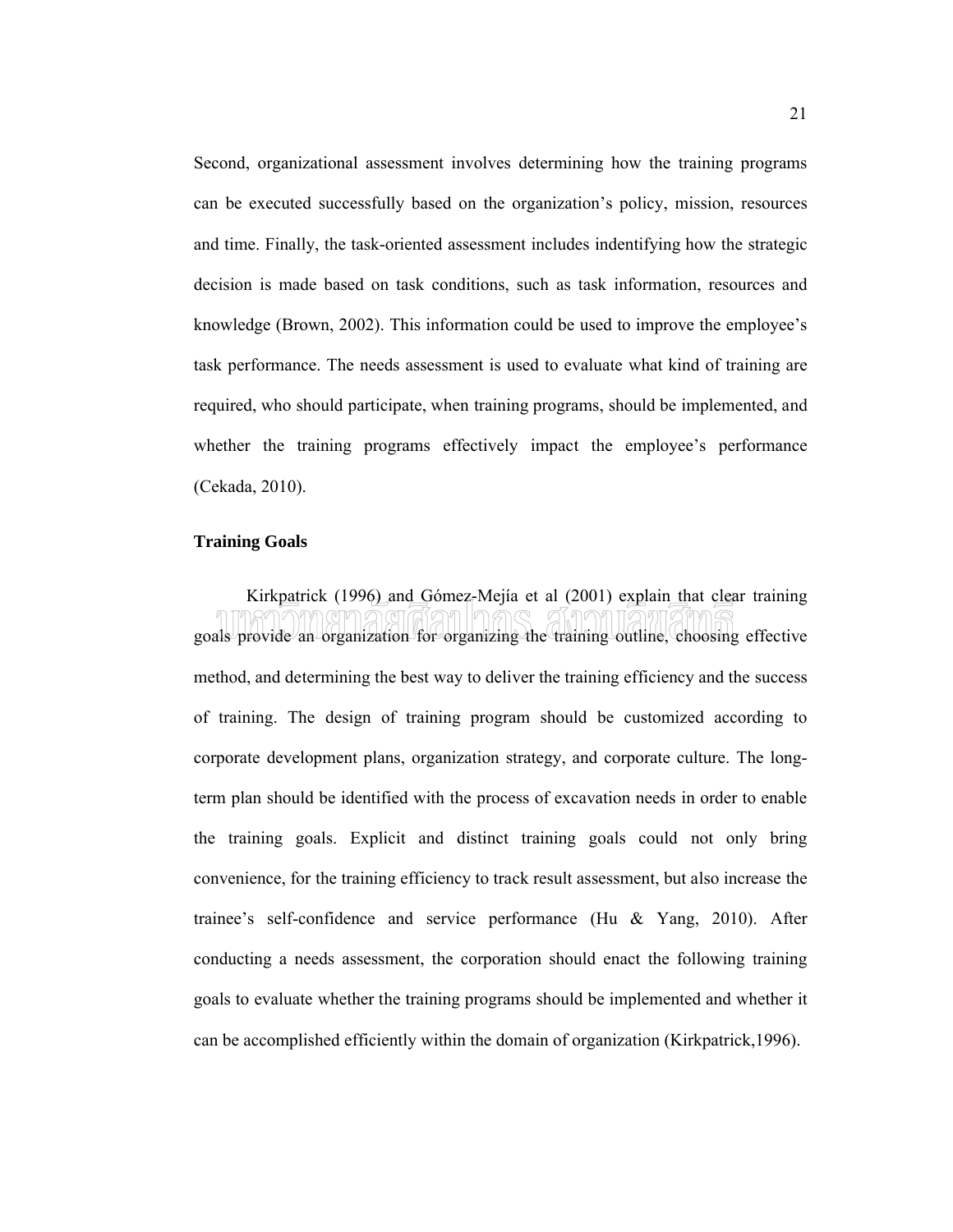Lloyd and Leslie (2006) explain that the organization should set the effective training objectives should state what will result for the organization, department or individual when the training is completed. The outcomes should be described in writing. *"Training objectives can be categorized as follows:*

- *1. Instructional objectives.*
	- *What principles, facts, and concepts are to be learned in the training program?*
	- *Who is to be taught?*
	- *When are they to be taught?*
- *2. Organizational and departmental objectives.*

- *What impact will the training have on organizational and departmental outcomes such as absenteeism, turnover, reduced costs, and improved productivity?*

- *3. Individual performance and growth objectives.*
	- *What impact will the training have on the behavioral and attitudinal outcomes of the individual trainee?"*

### **Delivering Training Channels**

In today's diverse, dispersed and multi-generational working force, delivering training channels may include the following way: (1) the operation manual; (2) instructor-guided training; (3) field-based seminar; (4) periodical training convention; (5) video-or audio-assistance training; (6) e-learning; (7) experiential-learning; (8) mentoring; and (9) self-managed curricula (Monson, 2010). With limited budget and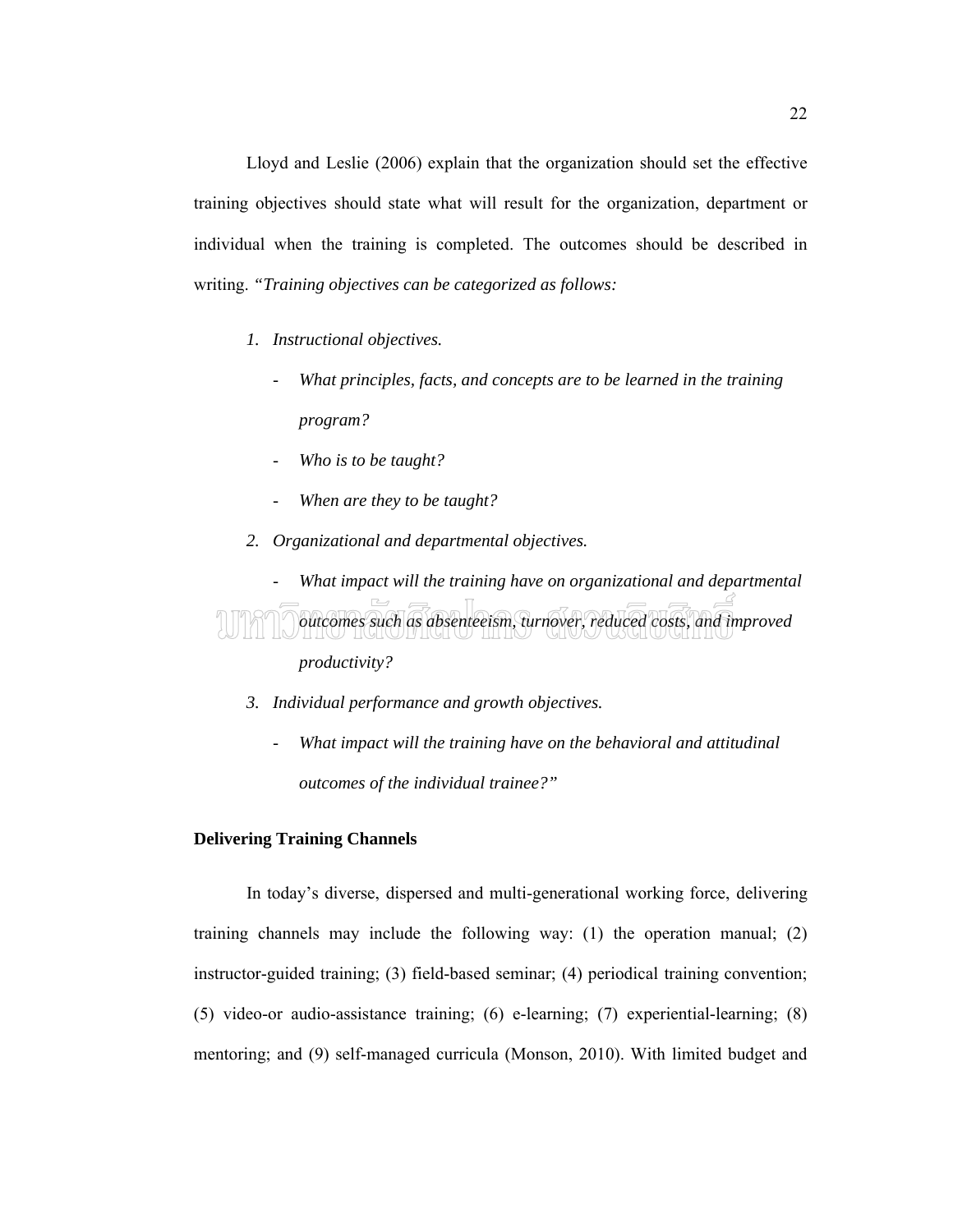resource, technology-based training programs provide organizations an effective way to offer sustained training. However, pre-training and post-training programs are essential instruments to pursue extended and influential success. Web-based learning system allows trainers and trainees to track job completion, measure behavior performance, and personalize training content rapidly and effectively.

### **Selecting Trainers and Trainees**

The following selection criteria are suggested to select the proper trainers and trainees required to participate in the training programs within the organization:

**Selecting trainers**. Successful training programs are based on selecting appropriate trainers who have the capabilities to construct the entire training program; to express themselves and speak effectively; and to inspire performance among trainees (Whitmore, 2002). The criteria of appropriate trainers are based on the trainer's professional knowledge, experience, and personal characteristic to reach the corporate desired objectives. The proper role of trainers is typically management level because they have the professional knowledge and experience that enable them to prepare the training program material more easily. In some situations, the corporation should hire professional consultants that work outside of the organization to fulfill the role of trainers. However, in choosing inside or outside trainers, however, the corporation may make different decisions based on the needs and resources of their specific organization.

**Selecting trainees**. Another critical factors of a training plan is selecting appropriate trainees who have low level of performance in the areas of learning ability,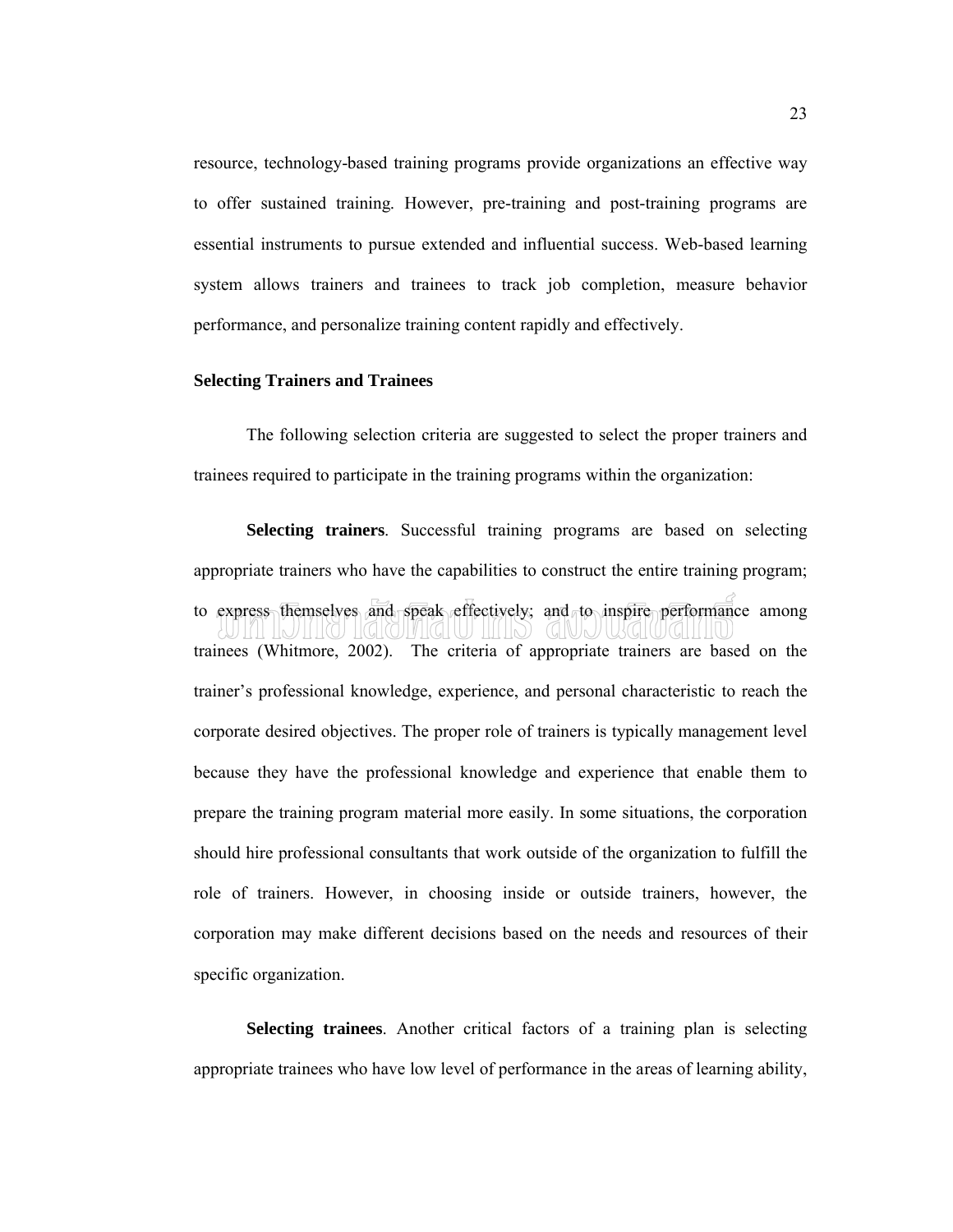job execution, job motivation, job knowledge, and job –related technology (Schwartz, 2002). Some training programs are designed for the new staff members to help them adapt to the new job environment. In addition, some training programs are proposed to help specific trainees acquire updated skill and technologies. Other training programs are designed for some staff members seeking promotions or higher rewards in their organization.

### **Applying Learning**

Because training is type of learning through education, the following learning principles should be applied to enhance the efficiency of trainee's training (Sawyer  $\&$ Eastmond, 2005).

**The motivation to learn.** Motivation is the trainees' ambition regarding what they want to learn. To expand the effectiveness of training, the corporation should enhance trainee motivation to focus on the learning and training process by influencing their conceptions and beliefs regarding the program (Waters, 1999).

**The ability to learn**. The ability to learn is essential for a trainee to understand and apply knowledge gained to job-related performance. With the proper ability to learn, trainees should be able to absorb what they have learned in the training program.

**Reinforcing learning.** The effect of learning could be expanded by reinforcing learning in proper ways, such as higher rewards and promotions. The corporation could also enact a measure of performance by providing trainees with a level of standards that must be met in order to evaluate the trainee's performance.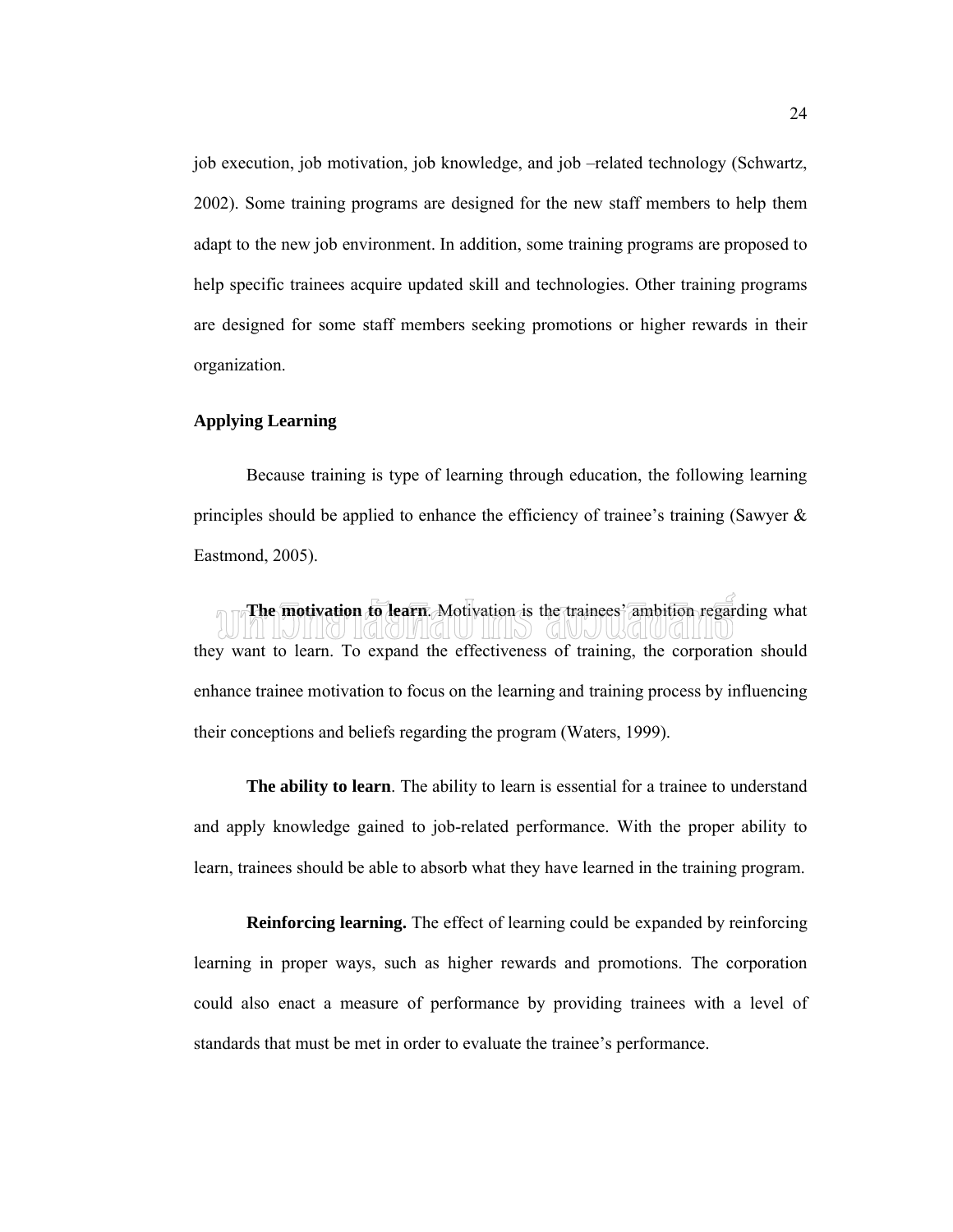**Communicating learning.** The training process is a type of communication based on learning. Learning is not a one-way transaction, but a two-way process between trainers and trainees. An effective process of two-way communication will enhance the effect of learning.

**Transforming learning to the job.** Learning theory and knowledge absorbed through training programs should be transformed and applied to the trainee's job. Indeed, applying what a trainee has learned to his or her job is really the major accomplishment of training programs.

### **The Methods of Training**

Gómez-Mejií et al (2001) and Lloyd & Leslie (2006) classified the methods of training that are used to enhance training in three methods as following: <u>III INIHQIMQIU IIIIID)</u>  $(G|U|_N)$ 

- 1. Role Playing Model
- 2. On the job Training Model
- 3. Off the job Training Model

### **Role Play Model**

Role playing is a situational model in which each trainee is asked to play a situational role and react to the role of other players (Adam & LaMothe, 2002). Before situational role playing begins, trainers provide background information for the role player to simulate the responses based on the subject under consideration. The background information could be introduced, for example, by showing videotape or an analysis from the trainers. The purpose of role playing is to help trainees develop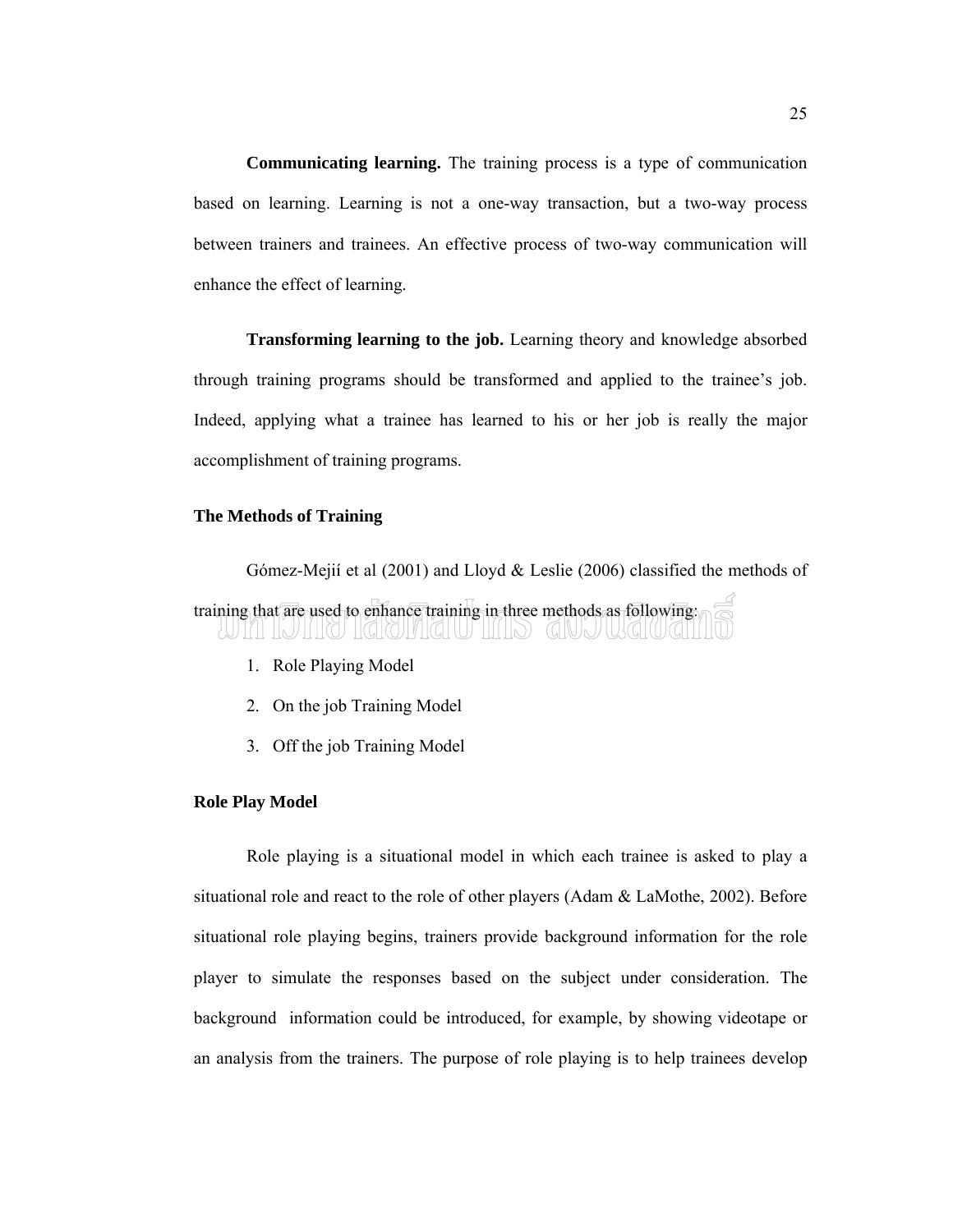the sufficient capabilities to analyze, think, and respond to changes or responses from other role player under a certain situation.

### **On the job Training Model**

Most training content is related to job issues. Thus, most organizations adopt some form of on-the-job training to develop competencies within their employee in real work places and situation (Cobb & Bibbs, 1990). The advantage of this model is that it is easy to accomplish training programs and it costs less because the additional purchase of machines or appliances for training is not necessary.

**Job instruction training**. The job instruction training (JIT) system was developed to enhance job efficiency (Viale, 1997). General Electric (GE), for example, used an on-the-job training approach to train its employee and improve its customer service by implementing toll-free telephone lines, which were open 24 hours a day (Lee, 1990). Through JIT, employees were trained in the area of listening, thinking, and reacting so that they could handle most of the actual problems in the workplace effectively.

**Coaching and Advice**. Managers may hold a conference with employees to share procedures for decision-making. During such meeting, superiors or manager must give the trainees sufficient power to make critical decisions, whether the decisions are wrong or right (Capelin, 2010). This approach not only allows employees to experience the process of decision-making, but also helps trainees build selfconfidence in the process of training. Though employee will make mistakes, managers can give them effective advice and counseling in the process of job-related training.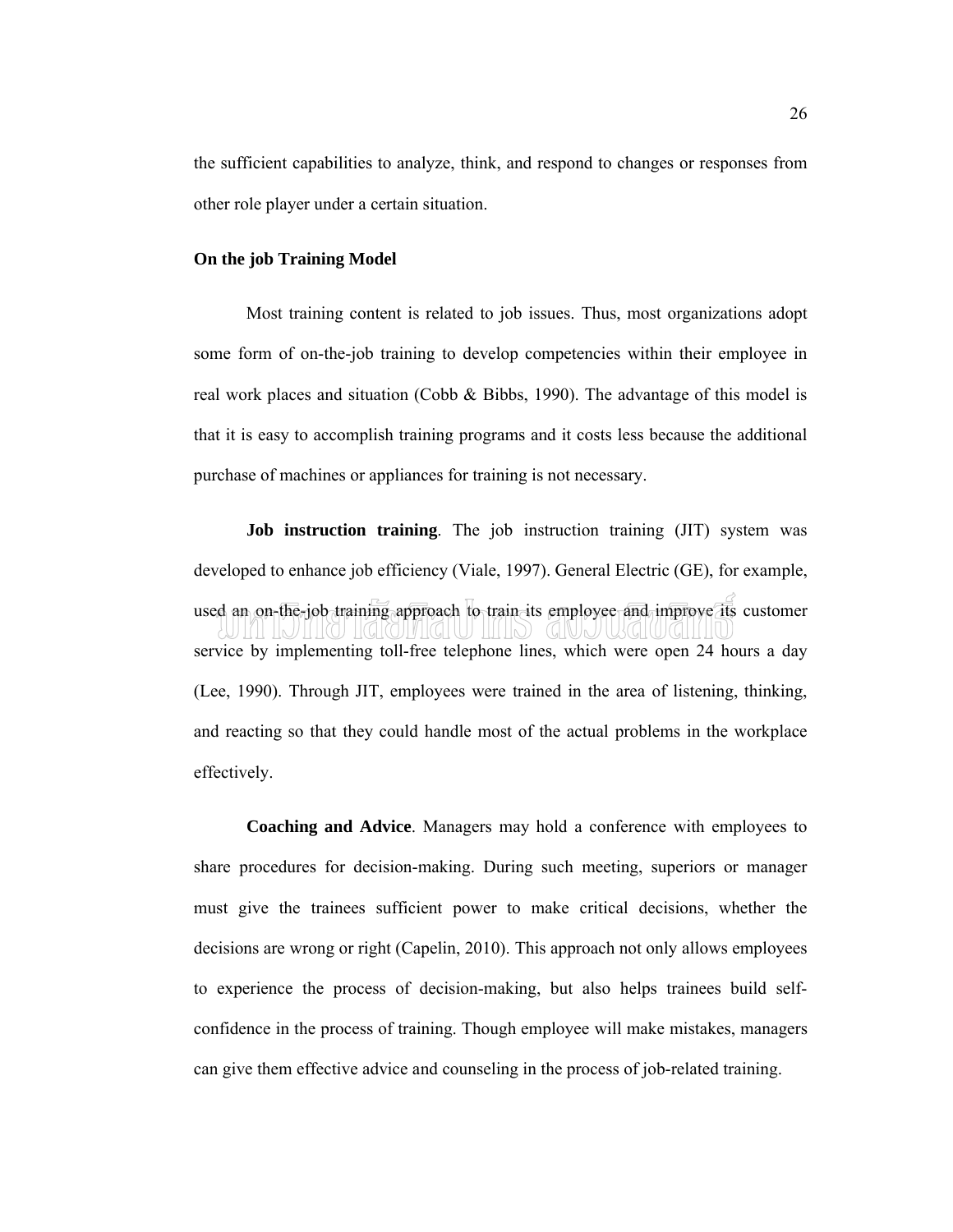### **Off-the-job Training Model**

Although on-the-job training has been applied extensively by most corporation because of its simplicity and lower costs, off-the-job training has also been applied by larger corporations such as Fortune 500 companies. The most frequently used methods of off-the-job training are computer assistance instruction (CAI) and lecture learning (Agochiya, 2002).

**Computer Assistance Instruction**. With the rapid development of computers, more and more corporations are applying CAI to help train their employee. The strength of CAI allows trainees to accept computer-assisted training programs without the limitations of time and space (Ellis, 2002). The development of training model through computer systems and the internet is growing rapidly. Anyhow, the traditional model of learning, which dominates mentor-led training program, is slowly replaced by high technology of computer. Training professionals are finding the best solutions for today's workers to create new training approach. Through accessing the internet, trainees gain knowledge, share information, and acquire job-related resources beyond their organization. Also, trainees can use the Internet to obtain more training knowledge through e-mail, on-line courses, and real-time conferences.

**Lecture learning**. Lecture learning is common training method in which trainers provide a series of lectures that include the material for trainees and trainers to discuss related training knowledge. The modern lecture classroom provides both trainees and trainers to share information by installing video and audiotape equipment.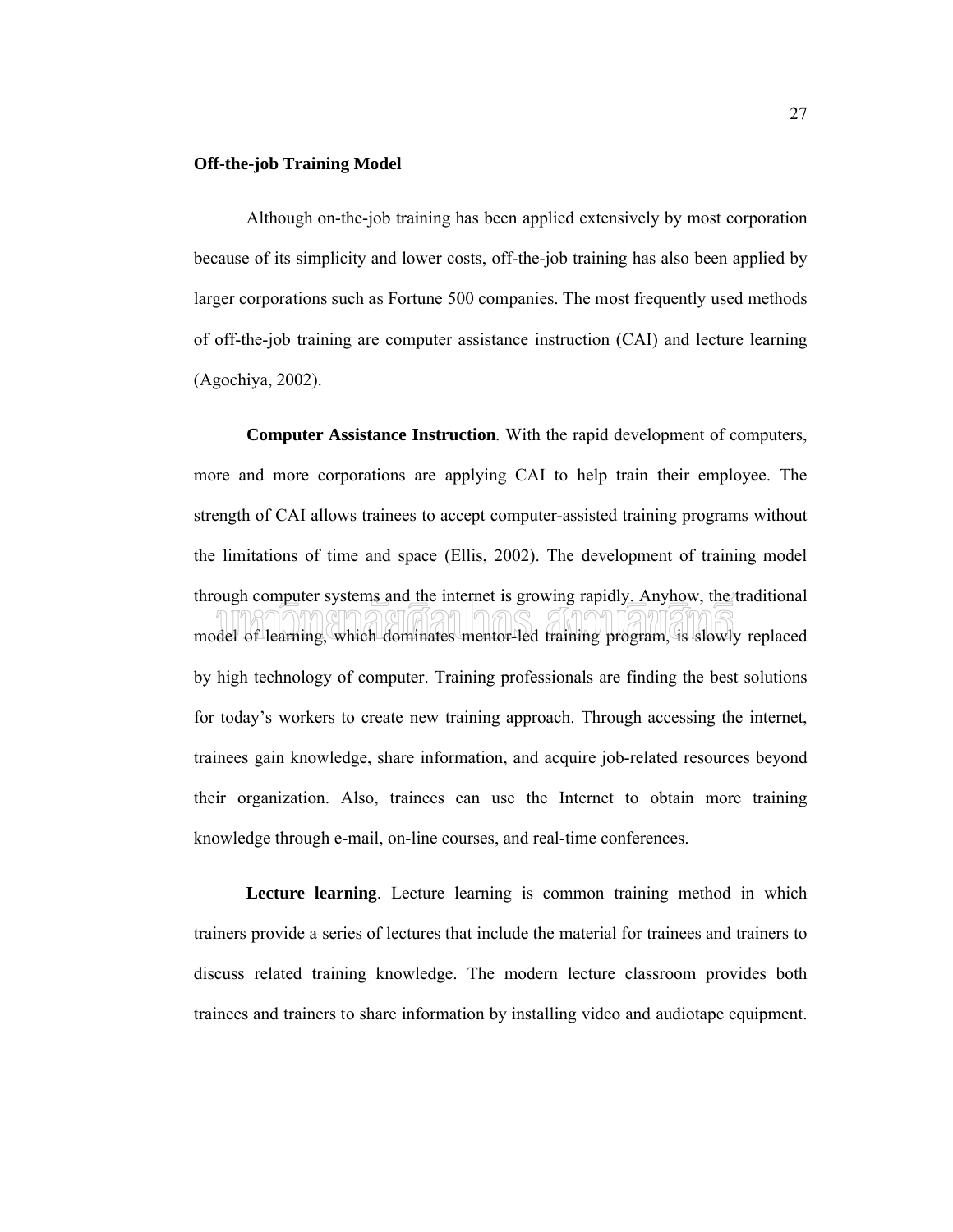Moreover, using projectors and computers provides training programs with a more effective training environment for advanced lecture learning.

### **Evaluate Training**

Although the performance of evaluation could access in job-related situations, managers might have difficulty knowing if the training has improved performance in resolving crisis situation with customers. Because crisis situation vary considerably with customers, the employee's temporary performance in resolving the crisis situations might depend on the employee's part experiences and his or her capabilities with problem-solving (Pace & Brannick, 2010).

Lloyd & Leslie (2006) divide *"the evaluation of training into four areas:*



- *2. Learning: What principles, facts, and concepts were learned in the training program?*
- *3. Behavior: Did the job behavior of the trainees change because of the program?*
- *4. Result: What were the results of the program in terms of factors such as reduced costs or reduction in turnover?"*

Even when great care is taken in designing evaluation procedures, it is difficult to determine the exact effects of training on learning, behavior, and result. Because of this, evaluation of training is often limited and superficial.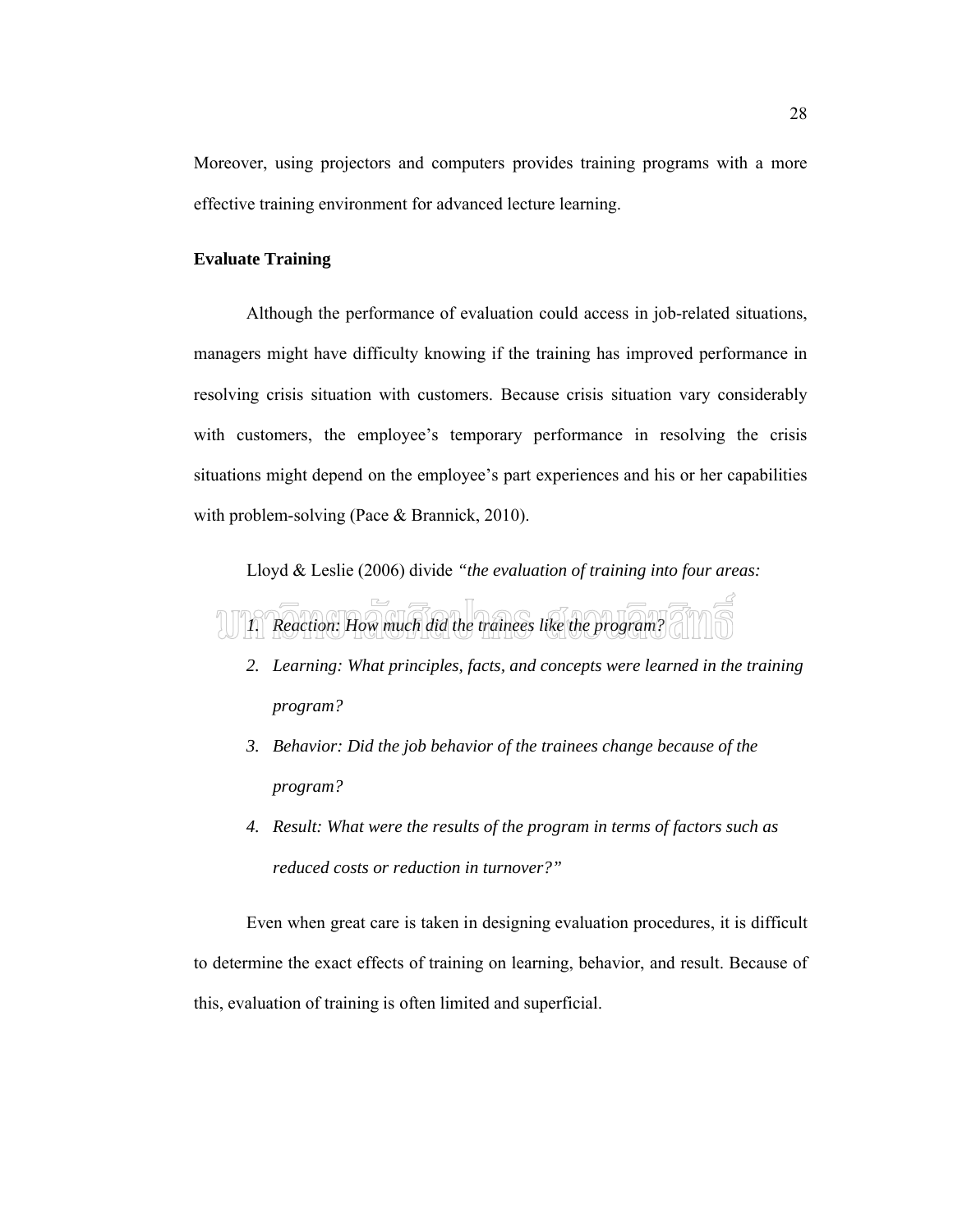**Reaction**: evaluation should consider a wide range of topics, including program content, program structure and format, instructional techniques, instructor abilities and style, the quality of learning environment, the extent to which training objectives were achieved, and recommendations of improvement by using the questionnaire.

**Learning**: learning evaluation concerns how well the trainees understood and absorbed the principles, facts, and skill taught. In teaching skills, classroom demonstrations by trainees are a fairly objective way to determine how much learning is occurring. Where principles and facts are being taught, paper-and-pencil tests can be used. Standardized tests can be purchased to measure learning in many areas. In other hand, the trainers must develop their own tests. To obtain an accurate picture of what was learned, trainees should be tested both before and after program.

**Behavior**: Behavior evaluation deals with the nature of the change in job behavior of the trainee and is much more difficult than reaction learning evaluation. Lloyd & Leslie (2006) showed *"the following guidelines can help evaluate behavioral change.*

- *1. A systematic appraisal should be made of on-the-job performance on a before-and-after basis.*
- *2. The appraisal of performance should be made by one or more of the following groups (the more the better):*
	- *a. The trainee.*
	- *b. The trainee's superior or superiors.*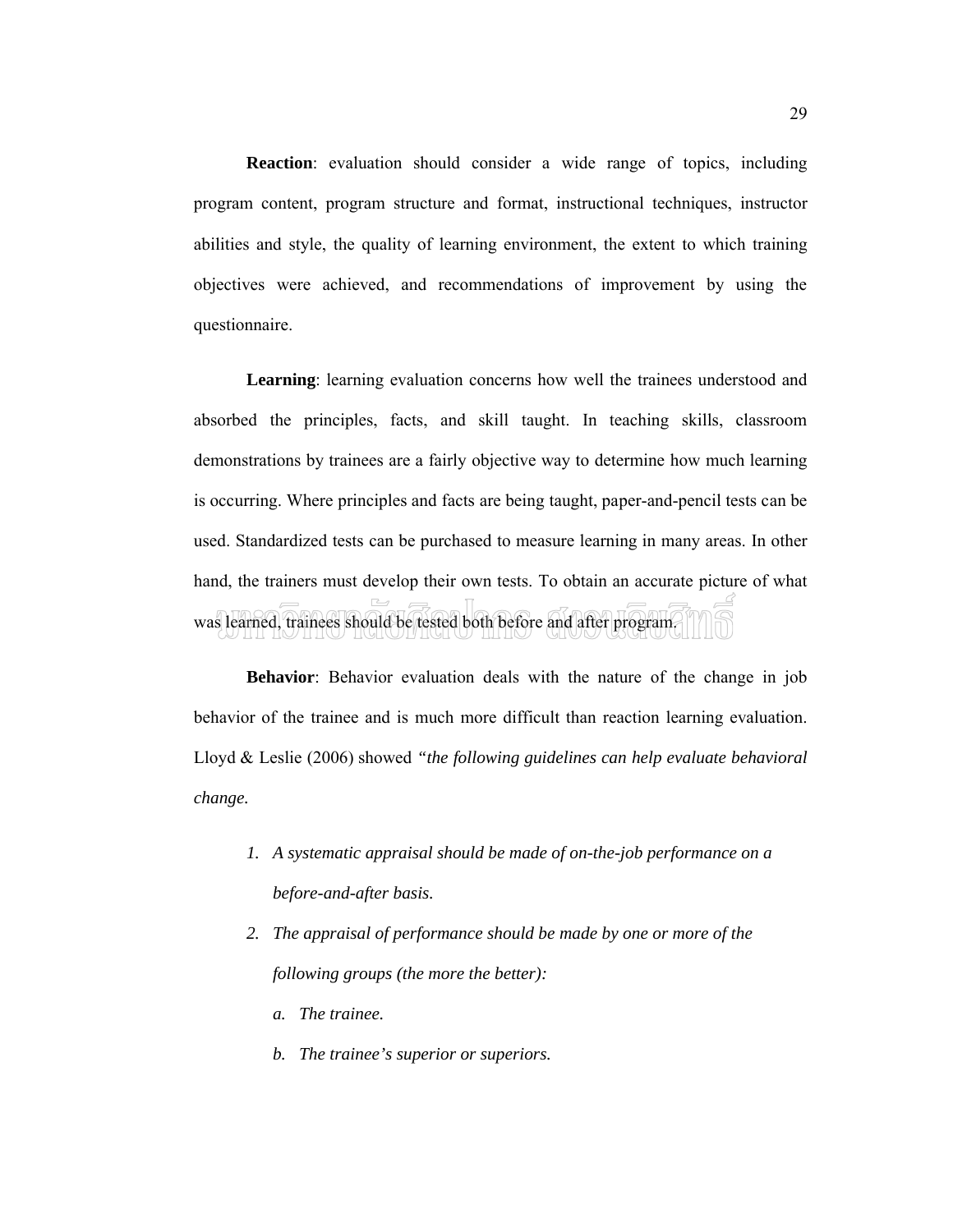- *c. The trainee's subordinates.*
- *d. The trainee's peers or other people thoroughly familiar with his or her performance.*
- *3. A statistical analysis should be made to compare performance before and after training and to relate changes to the training program.*
- *4. The post-training appraisal should be made several months after the training so that the trainees have an opportunity to put what they have learned into practice.*
- *5. A control group (one not receiving the training) should be used."*

**Results**: result evaluation attempt to measure changes in variables such as reduced turnover, reduced costs, improved efficiency, reduction in grievances, and increases in quantity and quality of production (Sandi Mann, 2003). As with behavior evaluation, protests, posttests, and control groups are required in performing an accurate results evaluation.

#### **Research Objectives**

- 1. Analyze the current training program that this Travel Agency has one type of training program.
- 2. Improve the training program to formulate the new training course for unskilled and skilled employees to develop their performance.

#### **Research Methodology**

The research represents the way to improve the training program for skilled and unskilled employees in Travel Agency. The researcher collects the information by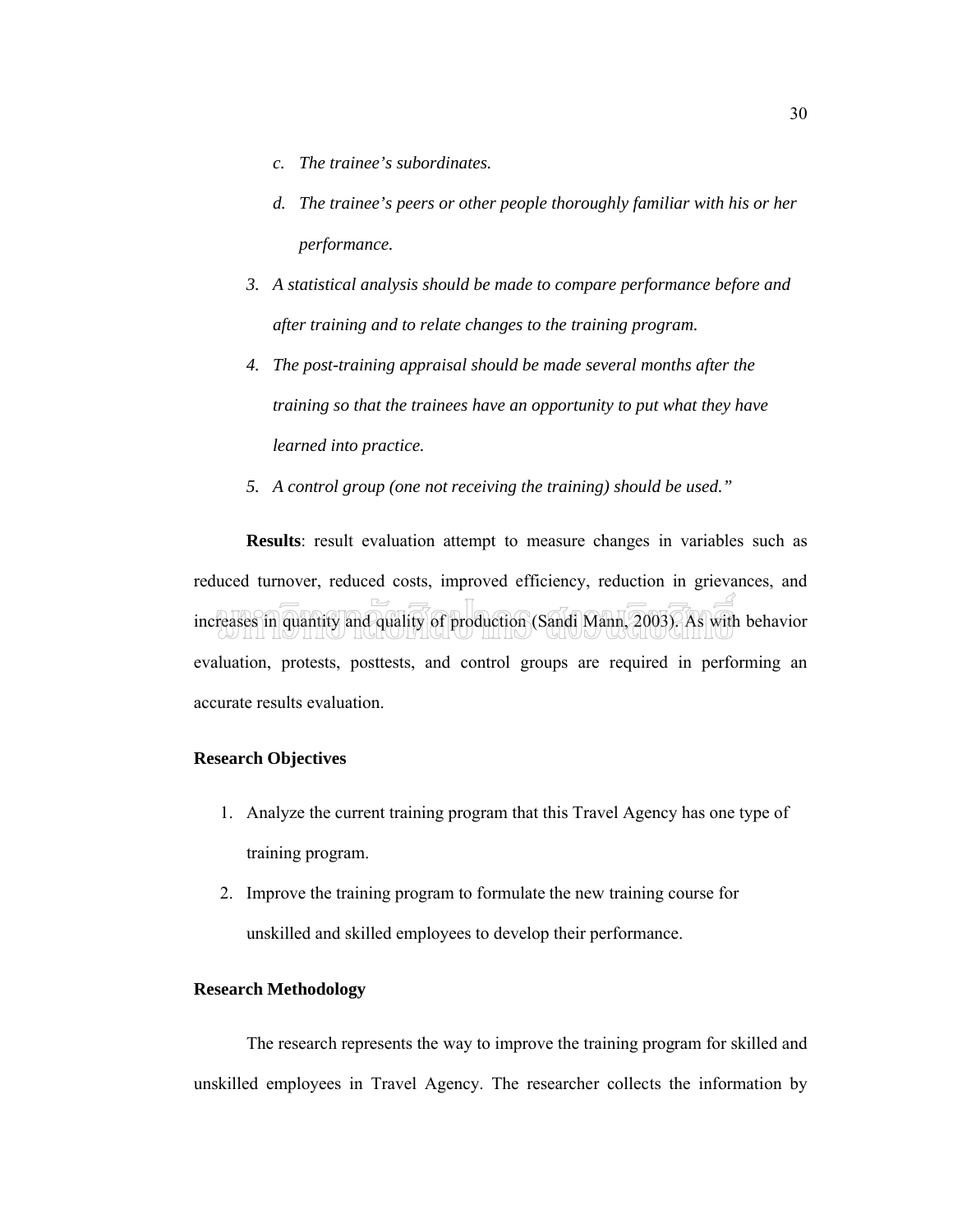observing the employee's responsibilities and by interviewing the employee in three departments: (1) Incentive Tour, (2) Join Tour and (3) Airline Flight Reservation. The researcher will interview at least 2 – 3 employees in each department to find out the employee's needs and the opinion how to develop their training program.

# บาหาวิทยาลัยศิลปากร สงวนลิขสิทธิ์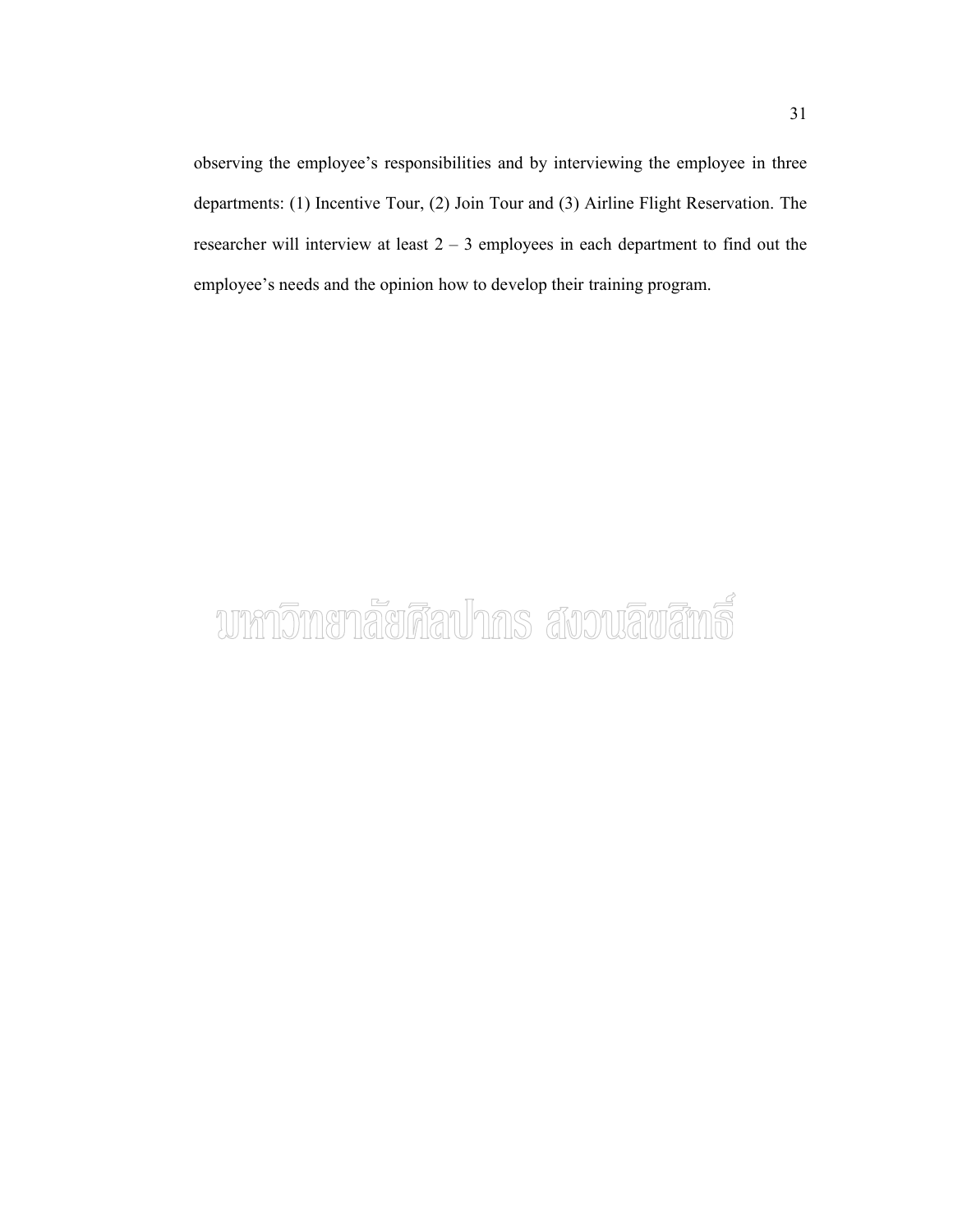#### **CHAPTER III**

#### **METHODOLOGY**

This research is a case study of a travel agency to improve the training program for skilled and unskilled employees. It collects the data by qualitative method by interviewing three groups convey a travel agency: employee, employer and customer. The researcher uses this methodology because of limited literature and information regarding this industry. Furthermore, due to the limitation of time and population in this travel agency, qualitative research is being adopted. There are 11 employees, 7 managers and a managing director. This travel agency separates the management into

# two divisions as below: ARIMANINAS AUDI

- 1. Operation Division consists of two departments: Sales & Marketing Department and Airline Ticketing Reservation Department. Additionally, Sales & Marketing Department has two services: Join Tour and Incentive Tour.
- 2. Management Division consists of Human Resources & Accounting Department, Information & Technology Department and Maintenance Department.

#### **The researcher will interview:**

- 1. Three employees in Incentive Tour Department.
- 2. Three employees in Join Tour Department.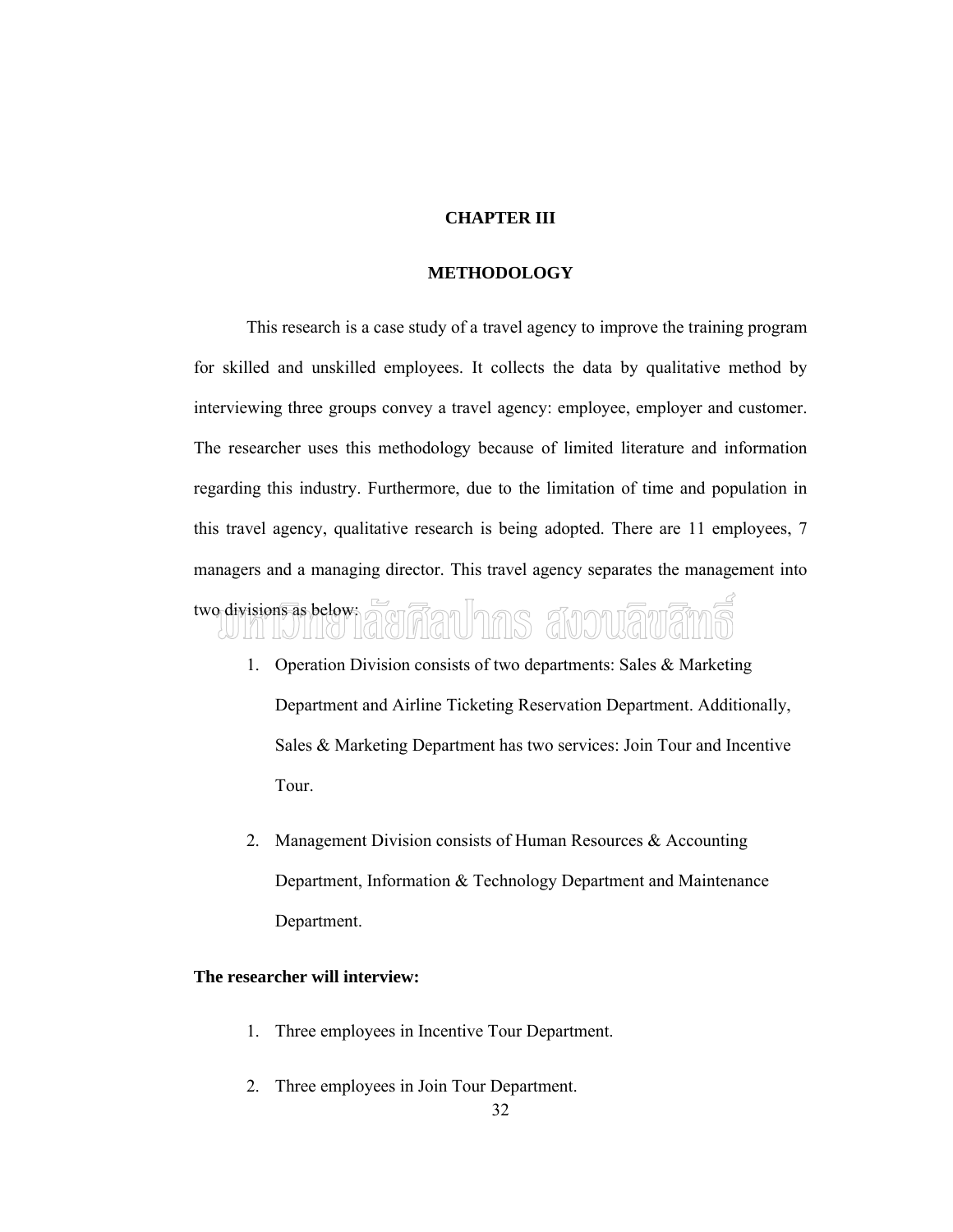- 3. Two employees in Airline Ticket Reservation Department.
- 4. A Managing Director.
- 5. Three Customers.

The researcher chose interviewing all employees of Operation Division because three departments are the front office that has to contact directly with customer.

Firstly, the researcher start gathering the data by assessing the employees' needs based on the current training program. The questions used for assessing the needs of employees are as following:

## What is your current job? ns avouāvār How long do you work here? Where do you graduated from? Which faculty? Does this company train you before filed trip? How you prepare yourself before filed trip? Have you ever been complained by customer? What kind of complaint?

What kind of problems do you find during working?

What type of training do you usually participate?

In your opinion, Is this training program suitable for develop your skill in term of your responsibilities?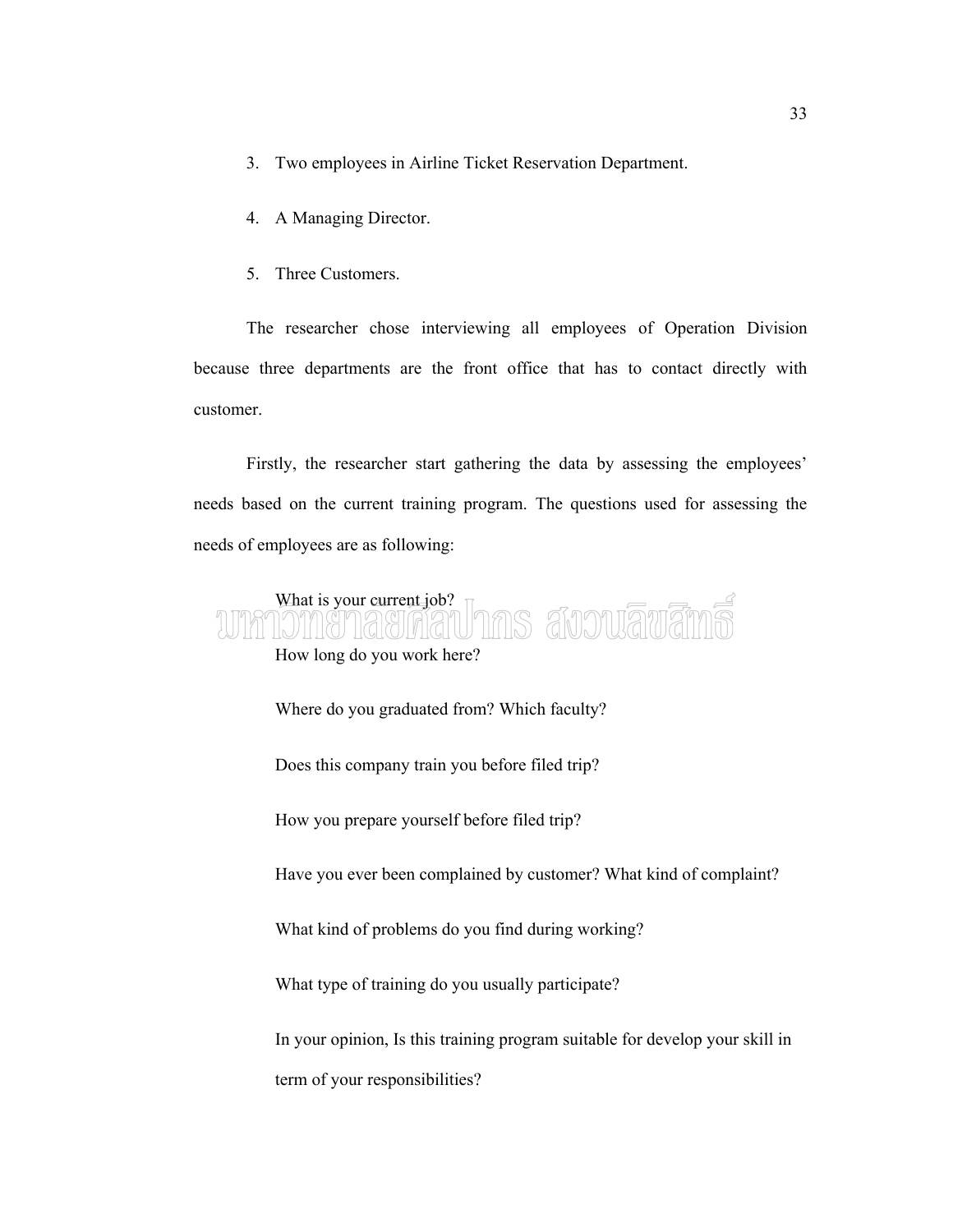What kind of training is suitable for your job such as role play training, on the job training or off the job training?

In your opinion, what is the objective of the training in your organization?

What kind of training course and activity do you expect in your training program?

What kind of skill do you want to improve? What kind of skill is necessary for your job?

What do you expect from the training program?

Are there evaluate your skill before work?

# How does this company evaluate your skill?

After assessing the employees' needs, the next step of the data collection is to interview the top management to get the strategy of organization and the training goal.

What way do you want to develop your travel agency?

Have you ever got the complaint from the customer?

Why do you recruit both skilled and unskilled employees?

In your opinion, skilled and unskilled are different? How?

What do you expect from the employees' work performance?

Who plan the training program?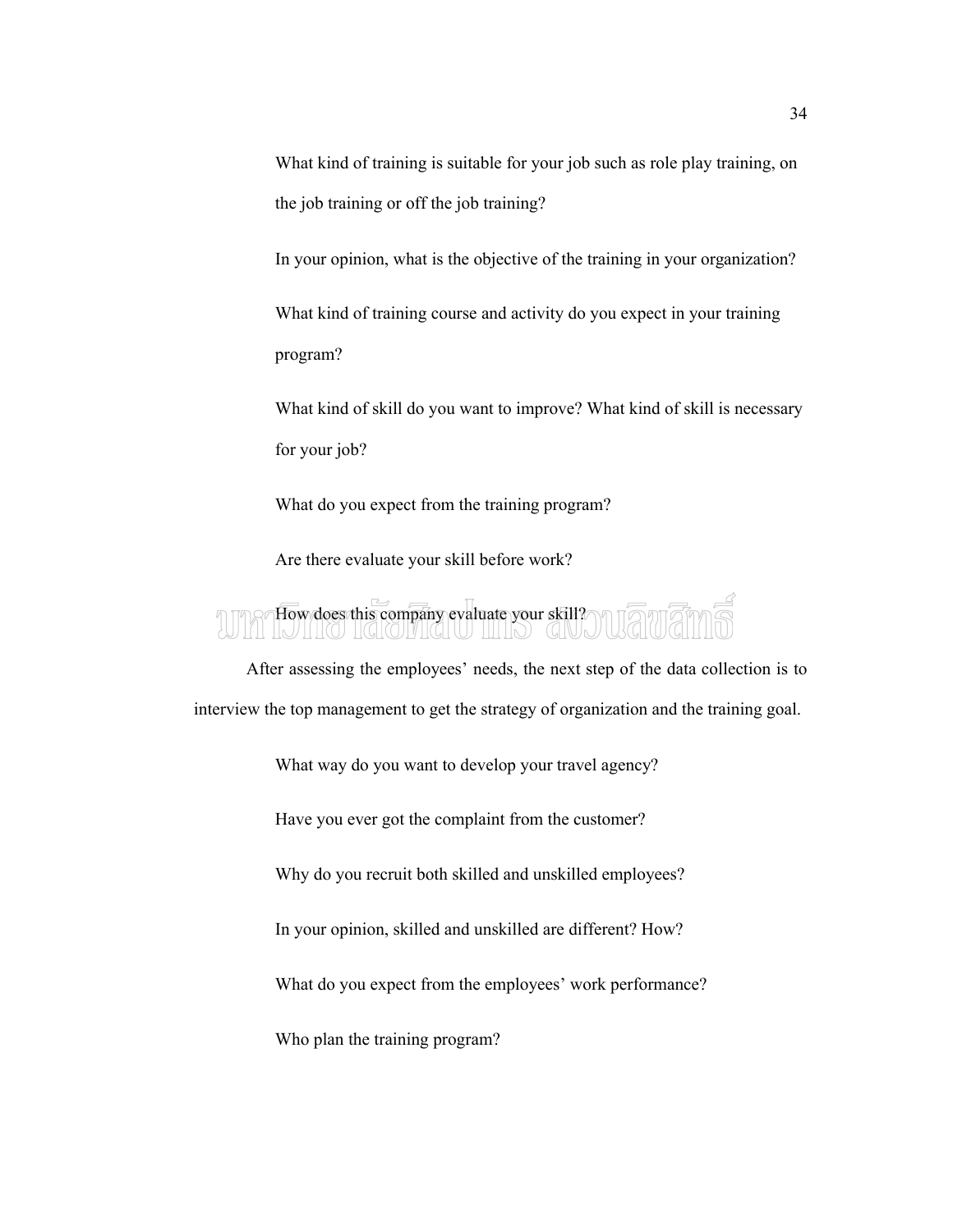Do you agree with the current training program that can improve the employees' skill?

What kind of training course do you want to add into the current training program?

What do you expect from training program?

Who evaluate the employees' performance?

The last step, the researcher gathers the data from the customers that used to travel with this travel agency to evaluate the satisfaction level of a travel agency as a work. There are the questions as following:

### How often do you ever travel with this travel agency? CONI,

Why do you choose this travel agency?

Which trip do you travel and when?

What kind of service do you expect from travel agent?

What kind of information do you expect from travel agent before and after a trip?

Do you have any problems during contact, during travel with this travel agency?

Do you satisfy the service of this travel agency?

Do you have any suggestions to improve the service?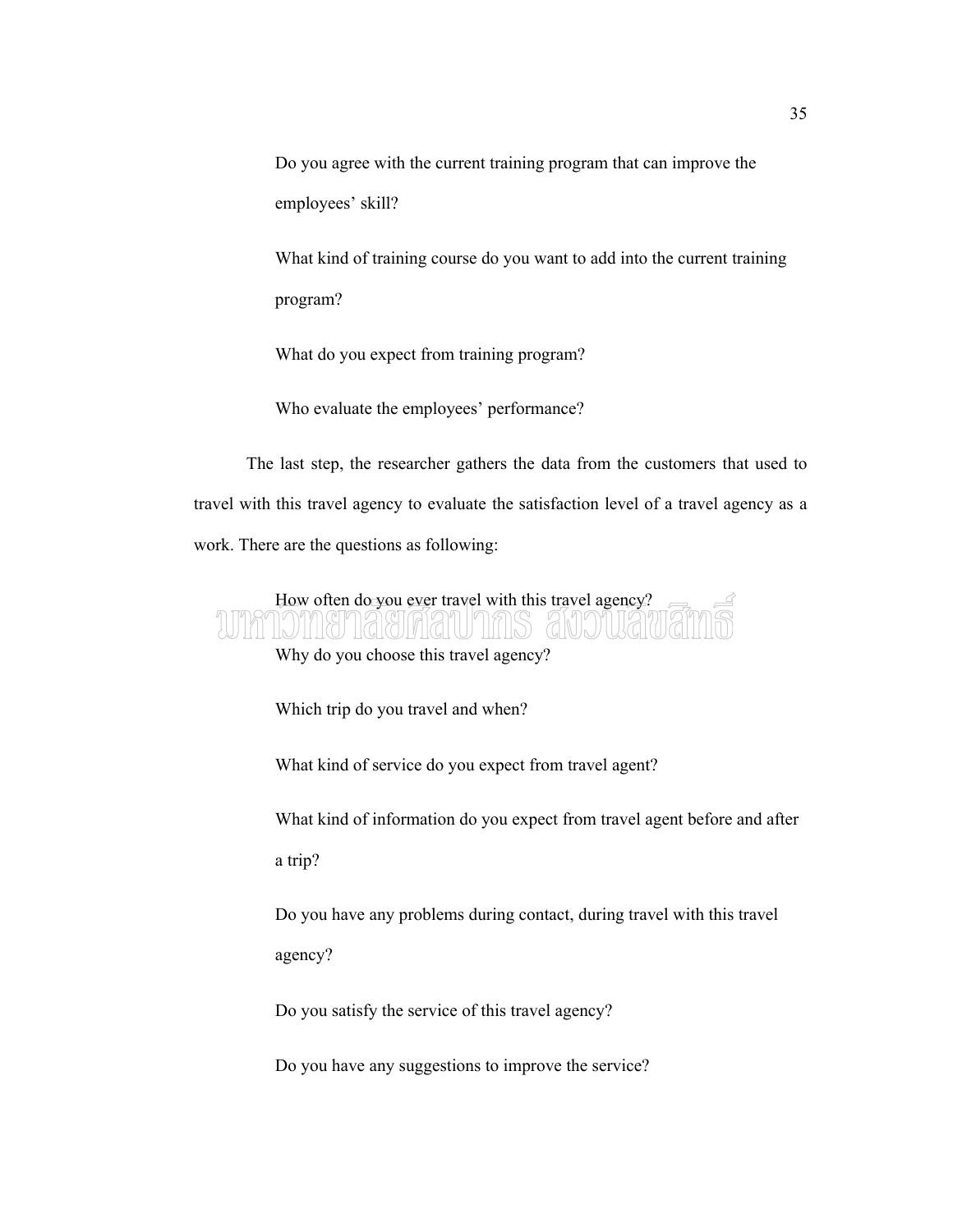#### **Data analysis**

To analysis the data, the researcher separates the data from the employee in two groups: skilled and unskilled employee and evaluate the different training course that they want to learn. The employer's data is used for establish the training goal. The data from customer showed the expectations that the travel agency meets their needs. The data is analyzed step by step as following:

- 1. Transcript the data
- 2. Categorize into group
- 3. Uniting data by coding, finding themes, patterns and relationship

### 4. Summarize to answer the objectives of this research WINDING TAGINATUTINS ANDUR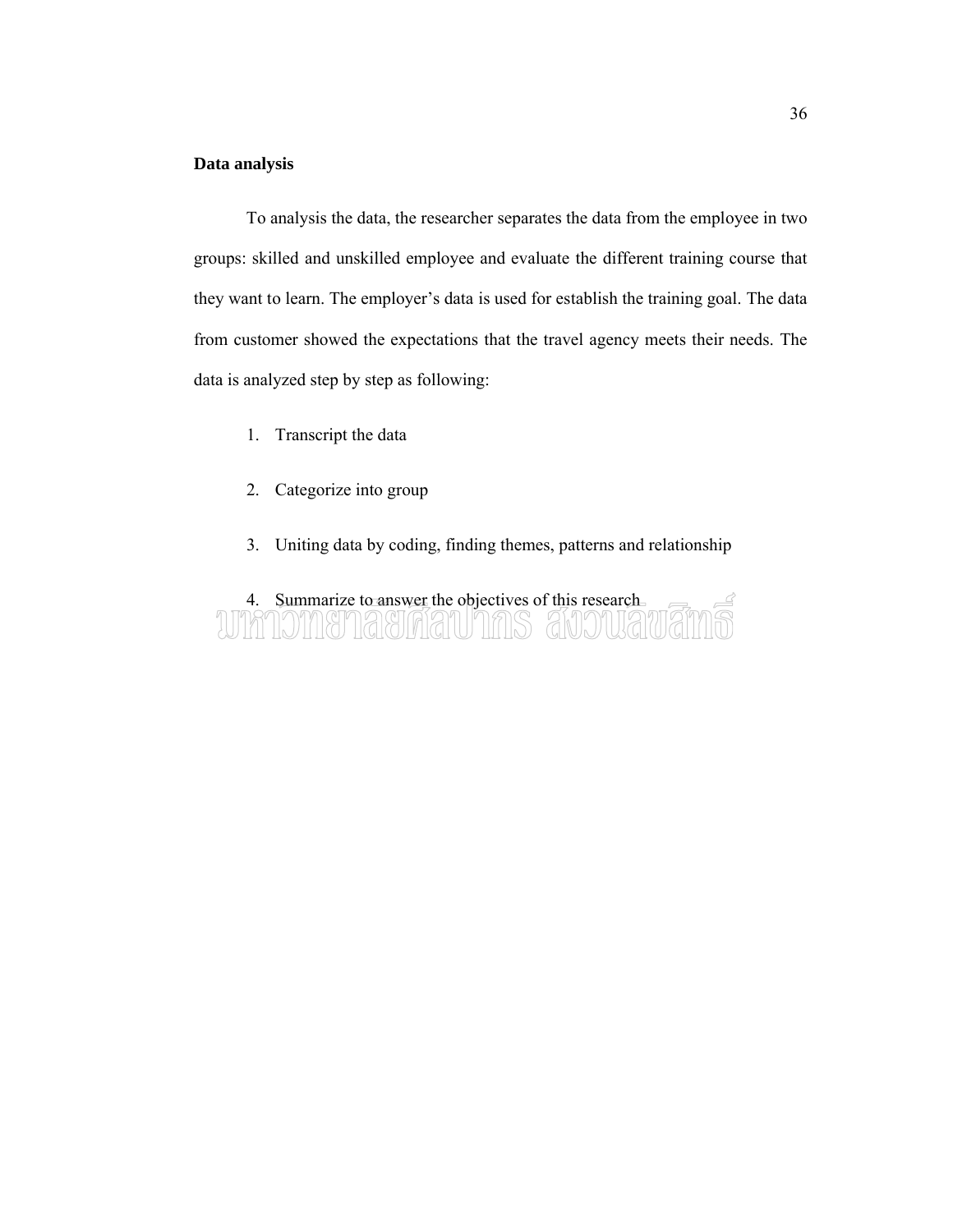#### **CHAPTER IV**

#### **DATA ANALYSIS AND DISCUSSION OF RESULT**

After collecting the data by interview three employees in Incentive Tour Department, three employees in Join Tour Department, two employees in Airline Ticket Reservation Department, a Managing Director and three customers. The researcher found that there were unskilled employees in all departments. Furthermore, research found out that the training program should be improved in several ways such as content, methods of training to increase productivity of the staffs. At the end of the chapter, an improved training program and evaluation form are designed.

### **The reason of the presence of unskilled employees in the travel agency:**

This travel agency recruits both skilled and unskilled employees because the managing director believes *"I recruit the employee by interviewing and I do not focus on the university and faculty that the candidate graduated from. I consider the resume, the university activities, the interest and I observe the personality during interview. I think that everyone has same capacity. The skilled employees have the basic knowledge and have been trained from university but the unskilled employees have the enthusiasm and interest in Tourism thus they will try to learn and get more experience.*" Therefore it causes this problem. The managing director states *"I want to develop their skill but there is only one type of training program created by HR Department."*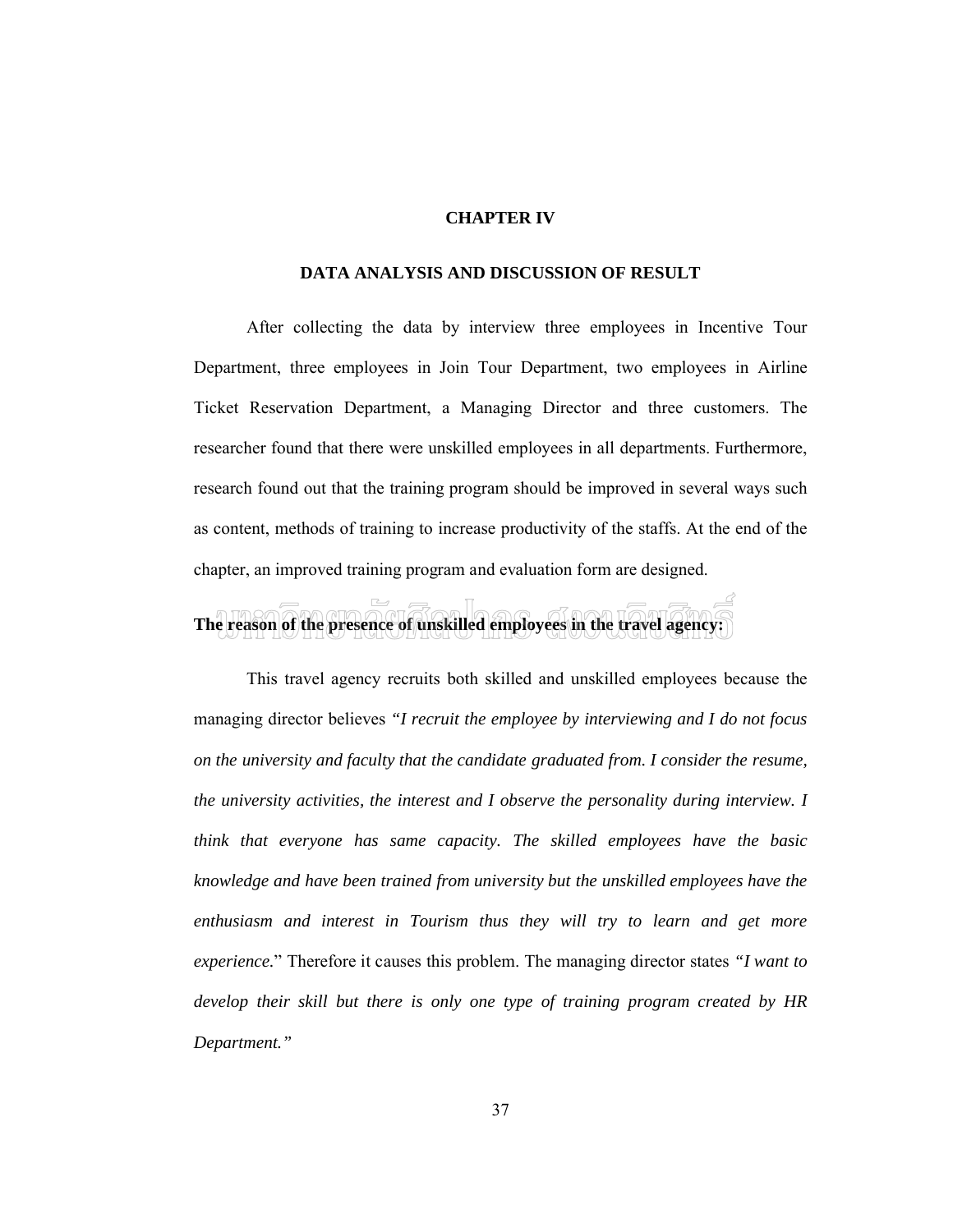#### **The assessment of the current training program:**

**1. Outdated training program:** The training program is not updated for a long time, it should be improved. The managing director also adds *"This training program is created by HR Department but it does not cover the responsibilities of each department, so the HR Department has to assess the employees' needs and improve the training program. Moreover the goal of training should include the training course that produces a good relation and unity within the organization for develop the organization and meet the customer's needs."* Thus he points *"I want to develop the current training program to increase the performance of employee by setting the KPI for each department that if each department can reach the KPI, they will get the commission and bonus."*

 $\frac{1}{2}$ an In $\pi$ e According to interview the employees, many of them think that the objectives of the training program should be as below:

Some employees said *"The training program is used for improve our skill."*

Other employees said *"The objectives of training program are to develop our skill and to increase the customers' satisfaction."*

Some employees said *"The objectives of training program are to develop our capacity, to decrease the customers' complaint and to decrease the mistakes."* 

**2. The training program is not compulsory:** The researcher found that there is no compulsory in training program, so the employees have to search the training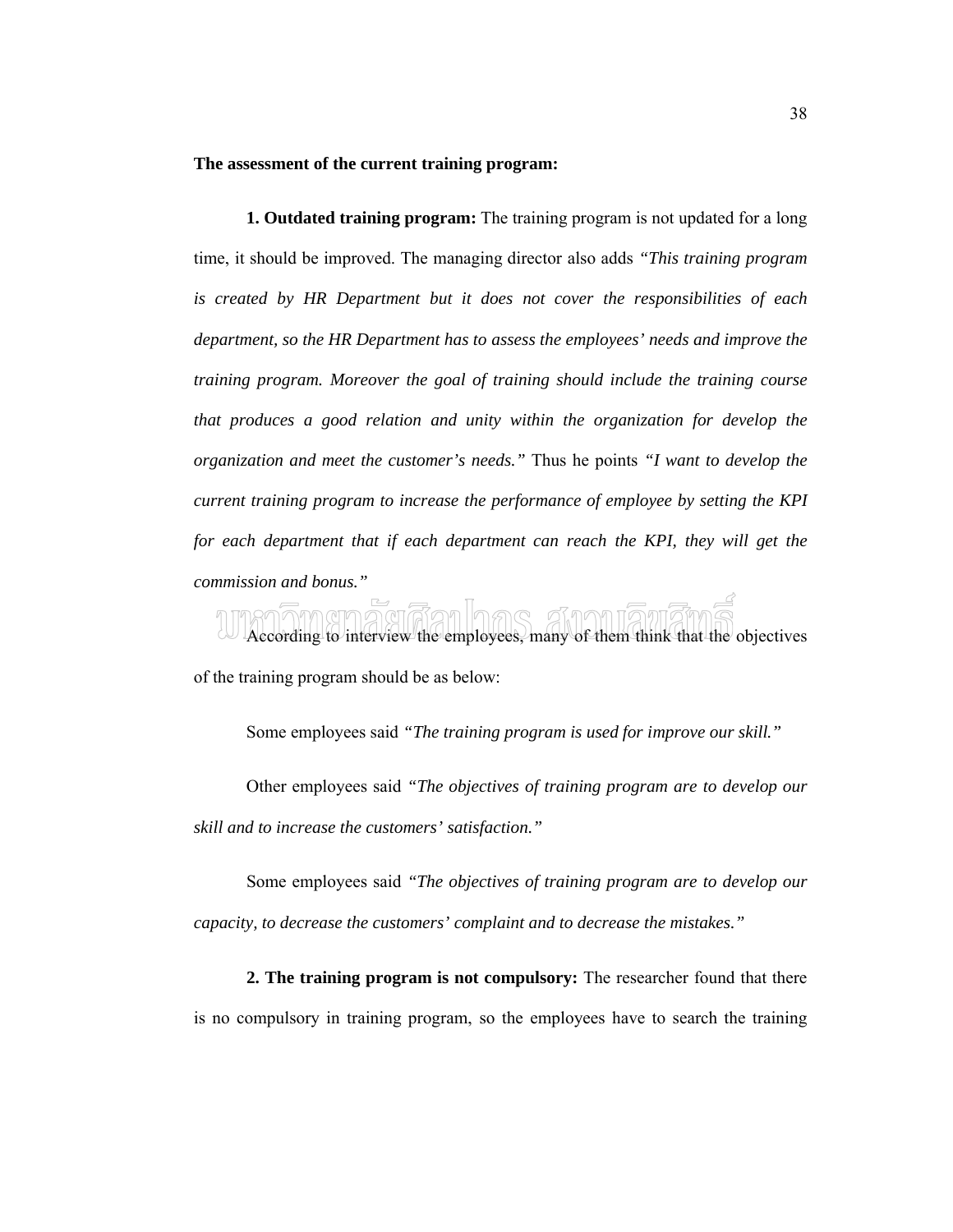course that they want to learn by themselves. It cause the employees do not try to improve their skill.

Some of employees said *"the current training program is quiet good but has to improve by assessing the employees' needs and by adding the necessary course into the training program."* Some of employees propose that the HR Department should specific date and time. There is only one employee used to take an English Course, but she does not continue. Nobody take an IT course. Some employee said *"The English Course is also necessary but they do not have enough time to search on internet, moreover they do not want to take a course on week-end because they want to rest."* Others said *"The English Course is still necessary and also IT Course especially Microsoft Excel because we have to calculate the cost of tour program."* 

They participate always the Conference of Airline and Hotel because they can get the information from each hotel and airline such as facilities, promotion that it is necessary to their responsibilities. Additionally, they can play a game to get the reward. Some employees add *"They prefer to join the Conference because it launch on weekday."*

The unskilled employees said *"This training program is quiet good but they do not have the opportunities to train yet because they have to search the training course by ourselves. We want that HR department should specific clearly date and time and improve it by adding the other necessary course such as communication and sales techniques."*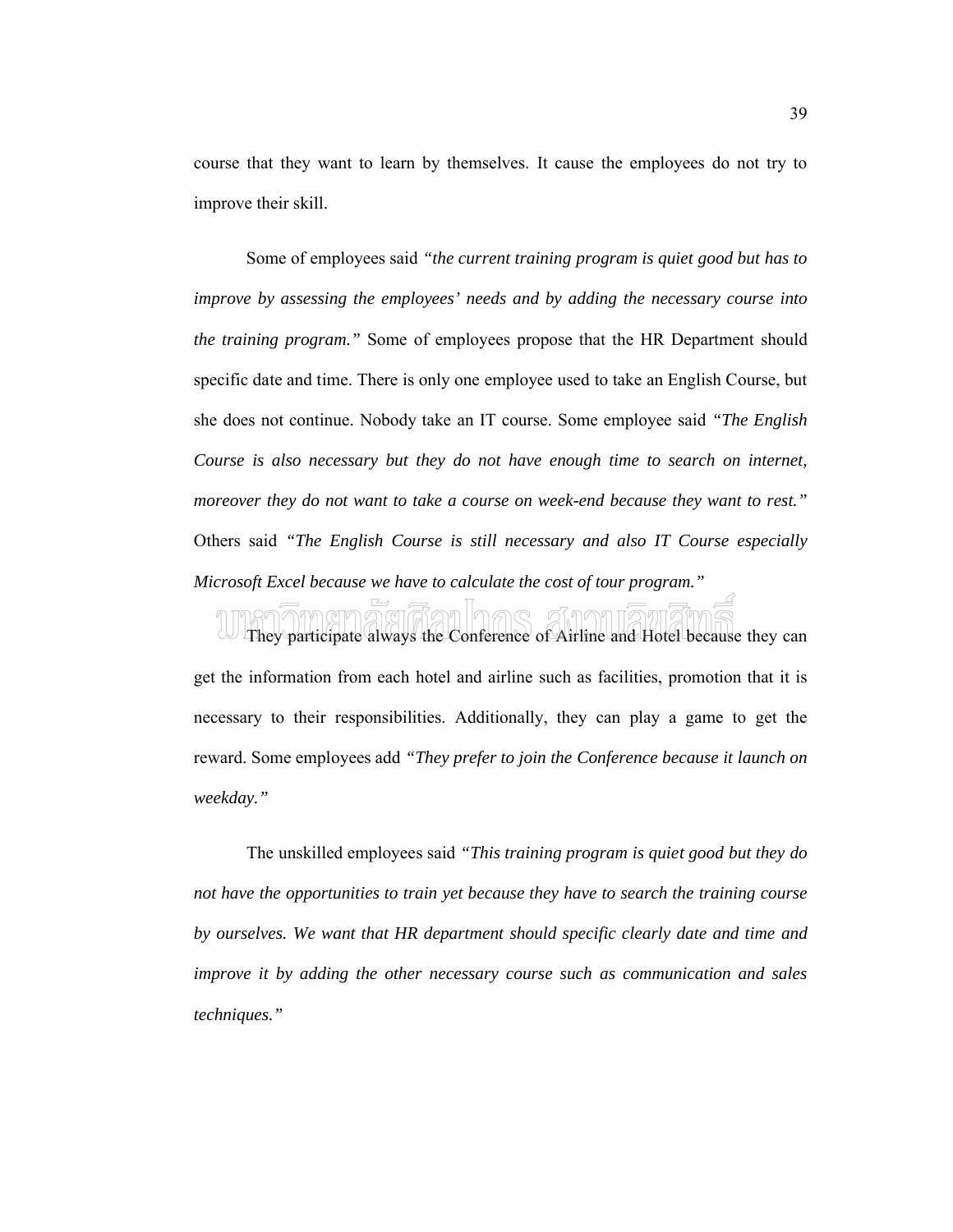**3. No evaluation of the training result:** The unskilled employees explain *"There is no evaluation before and after training but the managing director review our performance by our sales."* The skilled employees state same as the unskilled *"There is no evaluation before and after training but the managing director have set the KPI for each department, he will consider our performance by our sales, if we can reach the KPI, we will get the commission and bonus at the end of year."*

**4. Identification of the problems** due to no compulsory and no evaluation of training: the skilled employees have to face with many problems.

For example, they do not use the check list, so they forgot to ask the customers' passport and to ask whether the customer will have their meat. Therefore, they have to

# call back to customer twice.

They cannot use the Microsoft Excel; they have the problems in relation between department and in communication with customer. The unskilled employees found more problems than the skilled employees; they do not understand how to prepare the document for customer such as Name list, immigration form. They do not understand the Tourism vocabulary such as infant. Moreover they do not have the experience, so it is difficult to give the information to customer such as the weather, what kind of food, the detail of tourist attraction, the row of Airline Counter Check In at Suwannabhumi International Airport.

Some customer said that they satisfy the service of this travel agency but they advise as below:

*"The travel agent usually calls to her twice times to asking for her passport."*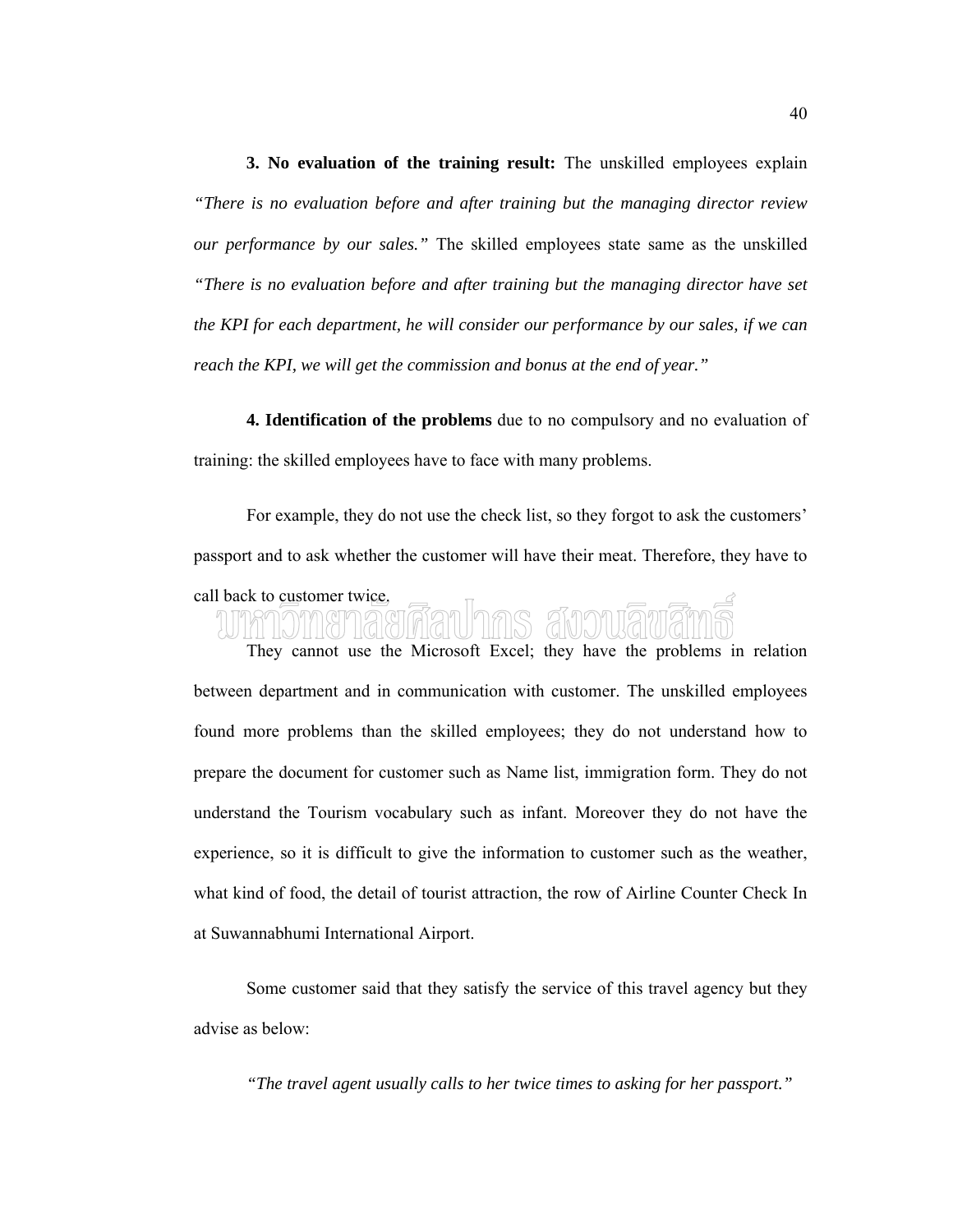*"The travel agent does not give clearly the information for such as the airline, first time the travel agent told her TG and then she changes to KE. The information is not clear and change all the time."*

The current training program is out of date to improve the performance of employee. Moreover there is no specific date and time. Therefore, employees have to find out the training course by themselves. That is one of reasons of why many employees ignore to develop themselves by attending the courses because they think it is a waste of their personal (weekend) time.

As it clearly seen from the above, it can be concluded that both, skilled and unskilled staffs, want to improve their skill. In order to improve their skill, training

## program should be updated.

The development of the training program: the content, method of training and the evaluation technique

The researcher assessed their needs and can separate the need of training course and method of training into two groups through results from the interviews.

#### **The method of training:**

#### **The skilled employees prefer off the job training**:

Some skilled employees said *"We want HR invites the lecturer comes to our company to teach us"*

A skilled employee said *"I like to have class room training and I prefer workshop."*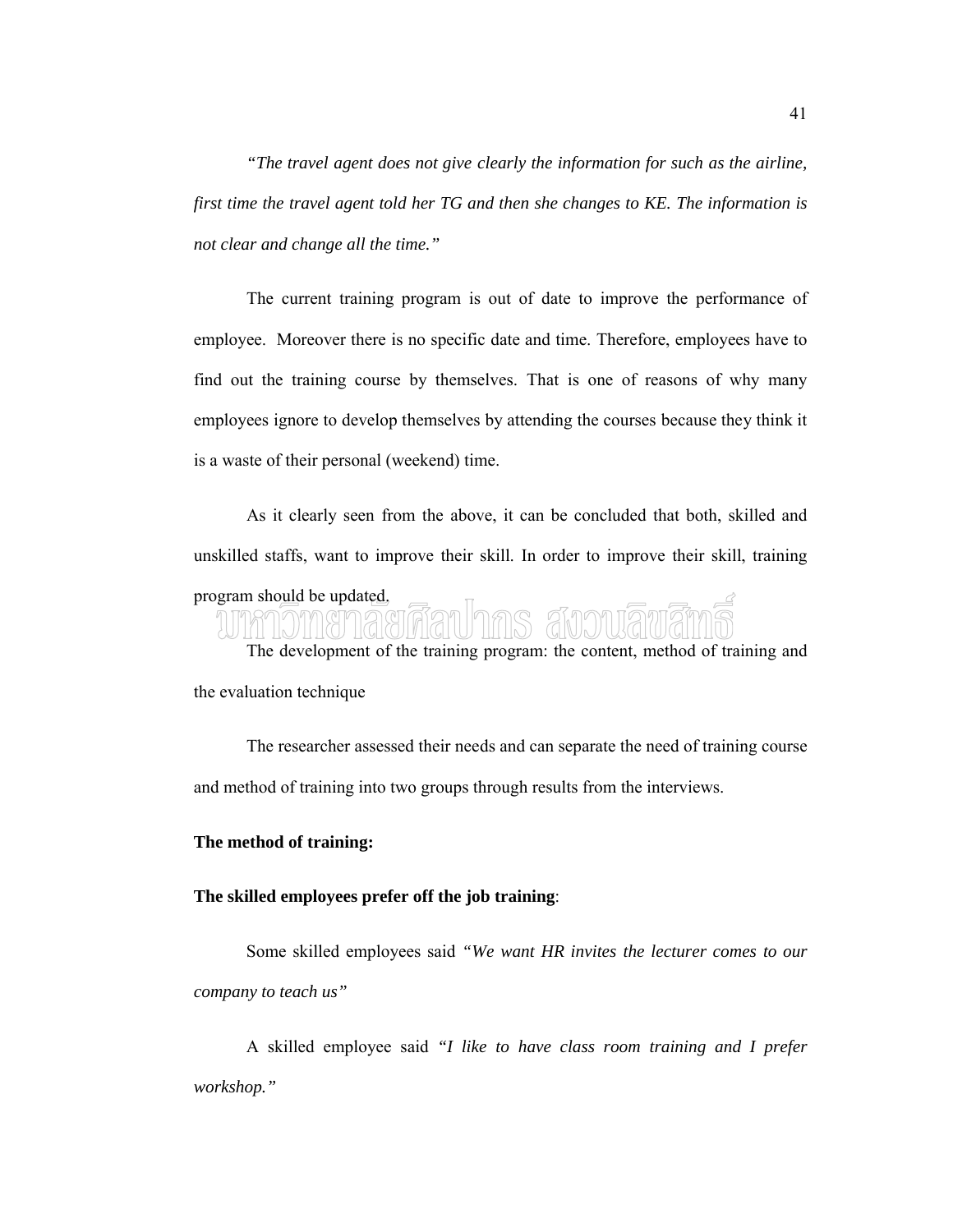A skilled employee said *"I want HR specific clearly date and time of training course because it is inconvenience to search the course by myself and to be trained on week-end. It is better to invite the lecturer teach us at the office because mostly we have a free-time around 3pm."*

**The unskilled employees prefer on the job training** that they want a buddy who consults them during work and teach them how to use the check list.

An unskilled employee states *"I want a buddy to teach me during work."*

Some unskilled employees explain *"We prefer on the job training because we can see the whole process of work, in addition we can ask a question during practice."*

According to the information above, the employees prefer that HR Department invites the lecturer come to teach them at the office rather than taking the training course outside the office. Thus, the researcher proposes that the cost of In-house Training is cheaper than Public Training. The cost of Public Training is approximate 2,500 Baht per person. In other hand, the cost of In-house training consists of three parts: lecturer's cost, document's cost and operating cost.

- 1. The lecturer's cost is 1,200 Baht per hour (Normally, one day training provides 6 hours.)
- 2. The document's cost is 250 Baht per person; the training company usually provides the document holder, the manual of training course, some pieces of paper and pen.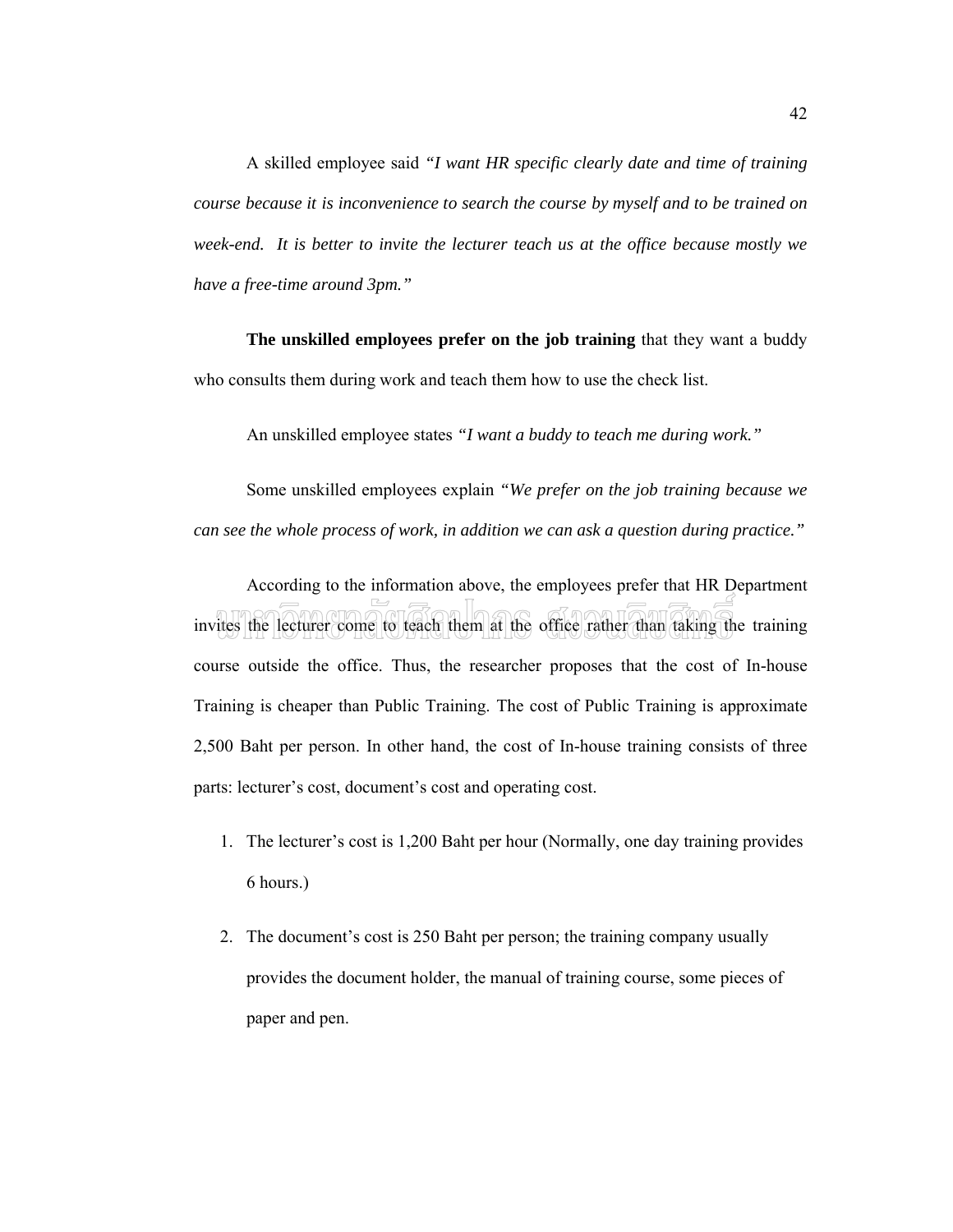3. The operating cost is approximate 10,000 Baht that include the transportation's cost, the assistant lecturer's cost and the operating process's cost.

This travel agency has 30 persons, so the cost of In-House is around 24,700 Baht, but the cost of Public training is 75,000 Baht.

#### **The content of the training:**

The unskilled employees want to learn in both internal and external communication because they want to communicate more efficient with customer and other department. They also want to have the activities such as Team Building and Walk Rally to develop the relation inside the organization. Because of lack of experience, they require that the senior employee share the experience about tourist attraction, the weather and food of each country and how to operate tour. Finally, the unskilled employees want to understand the techniques to increase the sales because their commission and bonus depend on their sales.

An unskilled employee explains *"I want to learn how to communicate more efficient with other department because we have many problems with Airline Ticket Reservation Department when we want them to expend the period of time to confirm group airline ticket. In the other hand our manager calls to ask them, they can do it easily."*

Some unskilled employees said *"We require improving our communication's skill because we have to ask the personal document. The customer used to complain us about our disrespectful voice but we are not moody."*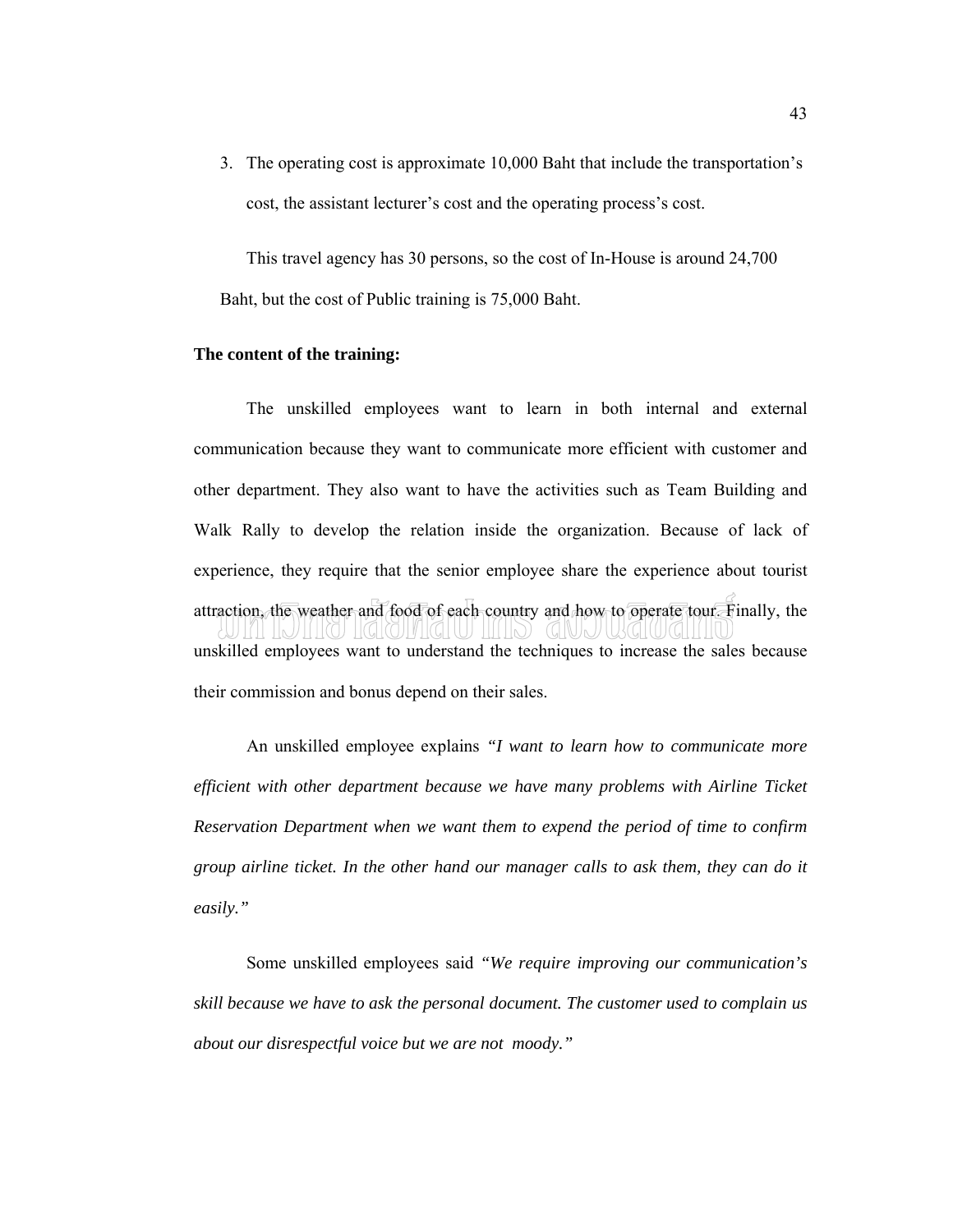Some unskilled employees state *"We are the newer in this company; we want to be close to the senior."*

Some unskilled employees said *"We did not graduated from Tourism Management Faculty, so we do not have the experience in Tourist Attraction, the operation of group tour and the details of outbound program tour. We would like the senior and manger share these experiences to us."*

Some unskilled employees explain *"The training program should be added the sales techniques course because it is important to increase our sales."*

The skilled employee also point that the check list is important to recheck their job. Although most of skilled employees work in this travel agency for a long time, they also found the problems when they have to contact with other departments, so they want to have the Team Building activities and the internal organizational communication. According to the problems in communication with customer, they want to train both internal and external communication. The experience is important when they have to inform the customer, if they used to visit that country, they can inform clearly. Therefore they want to learn the experience from other manager. Both of them skilled and unskilled employees think that the sales are very important for your benefits so they want to take the course that let them understand how to increase the sales and increase the customers' satisfaction.

Some skilled employee said *"The check list is a tool to recheck their job."*

A skilled employee said *"I do not work by using the check list but I use it to recheck my responsibilities."*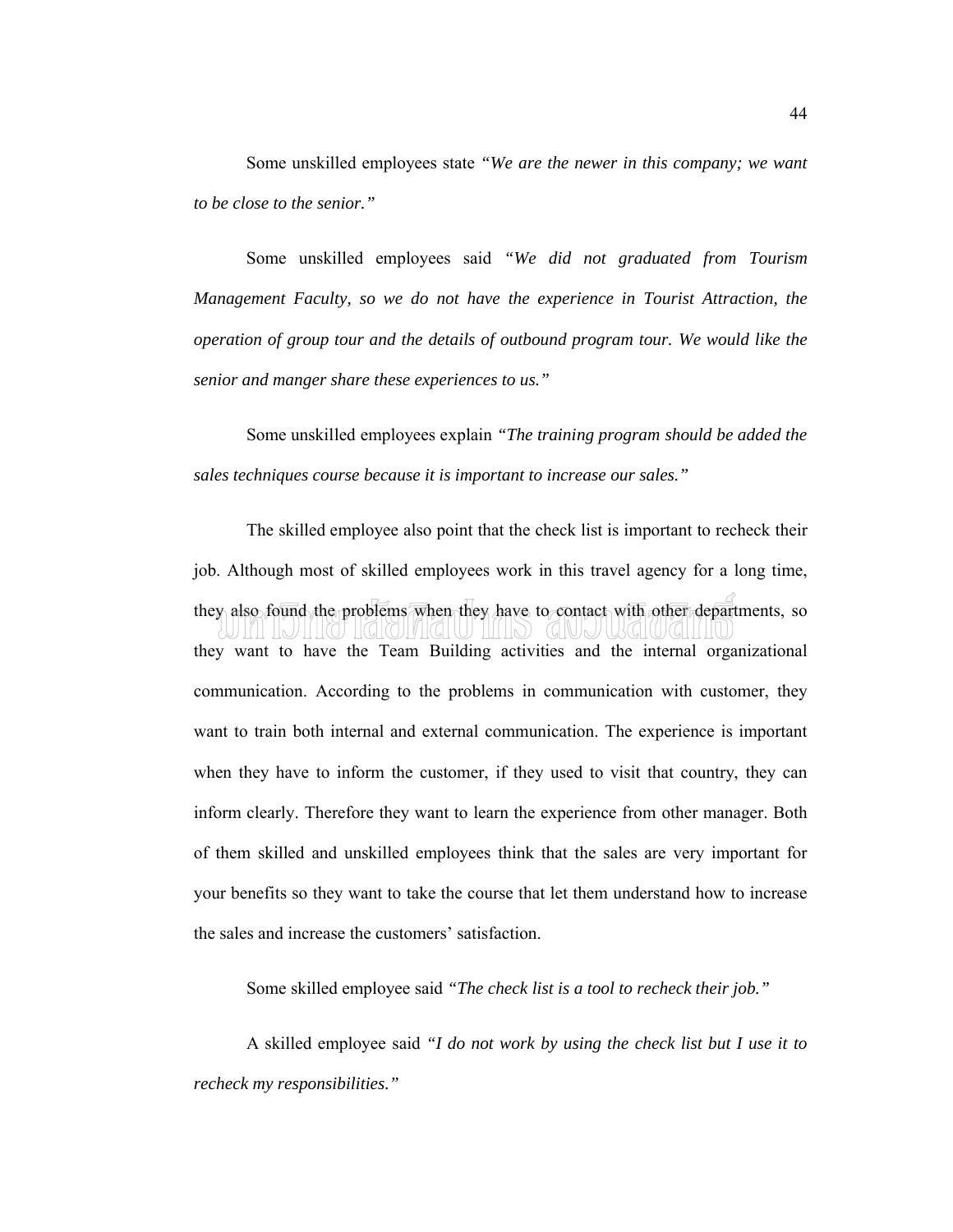Some skilled employees state *"We found many problems when we have to draw the budget of the tourism exhibition from Finance and Account Department. If we have the opportunity to participate the Team Building together, it can improve our relation. Moreover, it is very difficult to ask the Airline Ticket Reservation Department to expand the date of confirm airline ticket."*

Some skilled employees said *"We organized the Team Building Program to many companies, we want to be the trainee and it will be good if all employees of this travel agency join this course together to develop our relation. It can build the good relation and we will work together without conflict."* 

Some skilled employees explain *"Although we work here for a long time but we have not the opportunity to go aboard to get more experience, so we found many problems when we have to give the tourism information to customer. We want that the manager share the experience with us."*

Some skilled employees also said about the communication with customer *"We usually forgot ask the passport from customer, therefore we have to call back twice times. Because of unclear information of program tour, we sometime gave the incorrect information to customer and we forgot to send the program tour to customer by e-mail."*

Some skilled employees point *"It should be a course on communication as we have to contact with wholesaler like a Go Holiday Co.,Ltd to cooperate the join tour but we found the net price in document and on website that contrast. We have to call them many times to get the clear information."*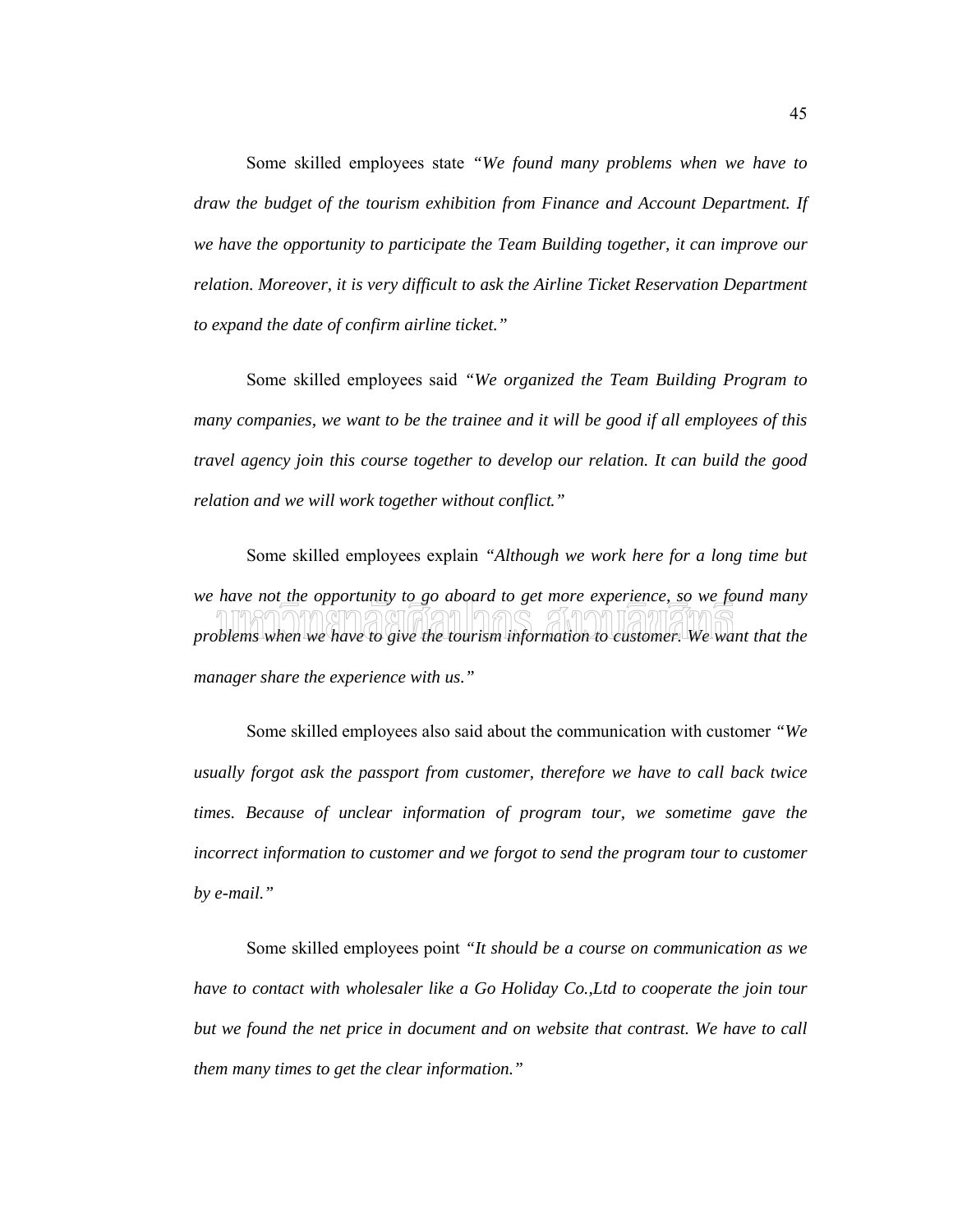Some skilled employees explain the importance of their sales *"The sales are important to our commission and bonus, so we want to develop our skill to increase sales. In addition, the communication course can provide how to meet the customers' satisfaction."*

From the interview result, it can be concluded that there is a need for an improvement in the current training program. Due to absence of evaluation before and after training, HR Department could not know the employees' need and improvement. Furthermore, the current training courses are outdated and do not meet employees' needs. The above results illustrate the employees' needs assessment that should benefit HR Department in understanding on how to prepare the training program more appropriate for the staffs. The researcher will create the evaluation form to assess the employees' needs and understanding after training to use for future development of the training program; the evaluation form consists of four parts:

1. Personal Profile Part that provides the gender, department and age. The HR Department will know the basic personal data of each employee that this evaluation is from which department, gender and age. The HR department can group the satisfaction of employee by department.

2. Program Evaluation Part is to evaluate the efficiency of training course. The HR Department could gather the data to analysis how much employees absorb the knowledge and whether the course is suitable for their responsibilities.

3. Lecturer Evaluation is to evaluate the efficiency of lecturer. The HR Department could analyze how the employees satisfy with the lecturer. This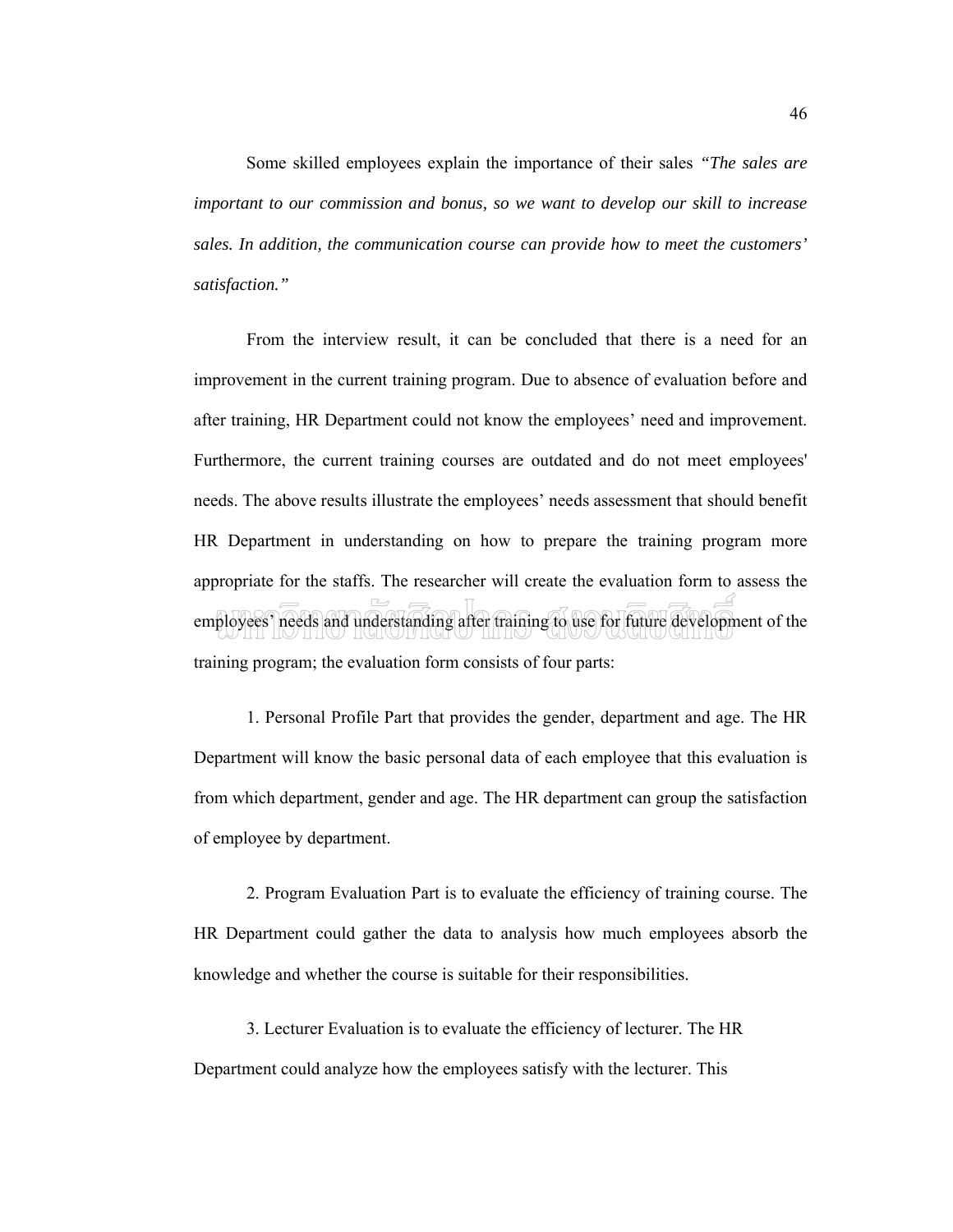corresponds to the literature review that a suitable skillful lecturer can increase the intake of the employees.

4. Suggestion Part that the employee can write the opinion against this course and can give the recommendation to improve the next course.

The data of evaluation form is useful to decide when choosing the lecturer and the training course.

The training program is important to develop skill of employee, this travel agency has it but HR Department does not specific date and time because it does not know the period of time that each department is free. The employees want to be trained, specially the training course is to increase their sales that link to their commission and bonus: some of employees said "*This travel agency has not used any evaluation technique to check the staff performance before and after work but the Managing director will set KPI for each department, if we can increase the sales that while we will get more commission. Moreover the internal and external communications in the organization also develop the relation between the departments."* Therefore, human resource department should set the dates and times that are both applicable for all staffs to join the course at the same time. In addition, the employees said that the check list is a key point of work; it should be included in the training program as one of the control system.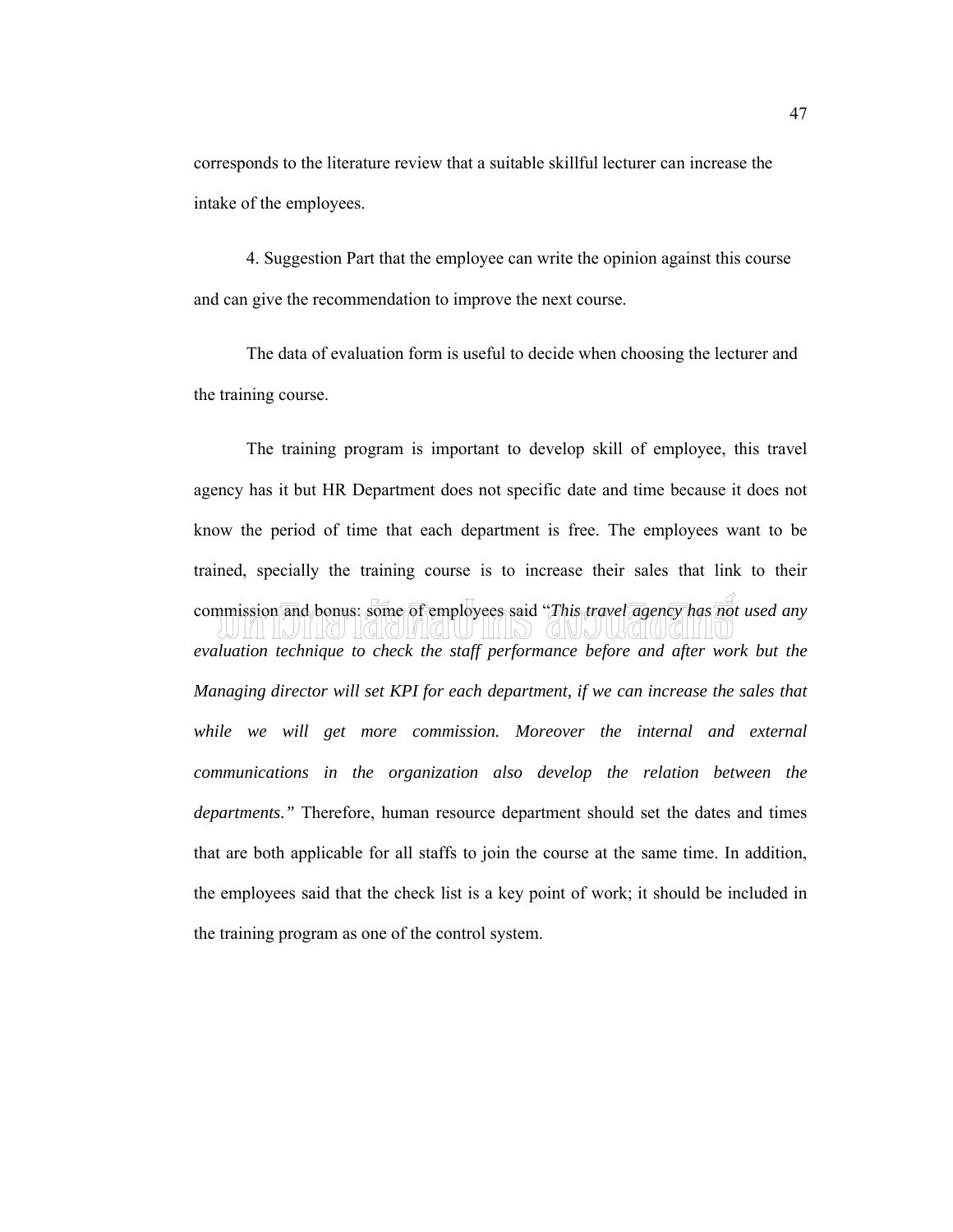#### **Training Program Improvement**

This travel agency should establish the effective training objectives to conduct the training program, after summarize the needs of Managing Director and employees. The objectives of training program are *"to improve the employees' skill, to decrease the customers' complaint, to decrease an error of work, to increase the experience, to increase the amount of sales that is the KPI of each department and to meet the customers' needs."*

The new training program should be added the training program that is necessary to the responsibilities and the benefits of employees. Moreover, HR Department may specific date and time and should announce it on board or send to employees by e-mail. After that HR Department try to encourage them apply the training course, HR Department will know the total number of interested employee and can organize the training.

The researcher proposes the new training program as following:

| No.                       | <b>Training Course</b>           | <b>Frequency/Year</b> | <b>Remark</b> |  |  |  |
|---------------------------|----------------------------------|-----------------------|---------------|--|--|--|
|                           |                                  |                       |               |  |  |  |
| <b>Fundamental Course</b> |                                  |                       |               |  |  |  |
|                           |                                  |                       |               |  |  |  |
|                           |                                  |                       | For unskilled |  |  |  |
|                           | How to use Check list            |                       |               |  |  |  |
|                           |                                  |                       | employee      |  |  |  |
|                           |                                  |                       |               |  |  |  |
|                           | English Conversation for Airline |                       |               |  |  |  |
| $\overline{2}$            |                                  |                       |               |  |  |  |
|                           | and Travel Agent                 |                       |               |  |  |  |
|                           |                                  |                       |               |  |  |  |

#### **Training Program for employee of Kangwal Holidays Co.,Ltd.**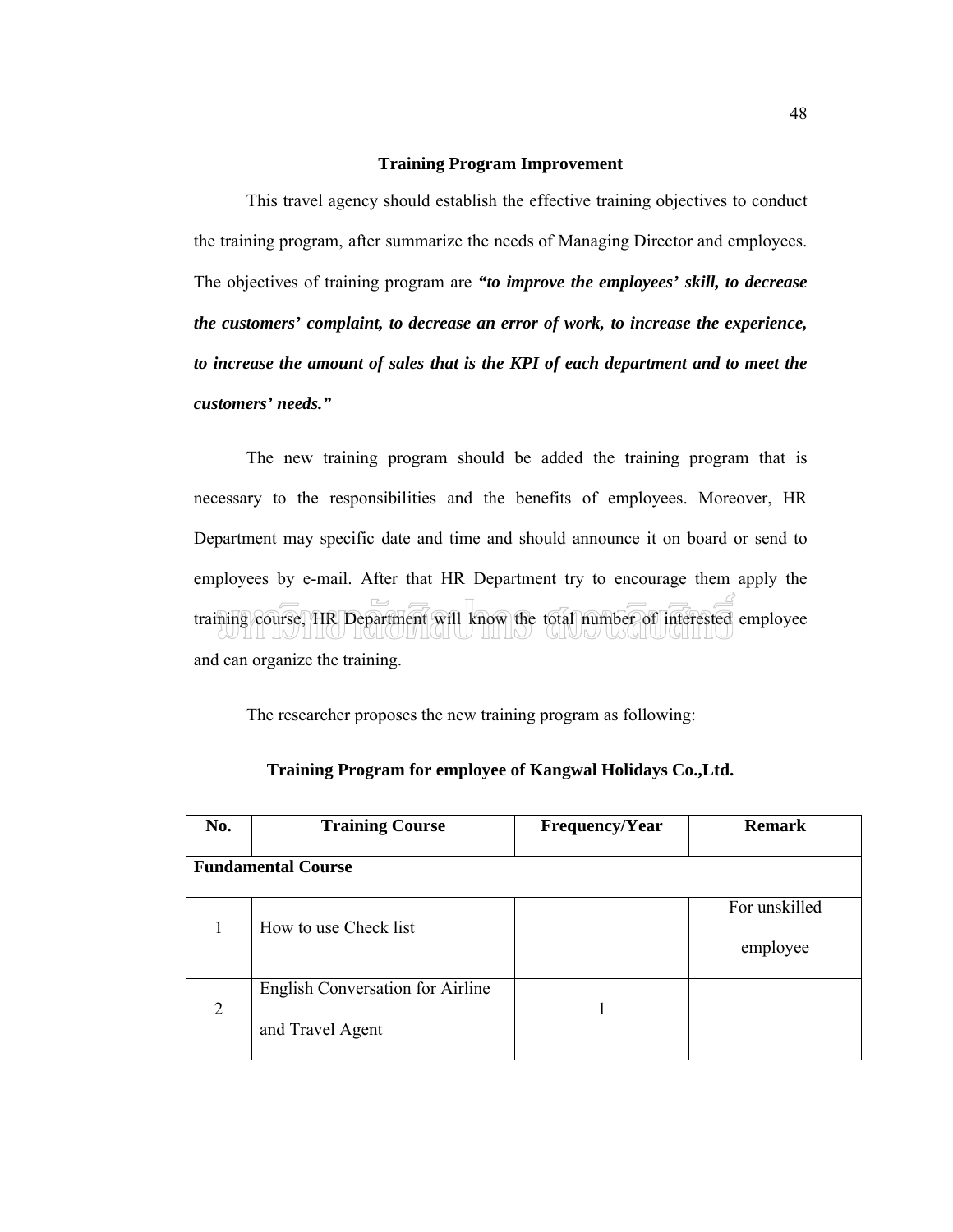| 3              | English Conversation for            | 1              |                    |
|----------------|-------------------------------------|----------------|--------------------|
|                | communication during the trip       |                |                    |
| $\overline{4}$ | How to use the IT system in         | $\overline{2}$ |                    |
|                | Organization                        |                |                    |
|                | Participate with the Seminar of     |                | For Sales &        |
| 5              | Association of Hotel                | 2              | Marketing's        |
|                |                                     |                | employee           |
|                | Participate with the Seminar of     |                | For Sales &        |
| 6              | Association of Spa and Wellness     | 2              | Marketing's        |
|                |                                     |                | employee           |
|                |                                     |                | For Airline Ticket |
|                | Participate the Seminar of Airlines | S anchrama     | Reservation's      |
|                |                                     |                | employee           |
|                | <b>Specific Course</b>              |                |                    |
| $\mathbf{1}$   | <b>Team Building</b>                | 1              |                    |
| $\overline{2}$ | Sales Techniques                    | 1              |                    |
| 3              | Effective internal and external     | 1              |                    |
|                | communication                       |                |                    |
| $\overline{4}$ | Marketing Plan                      | 1              |                    |
| 5              | Art Work to promote program tour    | 1              |                    |

The researcher divides the training course into two groups: the fundamental course and the specific knowledge. The fundamental course refers to the basic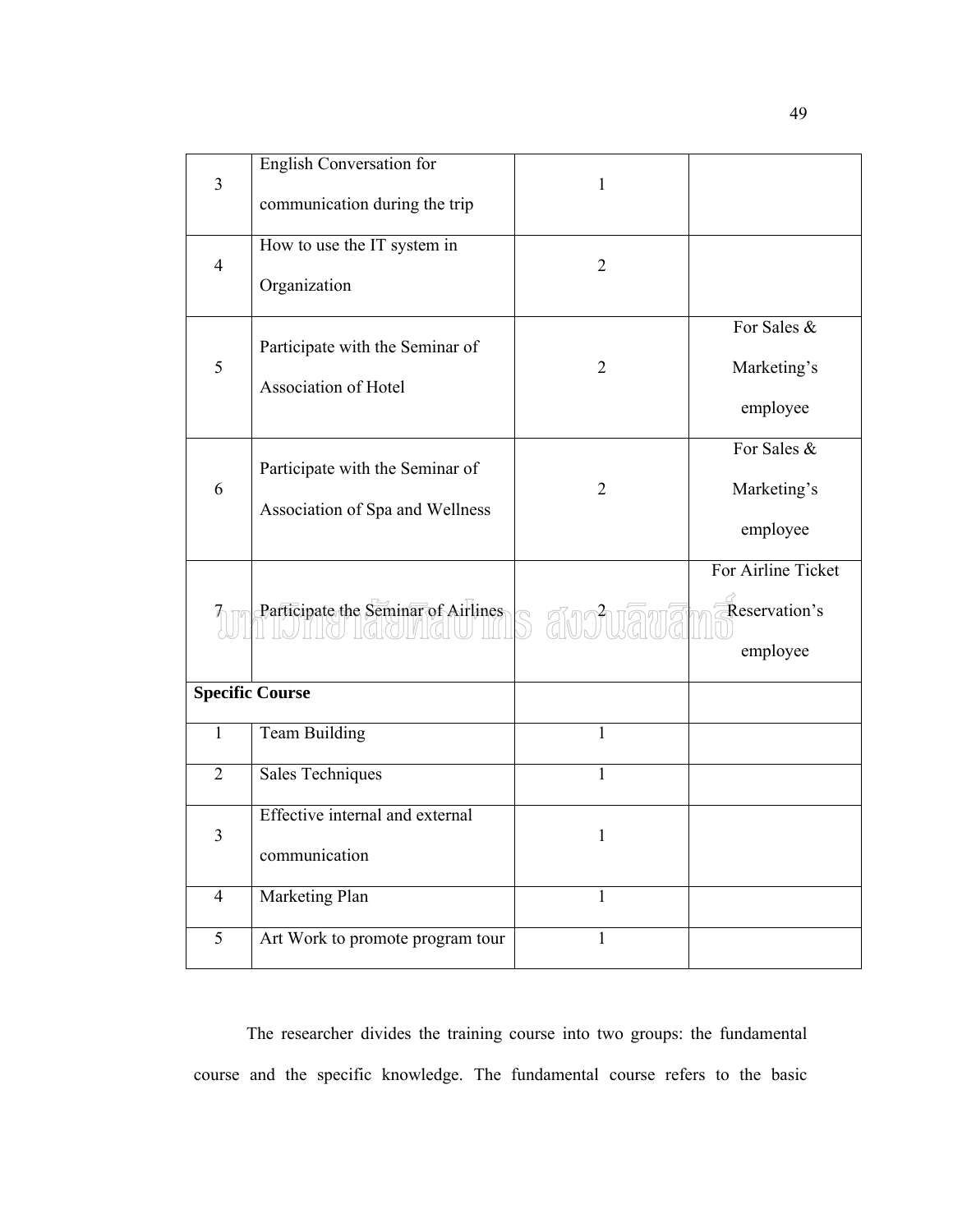knowledge that the employees should learn to increase the capacity and to develop their performance. The specific course is to increase the number of sales that link to their performance and their commission, in addition it can produce the better relation between department and the internal communication is better.

#### **Specific Date and Time**

According to the researcher was the management trainee for 6 months, found that the low season of this travel agency start at June until September because this travel agency focuses on Incentive Tour and Outbound Tour, Thai people prefer go aboard on October until February because of cool weather and on October is the end of government budget using.

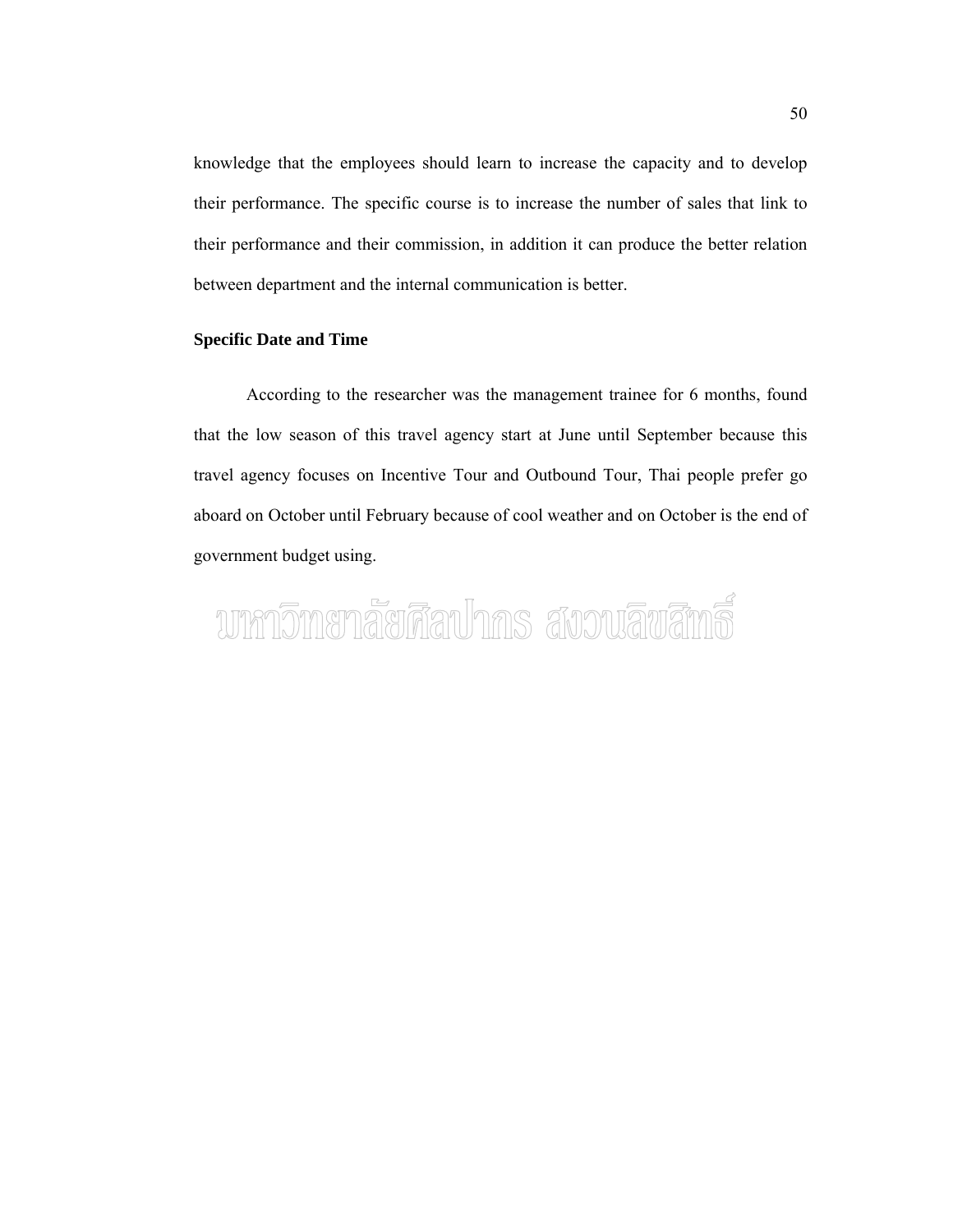| No.            | <b>Training Course</b>                                                | <b>Freque</b>  | <b>Date</b>                                                            | <b>Time</b>     | <b>Place</b>                             |
|----------------|-----------------------------------------------------------------------|----------------|------------------------------------------------------------------------|-----------------|------------------------------------------|
|                |                                                                       | ncy            |                                                                        |                 |                                          |
|                |                                                                       | /Year          |                                                                        |                 |                                          |
|                | <b>Fundamental Course</b>                                             |                |                                                                        |                 |                                          |
| $\mathbf{1}$   | How to use Check list                                                 |                |                                                                        |                 |                                          |
| $\overline{2}$ | English Conversation for<br>Airline and Travel Agent                  | $\mathbf{1}$   | Week I of<br>June<br>1 Day                                             | $09.00 - 16.00$ | Meeting Room<br>on 4 <sup>th</sup> floor |
| $\overline{3}$ | <b>English Conversation for</b><br>communication during the<br>trip   | $\mathbf{1}$   | Week I of<br>June<br>$1\widetilde{\bigoplus\limits_1} \widetilde{a y}$ | $09.00 - 16.00$ | Meeting Room<br>on 4 <sup>th</sup> floor |
| $\overline{4}$ | How to use the IT system<br>in Organization                           | $\overline{2}$ | Week II of<br>June<br>1 Day                                            | $09.00 - 16.00$ | Meeting Room<br>on 4 <sup>th</sup> floor |
| 5              | Participate with the<br>Seminar of Association of<br>Hotel            | $\overline{2}$ |                                                                        |                 |                                          |
| 6              | Participate with the<br>Seminar of Association of<br>Spa and Wellness | $\mathbf{2}$   |                                                                        |                 |                                          |
| $\overline{7}$ | Participate the Seminar of                                            | $\overline{2}$ |                                                                        |                 |                                          |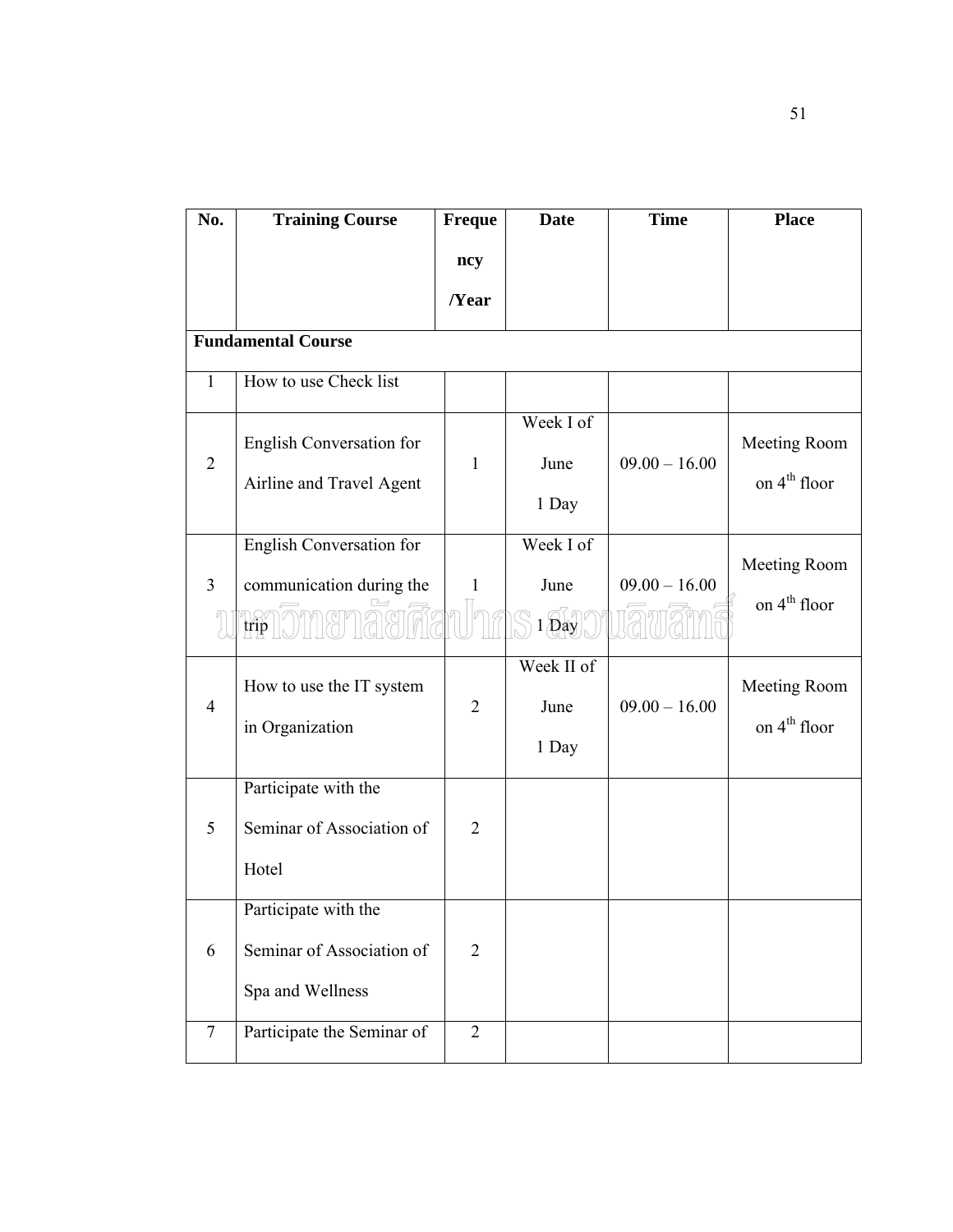|                | <b>Airlines</b>                                  |              |                                                     |                 |                                          |
|----------------|--------------------------------------------------|--------------|-----------------------------------------------------|-----------------|------------------------------------------|
|                | <b>Specific Course</b>                           |              |                                                     |                 |                                          |
| $\mathbf{1}$   | Team Building                                    | $\mathbf{1}$ | Week I of<br>September<br>2 Days<br>On Week-<br>end |                 | Outdoor                                  |
| $\overline{2}$ | Sales Techniques                                 | $\mathbf{1}$ | Week I of<br>July<br>1 Day                          | $09.00 - 16.00$ | Meeting Room<br>on 4 <sup>th</sup> floor |
| $3\sqrt{2}$    | Effective internal and<br>external communication |              | Week II of<br>$J\mu J\overline{\nu}$<br>1 Day       | $09.00 - 16.00$ | Meeting Room<br>on 4 <sup>th</sup> floor |
| $\overline{4}$ | Marketing Plan                                   | $\mathbf{1}$ | Week I of<br>August<br>1 Day                        | $09.00 - 16.00$ | Meeting Room<br>on 4 <sup>th</sup> floor |
| 5              | Art Wok to promote<br>program tour               | $\mathbf{1}$ | Week II of<br>August<br>1 Day                       | $09.00 - 16.00$ | Meeting Room<br>on $4th$ floor           |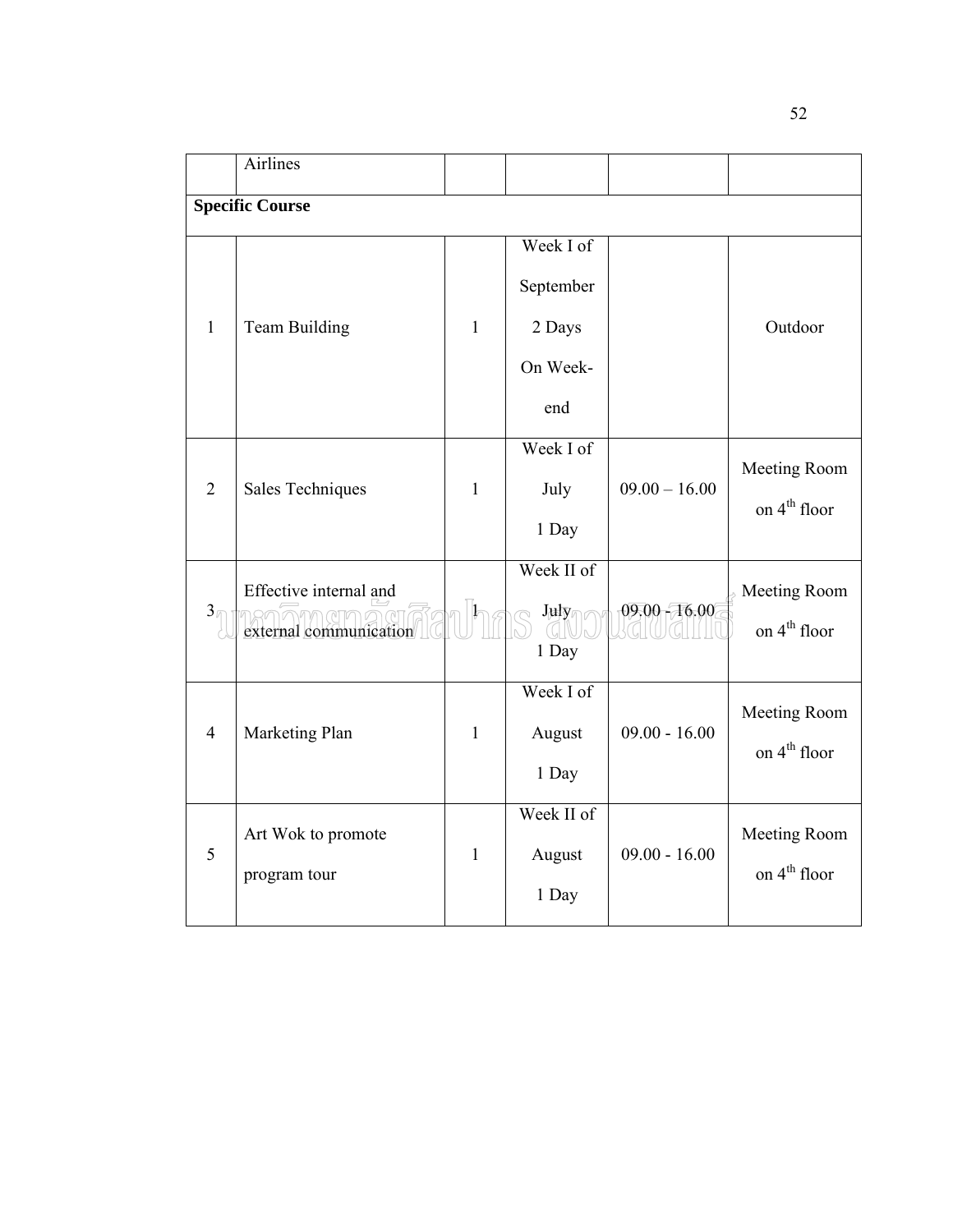#### **Course outline of Specific Course**

#### **1. Professional Sales Techniques**

#### **Objectives**

The competition in the marketplace is increasing as margins decrease and consumers become more discerning. This Sales Training course will help to increase sales, gain loyal customers, overcome objections, and grow a business with professionalism and enthusiasm.

#### **Training Course Outline**

| $09.00 - 12.00$                         | $13.00 - 16.00$                            |
|-----------------------------------------|--------------------------------------------|
| <b>Basic Lecture</b>                    | Analysis the customer behavior and Solve   |
| Globalization 11 911                    | these problems                             |
| Profitability Through Revenue Growth    | How to control your emotion and customers' |
| Technology                              | emotion                                    |
| Intellectual Capital                    | <b>Excellent Service Mind</b>              |
| Seven steps to achieve Sales            | Sales Techniques on phone                  |
| Understand yourself and product         | Prepare yourself before sales              |
| Understand the customers' needs         | Professional procedure sales on phone      |
| How to assess the customer              | Communication techniques on phone          |
| How to make the customers' satisfaction | Caution of communication on phone          |
| Propose the product                     | How to success in sales                    |
| Finish the sales                        | Work Shop in sales situation               |
| Follow up your sales                    | Answer and Question                        |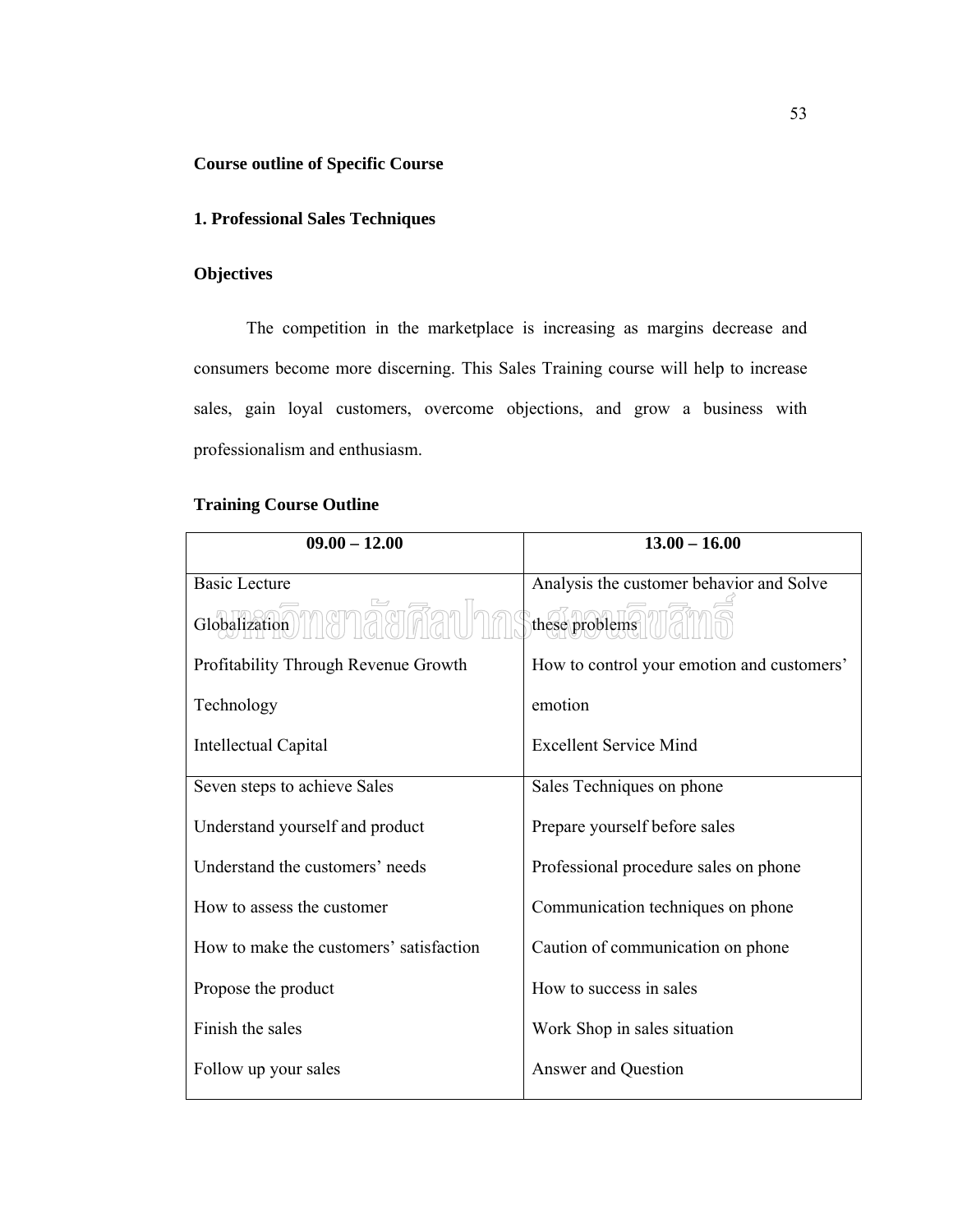|  | <b>Duration of training</b> $1$ Day $09.00 - 16.00$ (6 hours) |  |
|--|---------------------------------------------------------------|--|
|--|---------------------------------------------------------------|--|

**Method of training** Lecture Work Shop and Role Play

**Cost** Lecturer's cost is 1,200 Baht per hour

Document's cost is 250 Baht per person

Operating cost is 10,000 Baht

#### **2. Professional Service Communication and Complaint Management**

#### **Objectives**

1. To encourage the employee understand the expectation of Management JUKILWAHINJ level and make the customers' satisfaction.

- 2. To communicate efficiency with customer for develop the service.
- 3. To let the employee adapt the knowledge to its responsibilities and can decrease the customers' complaint.

#### **Training Course Outline**

- 1. To understand the customers' behavior.
- 2. To understand the expectation of customer.
- 3. To understand the different of customers' behavior.
- 4. To justify the good or bad service.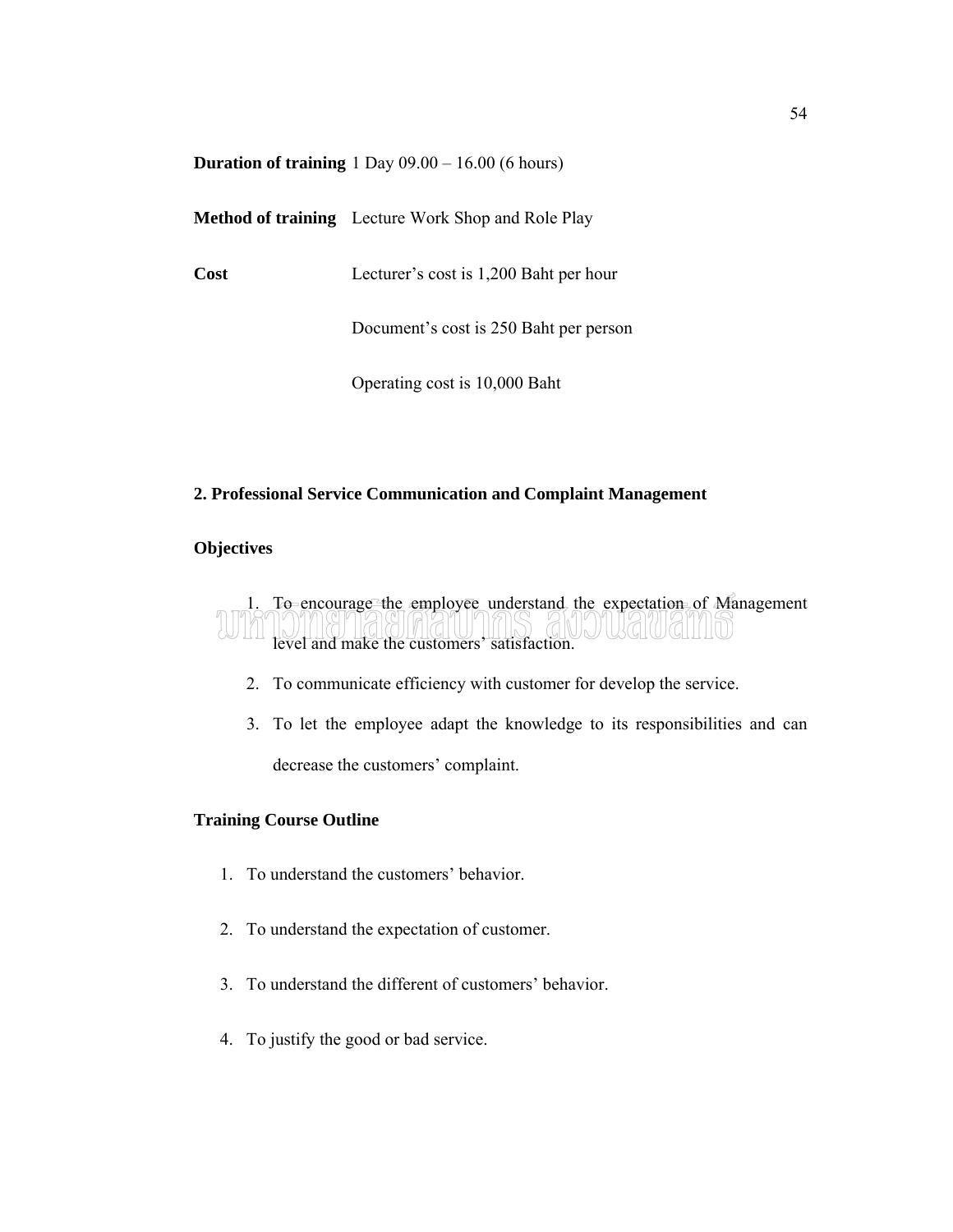- 5. Service Proactive to reach the customers' needs.
- 6. Psychology of communication to attract the customer and make the customers' satisfaction.
- 7. Activities to produce the positive thinking.
- 8. Efficiency Communication in term of service.
- 9. Listening Practice.
- 10. Speaking Practice to use a friendly speech.
- 11. Communicate on phone Practice.

12. Efficiency Communication in Body Language. สังวานลิข 13. Greeting Customer Practice.

14. To understand CRM and CEM to manage the customers' complaint.

- 15. To Analysis the cause of customers' complaint.
- 16. Mind Training Activities to develop EQ of employee.
- 17. To analyze the case study in the service industry.
- 18. Answer and Question.

**Duration of training** 1 Day 09.00 – 16.00 (6 hours)

**Method of training** Lecture, Work Shop, Role Play and Case study

**Cost** Lecturer's cost is 1,200 Baht per hour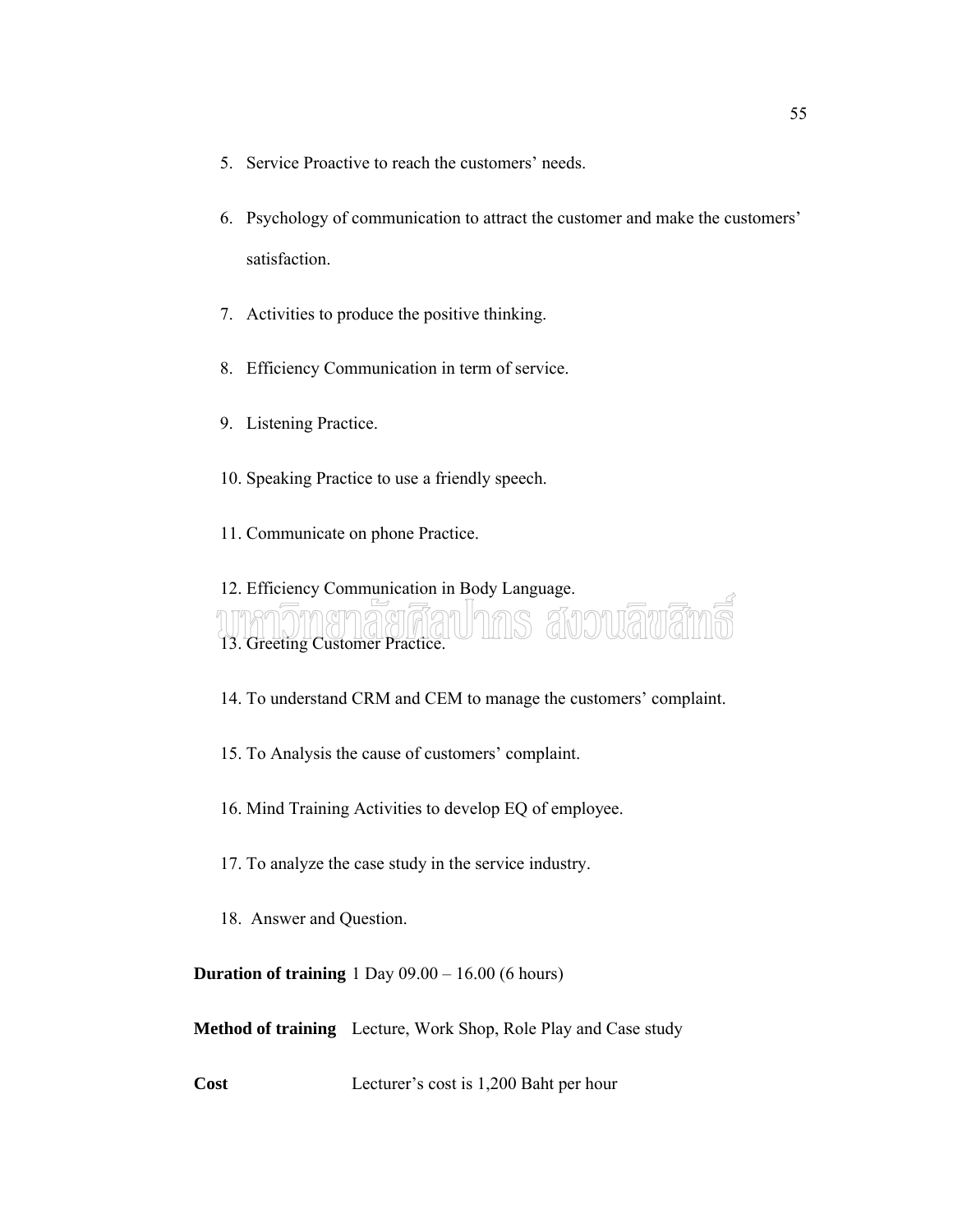Document's cost is 250 Baht per person

Operating cost is 10,000 Baht

#### **3. Team Building**

#### **Objectives**

In this course, the participants will focus on how teamwork can have a positive impact on accomplishing tasks and on conflict resolution in work teams. Participants will define their roles in improving the quality of services/products that the company provides, and they will build teamwork skills.

1. Link team efforts to department or functional goals.

## Recognize when a team is working well or not.

- 3. Use techniques for helping a team assess how well it is functioning.
- 4. Understand why people behave the way they do in groups.
- 5. Use tools that result in more effective meetings.
- 6. Create a plan for using the techniques they have learned on the job.

#### **Training Course Outline**

- 1. Improving team performance and quality of the service/product.
- 2. Characteristics of high performing teams: key factors in team effectiveness.
- 3. Group dynamics: what happens in a group and why.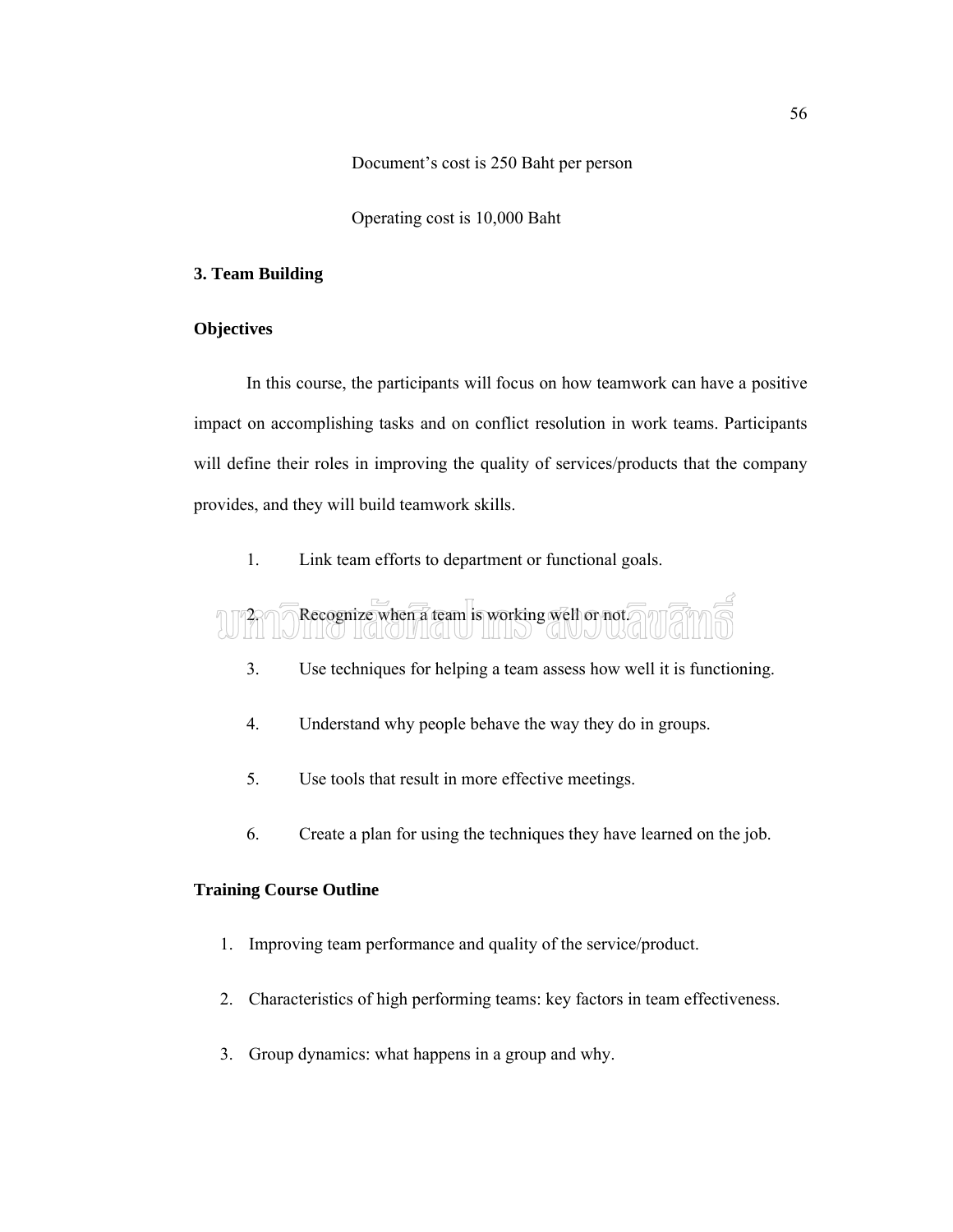- 4. Strategies for improving teamwork: leadership skills.
- 5. Problem solving in groups: working together to get things done.
- 6. Feedback: a key element in opening up communication.
- 7. Walk Rally Activities.

#### **Duration of training** 2 Days

 $09.00 - 16.00$  (6 hours)

 $09.00 - 16.00$  (6 hours)

**Method of training** Lecture, Work Shop, Role Play and Outdoor Activities



Document's cost is 250 baht per person

Operating cost\* is 30,000 baht

\* The operation's cost includes the transportation's cost, the

assistant lecturer's cost and the equipment of Walk Rally activities.

Source: Training Course Outline from Human Capital Development Center, Suan Dusit Rajbhat University

#### **Evaluate Training**

After training, the evaluation is the best method to assess the employees' satisfaction among the training course that HR Department can collect the data to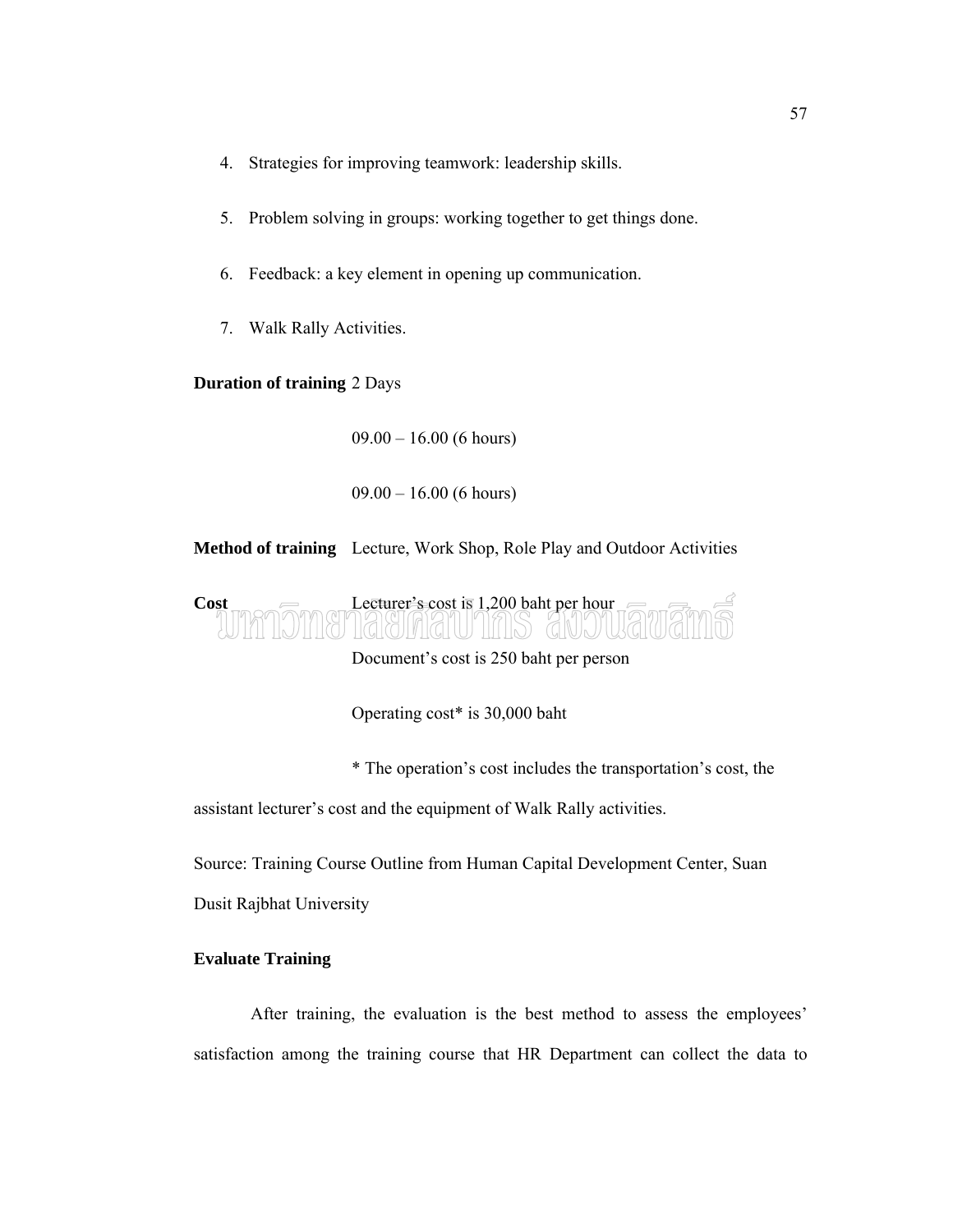improve the training program. Because of no evaluation nor compulsory, the employees do not have the inspiration to improve their performance, so the researcher created the training program evaluation form and the reward and control strategy to encourage the employees:

- 1. Add the check list into the training program because it is necessary to unskilled employee.
- 2. Use the check list as the control system
- 3. Set the meeting hour in every week to report and share the experience
- 4. Link the evaluation to reward, commission and bonus

# 5. Promote the employee that interest in training<br>2009 - The Manuel All Contract in training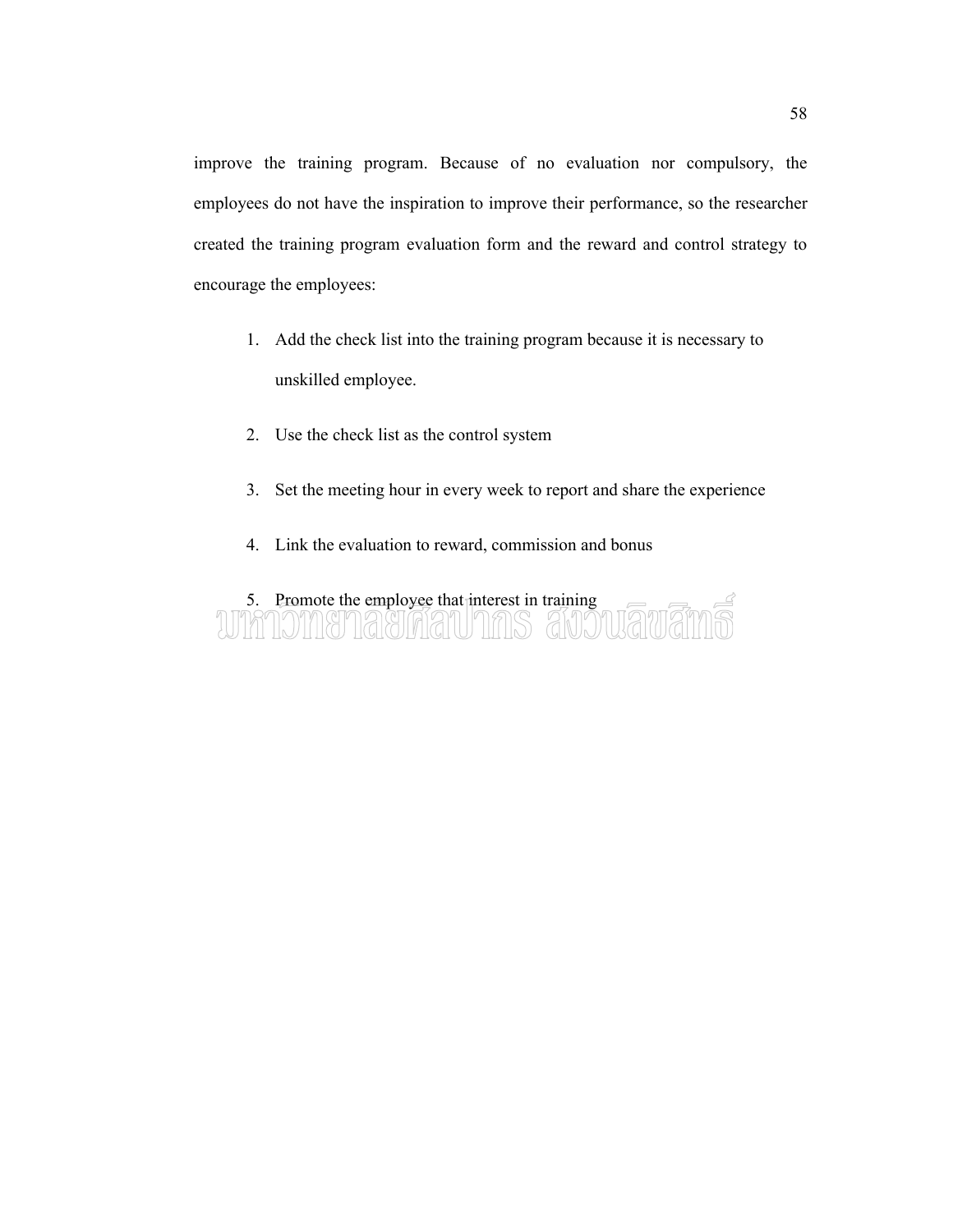

**Training Program Evaluation**

|--|--|--|

#### **Personal Profile**

Please tick in the circle the category that best applies to you.



#### **Program Evaluation**

Please use the following scale to indicate your response to statements below:

 $(SA =$ strongly agree,  $A =$  agree,  $N =$  neither agree/disagree,  $D =$  disagree,  $SD =$ strongly disagree)

1. The information was  $\bigcirc$  SA  $\bigcirc$  A  $\bigcirc$  N  $\bigcirc$  D  $\bigcirc$  SD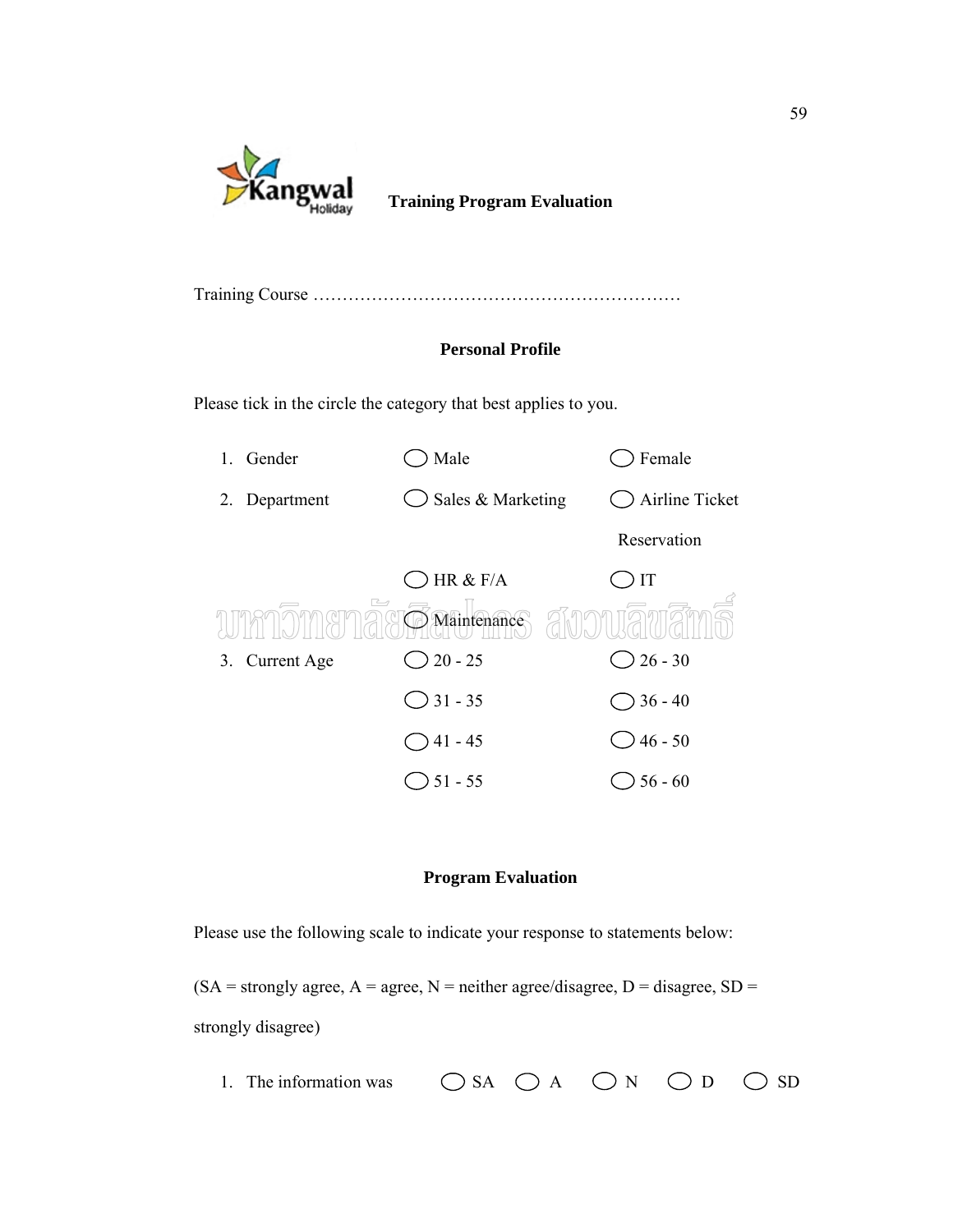presented effectively.

 $\bigcirc$  SA  $\bigcirc$  A  $\bigcirc$  N  $\bigcirc$  D  $\bigcirc$  SD 2. The information presented was practical.  $\bigcirc$  SA  $\bigcirc$  A  $\bigcirc$  N  $\bigcirc$  D  $\bigcirc$  SD 3. The program provided a good working knowledge of the subject matter presented. 4. The program has allowed  $\bigcirc$  SA  $\bigcirc$  A  $\bigcirc$  N  $\bigcirc$  D  $\bigcirc$  SD me to acquire practical skills and knowledge to manage my responsibilities more Jnns avouāv effectively and efficiently.  $\bigcirc$  SA  $\bigcirc$  A  $\bigcirc$  N  $\bigcirc$  D  $\bigcirc$  SD 5. The program attended was sufficient for my purpose.

#### **Lecturer Evaluation**

Please use the following scale to indicate your response to the statements below:

 $(VG = \text{very good}, G = \text{good}, U = \text{undecided}, P = \text{poor}, VP = \text{very poor})$ 

| a) capacity to hold your interest $\bigcirc$ VG $\bigcirc$ G $\bigcirc$ U $\bigcirc$ P $\bigcirc$ VP |  |  |  |
|------------------------------------------------------------------------------------------------------|--|--|--|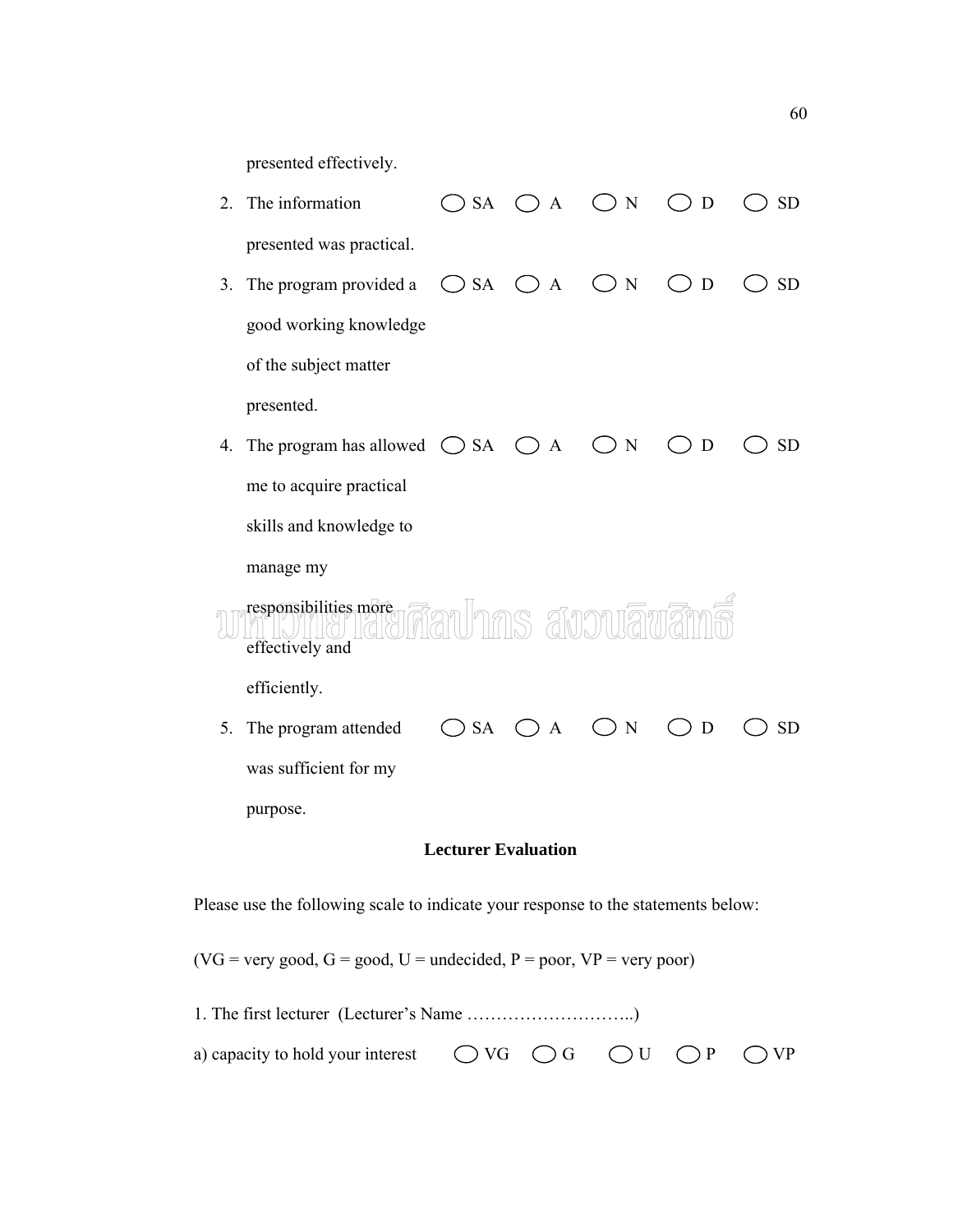was:

| b) organization of the program was: $\bigcirc$ VG $\bigcirc$ G                                       |               |                                                    | U            | P            |           |
|------------------------------------------------------------------------------------------------------|---------------|----------------------------------------------------|--------------|--------------|-----------|
| c) level at which the topic was                                                                      | $\bigcirc$ VG | $\bigcirc$ G                                       | ○U           | $\mathbf{P}$ | VP        |
| presented was:                                                                                       |               |                                                    |              |              |           |
| d) communication skills were:                                                                        | () VG         | $\left(\begin{array}{c} 0 \\ 0 \end{array}\right)$ | ()U          | $\bigcirc$ P | VP        |
|                                                                                                      |               |                                                    |              |              |           |
|                                                                                                      |               |                                                    |              |              |           |
| a) capacity to hold your interest                                                                    | ) VG          | $\left(\begin{array}{c} \end{array}\right)$        | $\bigcirc$ U | P            |           |
| was:                                                                                                 |               |                                                    |              |              |           |
| b) organization of the program was: $\bigcirc$ VG                                                    |               | s สังวนเลิพสิท<br>$($ )<br>G                       |              |              |           |
| c) level at which the topic was                                                                      | () VG         | G                                                  | U            | ) P          | VP        |
| presented was:<br>d) communication skills were:                                                      | ) VG          | $\left(\begin{array}{c} 0 \\ 0 \end{array}\right)$ | U            | ) P          | VP        |
|                                                                                                      |               |                                                    |              |              |           |
| a) capacity to hold your interest $\bigcirc$ VG $\bigcirc$ G $\bigcirc$ U $\bigcirc$ P $\bigcirc$ VP |               |                                                    |              |              |           |
| was:                                                                                                 |               |                                                    |              |              |           |
|                                                                                                      |               |                                                    |              |              |           |
| b) organization of the program was: $\bigcirc$ VG $\bigcirc$ G $\bigcirc$ U $\bigcirc$ P             |               |                                                    |              |              | <b>VP</b> |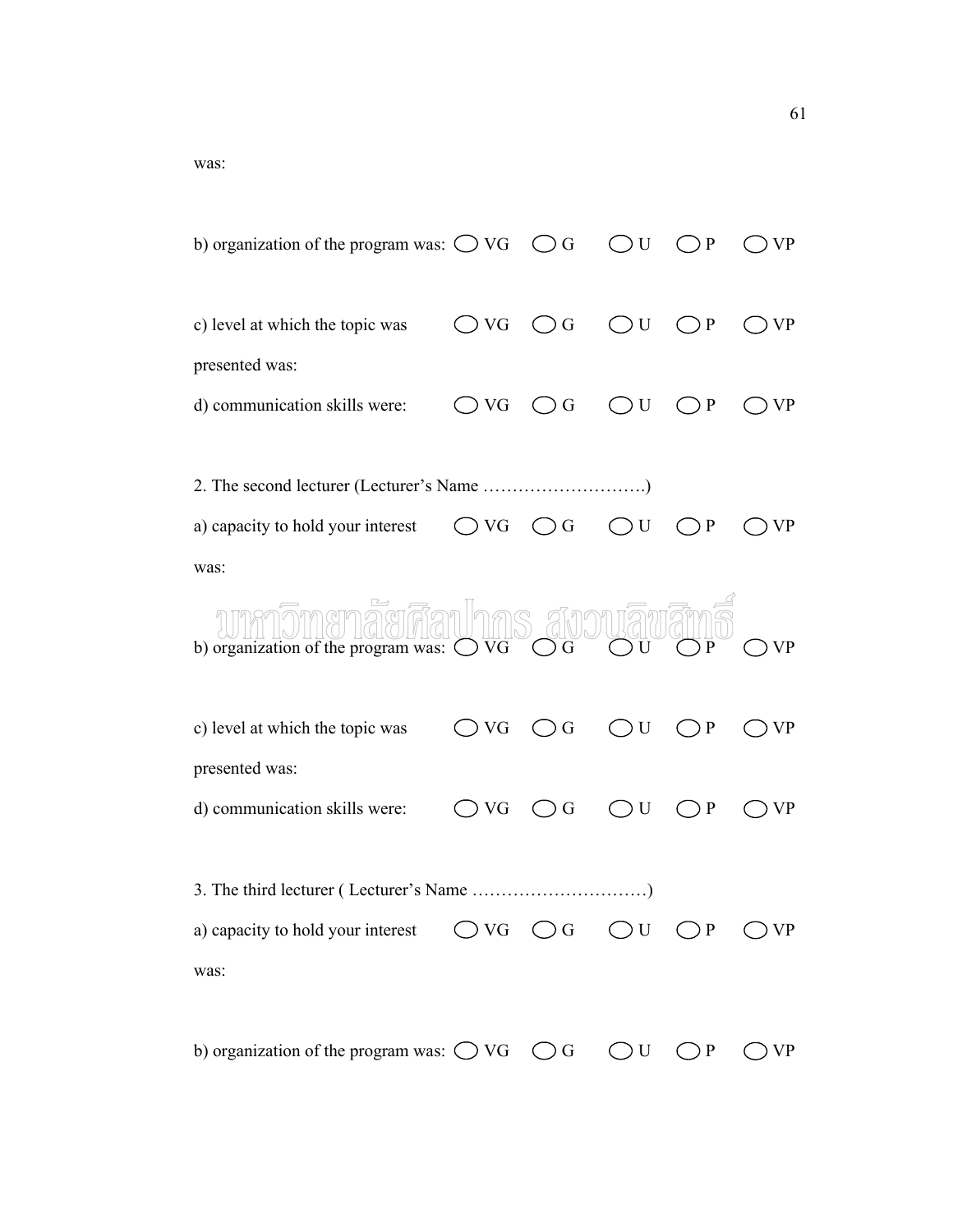| c) level at which the topic was  |               |              | $\bigcirc$ VG $\bigcirc$ G $\bigcirc$ U $\bigcirc$ P |             | $\bigcirc$ VP |  |
|----------------------------------|---------------|--------------|------------------------------------------------------|-------------|---------------|--|
| presented was:                   |               |              |                                                      |             |               |  |
| d) communication skills were:    | $\bigcirc$ VG | $\bigcirc$ G | $\bigcirc$ U                                         | $\bigcap P$ | $\bigcirc$ VP |  |
|                                  |               |              |                                                      |             |               |  |
|                                  |               |              |                                                      |             |               |  |
|                                  |               |              |                                                      |             |               |  |
|                                  |               |              |                                                      |             |               |  |
|                                  |               |              |                                                      |             |               |  |
|                                  |               |              |                                                      |             |               |  |
|                                  |               |              |                                                      |             |               |  |
|                                  |               |              |                                                      |             |               |  |
| บทกวิทยาลัยศึลปากร สงวนลิขสิทธิ์ |               |              |                                                      |             |               |  |
|                                  |               |              |                                                      |             |               |  |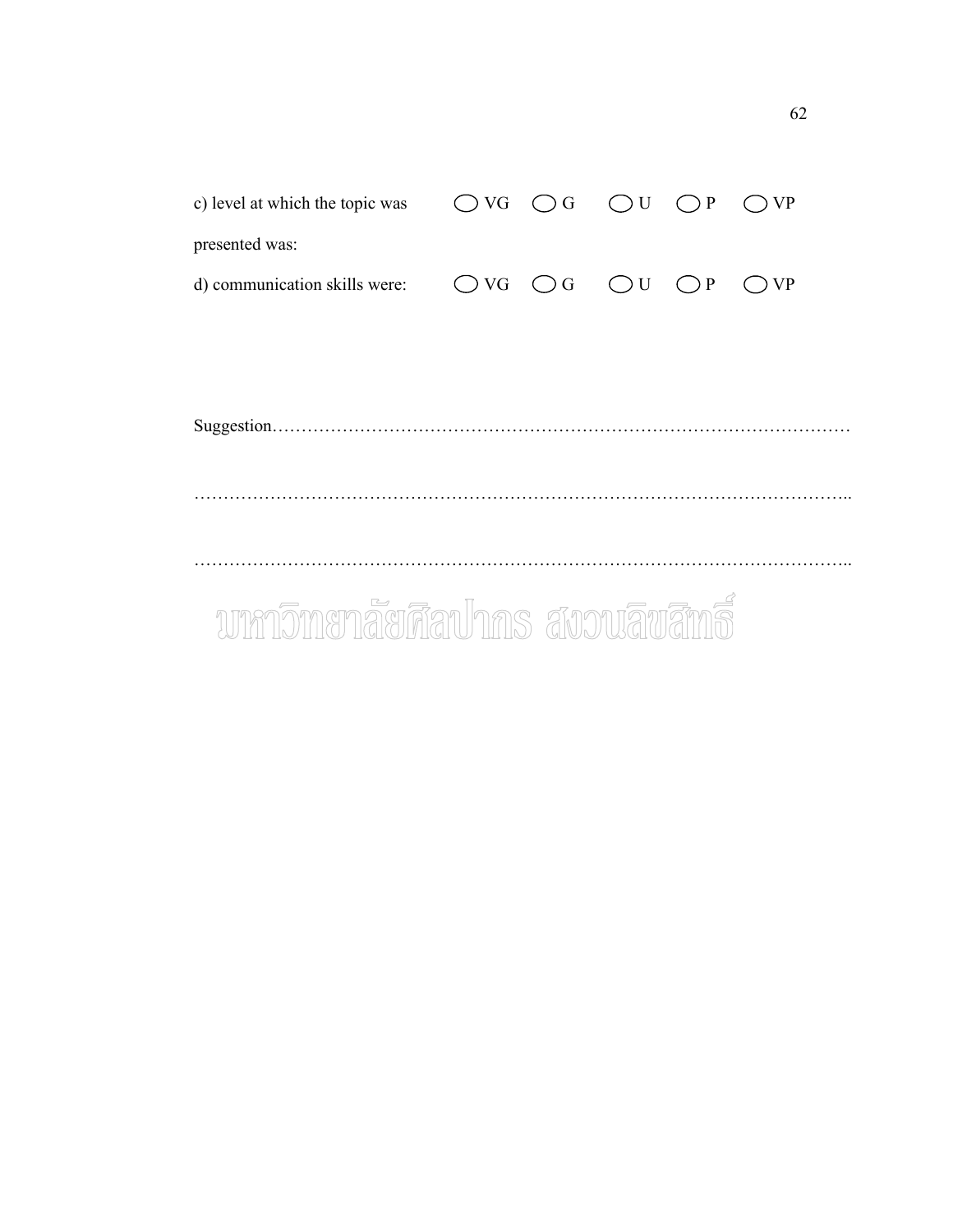#### **Conclusion and limitation of the research**

Human Resource management is one of the most important part in organizational management, thus the training program is a key factor to develop the staffs' skill and to increase the profit. Travel Agency Business influence by external situation such as flooding, political demonstrations, airport closed. Therefore the owner has to change the strategy all the time and to keep the positive image of Thailand. These situations affect directly to Tourism, many travel agencies try to solve these problems by creating the campaign and decreasing the price but the manager ignore to develop the employees' skill that is the best solution to increase sales. According to this study, the researcher found that the employee want to improve his/her skill and his/her performance. Moreover most of travel agency recruits the unskilled employee, so the company may improve the training program to decrease the problems due to lack of experience and knowledge and to help them to develop skills to complete their tasks efficiently and promptly.

#### **Summary of Result**

The researcher was as a management trainee for six months; found that the managing director has hired unskilled and skilled employees, therefore the different experience of employee cause the problems. After that, the researcher recognizes that the training is the best solution. In this research, the current training program was analyzed and found out that it was out of date and there was no specific date and time for the employees to attend. That is the weakness of current training program.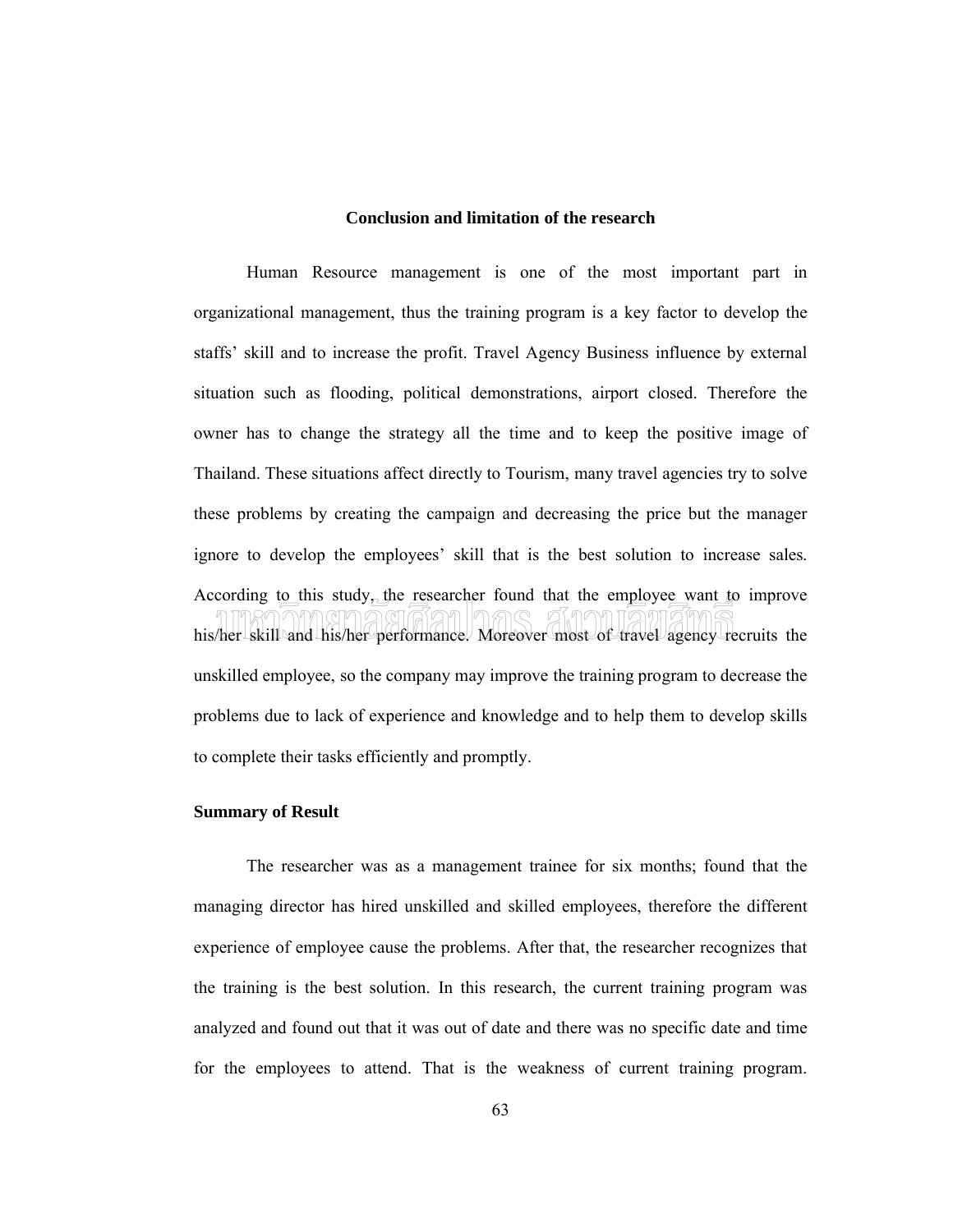The researcher decided to assess the employees' needs to improve the current training program. The data of employees' assessment is very useful to identify the training's needs. The improved training program presented the necessary courses, such as communication courses and marketing courses, to develop the unskilled and skilled employees' capacity and skills to reach the goal of training. Finally, an evaluation form has been developed, since presently there was no evaluation in this travel agency.

#### **Implication**

This research illustrates that in a company which has both skilled and unskilled staffs, suitable training program is necessary. It is required for the programmer of the training course to assess the trainee's needs to form the appropriate course outline. Furthermore, research showed that evaluation system is required for the full participation of the staffs and also as a way to give feedback to the staffs for future improvement.

#### **Limitation**

A major limitation in this study is the limited sample size. The researcher only collected the data by interviewing three employees in Incentive Tour Department, three employees in Join Tour Department, two employees in Airline Ticket Reservation Department, a Managing Director and three customers. Moreover the internship finished on December, so the researcher cannot contact the customer. Because of limited time, the researcher can only gather the data from three departments. Researcher could not interview all employees in this travel agency to collect the data.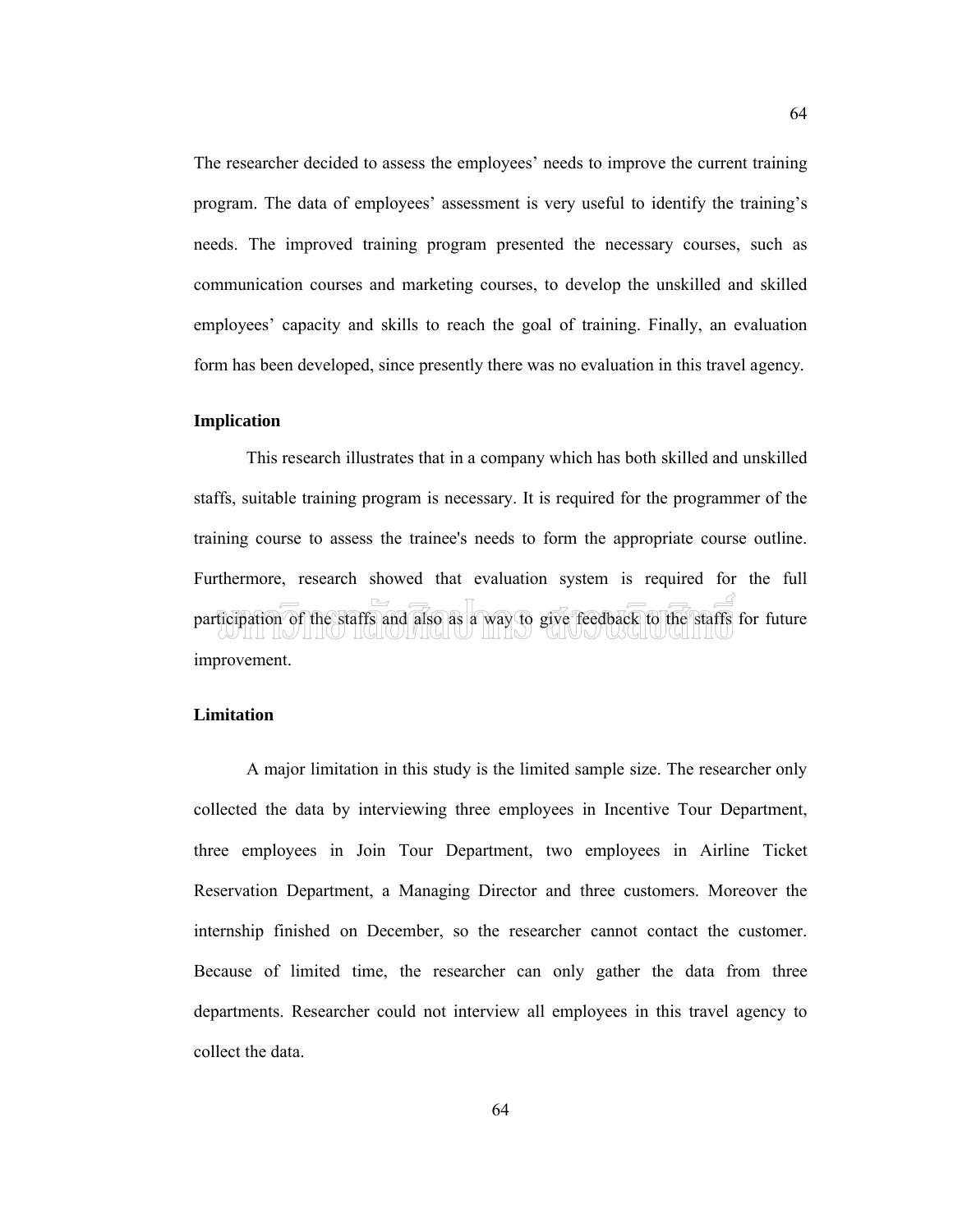#### **Conclusion**

The unskilled and skilled employees of this travel agency have to face many problems in internal and external communication. Moreover, the commission and bonus are the reward if they can reach the KPI, so they want to be trained in the techniques of sales. After assessment the needs of employee, they also require the training but HR Department created only one type of training program that not specific date and time. The researcher realizes that it should be improved by adding the necessary training course related to the employees' needs. In addition, the researcher also created the evaluation form that is useful to collect the feedback for developing the training program in the future.

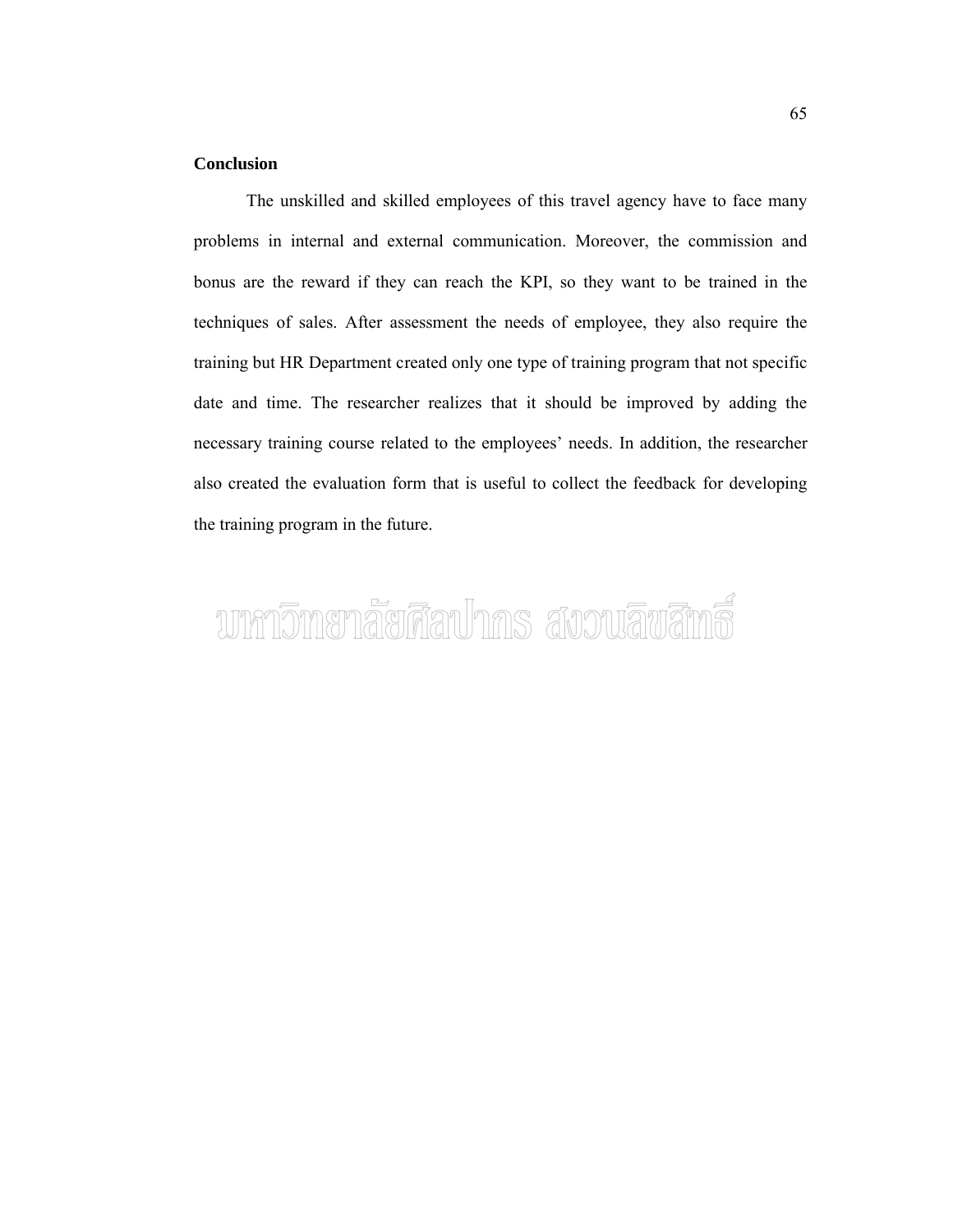#### **Appendix A**

#### **Interview Question**

#### **Employee's Question:**

- 1. What is your current job?
- 2. How long do you work here?
- 3. Where do you graduated from? Which faculty?
- 4. Does this company train you before filed trip?
- 5. How you prepare yourself before filed trip?
- 6. Have you ever been complained by customer? What kind of complaint?



9. In your opinion, Is this training program suitable for develop your skill

in term of your responsibilities?

- 10. What kind of training is suitable for your job such as role play training, on the job training or off the job training?
- 11. In your opinion, what is the objective of the training in your organization?
- 12. What kind of training course and activity do you expect in your training program?
- 13. What kind of skill do you want to improve? What kind of skill is necessary for your job?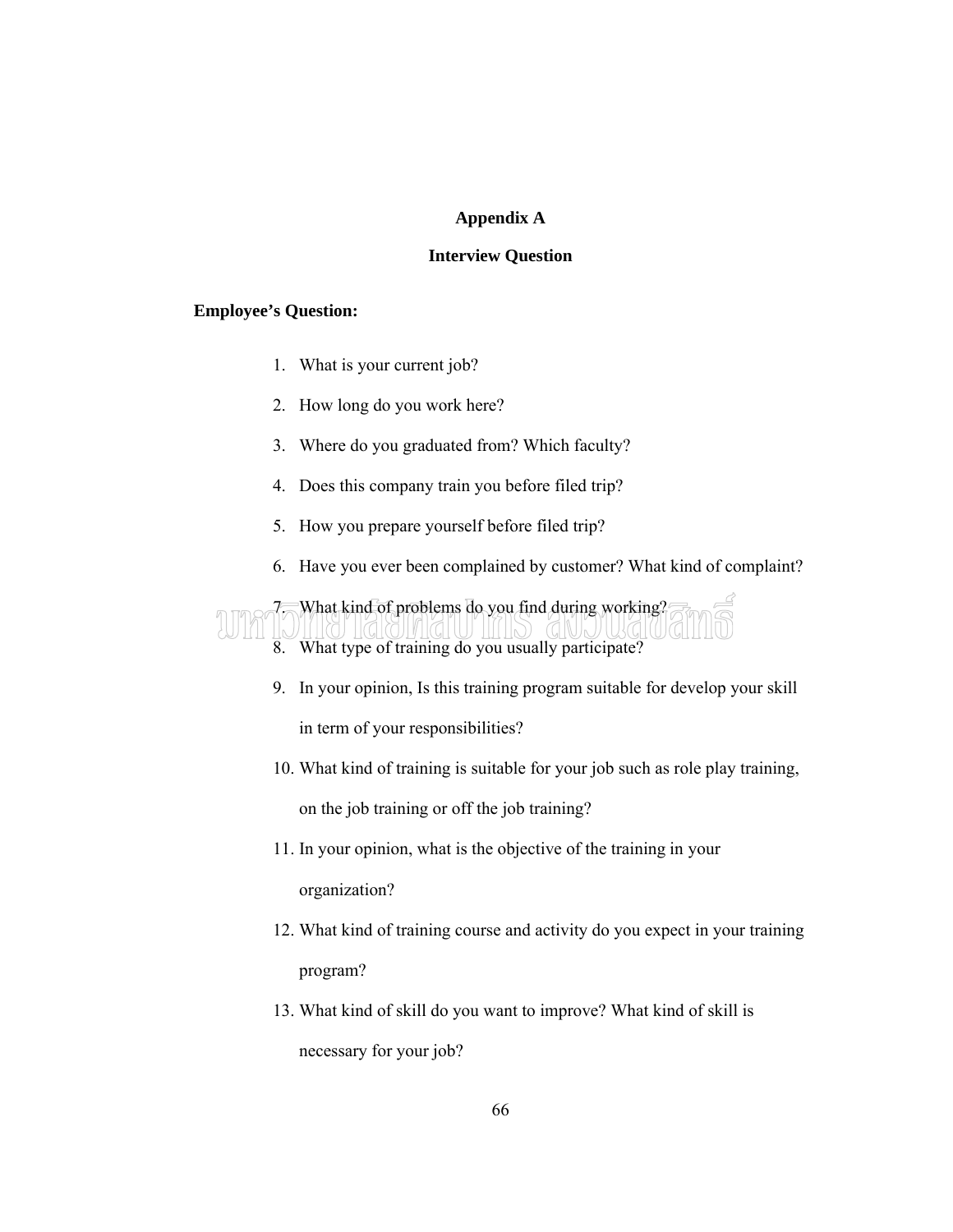- 14. What do you expect from the training program?
- 15. Are there evaluate your skill before work?
- 16. How does this company evaluate your skill?

#### **Managing Director's Question**

- 1. What way do you want to develop your travel agency?
- 2. Have you ever got the complaint from the customer?
- 3. Why do you recruit both skilled and unskilled employees?
- 4. In your opinion, skilled and unskilled are different? How?
- 5. What do you expect from the employees' work performance?
- 6. Who plan the training program?

## 7. Do you agree with the current training program that can improve the WIN'ILVYYKEYIK, GIULIIINS GNUULLIUGIIIID

- 8. What kind of training course do you want to add into the current training program?
- 9. What do you expect from training program?
- 10. Who evaluate the employees' performance?

#### **Customer's Question**

- 1. How often do you ever travel with this travel agency?
- 2. Why do you choose this travel agency?
- 3. Which trip do you travel and when?
- 4. What kind of service do you expect from travel agent?
- 5. What kind of information do you expect from travel agent before and after a trip?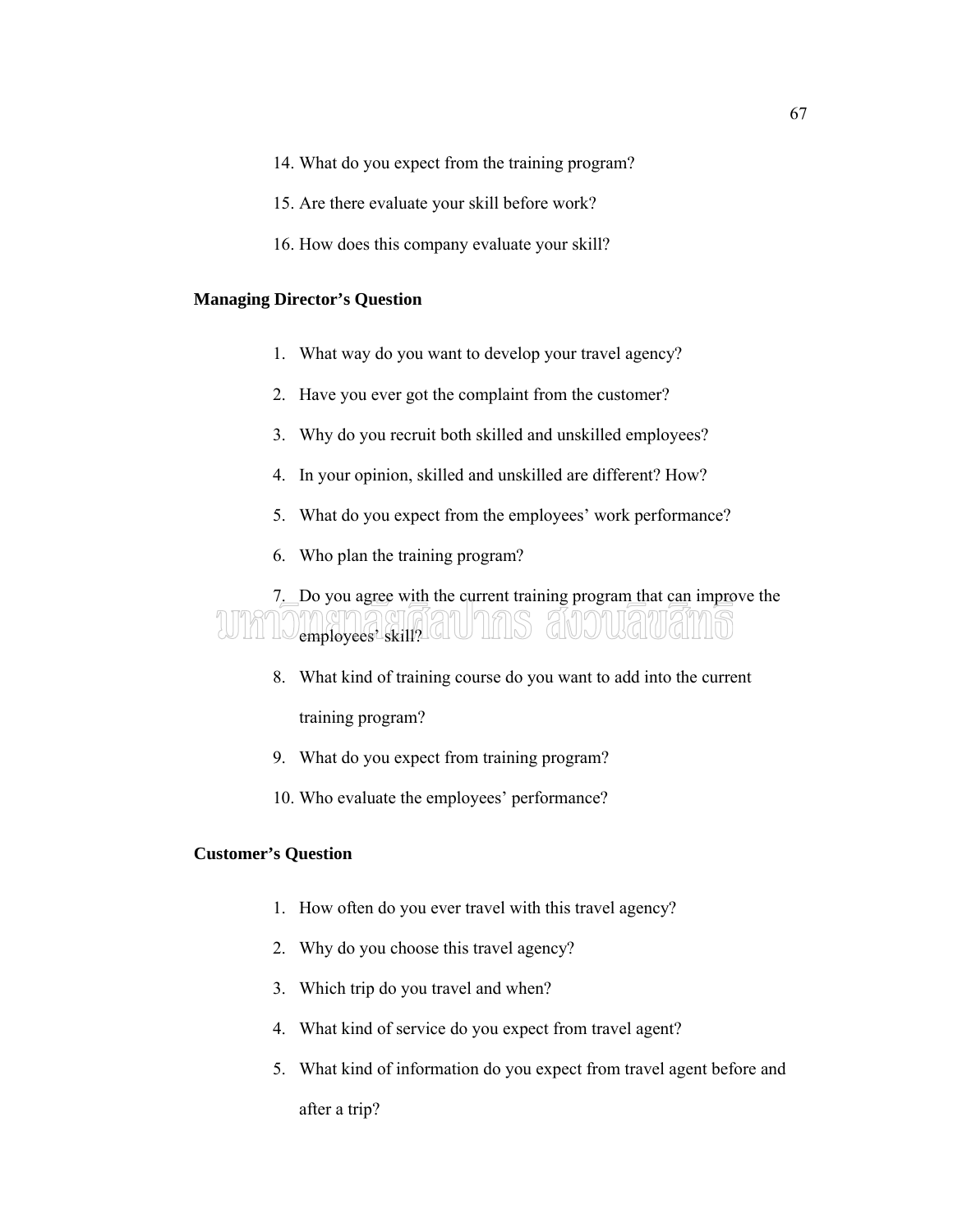- 6. Do you have any problems during contact, during travel with this travel agency?
- 7. Do you satisfy the service of this travel agency?
- 8. Do you have any suggestions to improve the service?

# บากาวิทยาลัยศึลปากร สังวนลิขสิทธิ์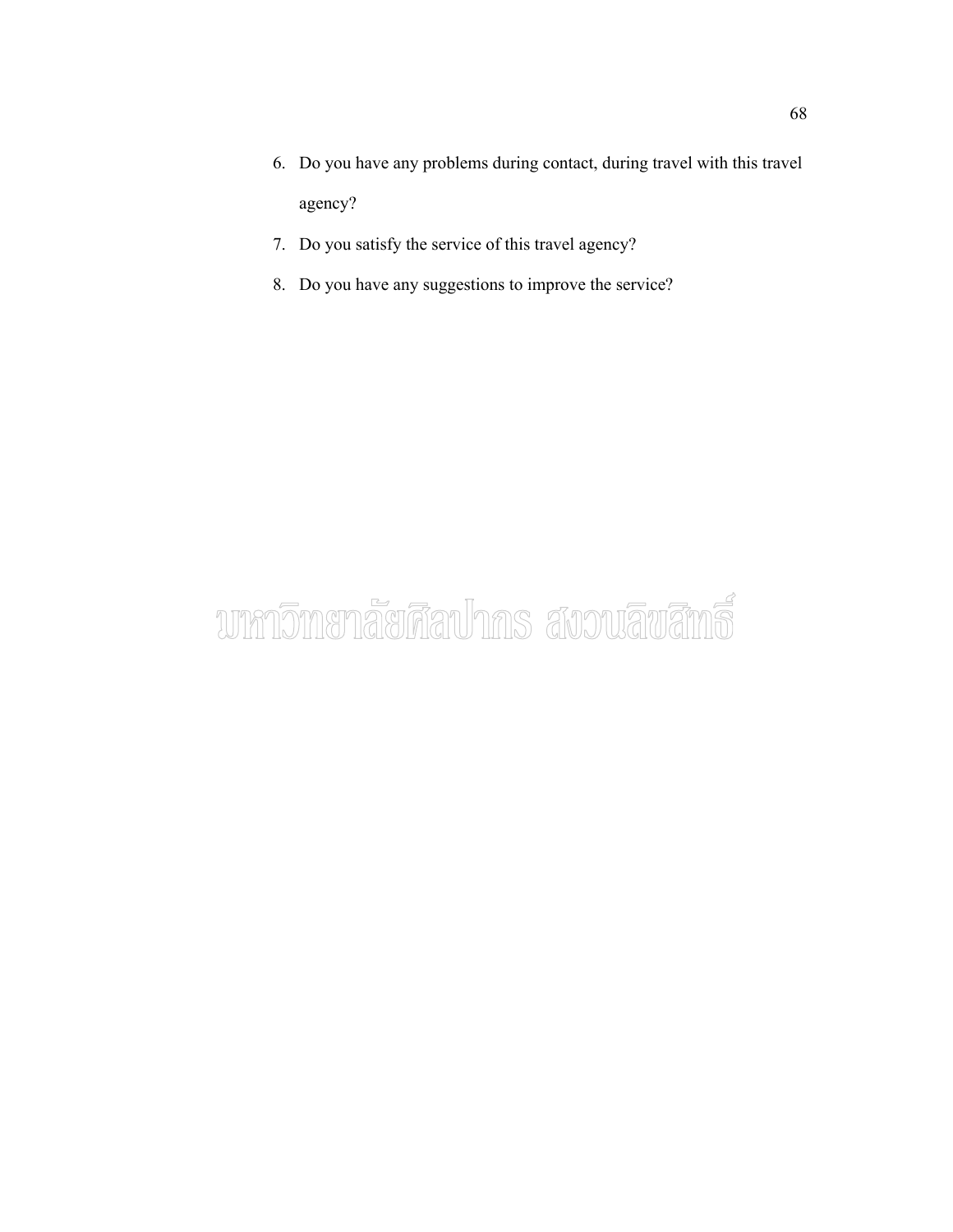#### **Appendix B**

#### **The current training program**

#### **Training Program for employee of Kangwal Holidays Co.,Ltd**

| No.              | <b>Training Course</b>             | Frequency/Year | Remark              |
|------------------|------------------------------------|----------------|---------------------|
| 1                | English Conversation for           |                | Employee can        |
|                  | Airline and Travel Agent           |                | search the training |
|                  |                                    |                | course by           |
|                  |                                    |                | themselves and      |
|                  |                                    |                | propose to HR       |
| $\overline{2}$   | English Conversation for           | 1              | Employee can        |
|                  | communication during the trip      |                | search the training |
|                  |                                    |                | course by           |
|                  |                                    |                | themselves and      |
|                  |                                    |                | propose to HR       |
| 3                | How to use the IT system in        | $\overline{2}$ | Frequency depends   |
|                  | Organization                       |                | on IT department    |
| $\overline{4}$   | Participate with the Seminar of    | $\overline{2}$ | For Sales &         |
|                  | <b>Association of Hotel</b>        |                | Marketing's         |
|                  |                                    |                | employee            |
| 5                | Participate with the Seminar of    | $\overline{2}$ | For Sales &         |
|                  | Association of Spa and             |                | Marketing's         |
|                  | Wellness                           |                | employee            |
| 6                | Developing the IT System in        | $\mathbf{1}$   | For IT's employee   |
|                  | Organization                       |                |                     |
| $\boldsymbol{7}$ | Developing Website                 | $\mathbf{1}$   | For IT's employee   |
| $\overline{8}$   | <b>Amadeus Advance Reservation</b> | $\mathbf{1}$   | For Airline Ticket  |
|                  |                                    |                | Reservation's       |
|                  |                                    |                | employee            |
| 9                | Participate the Seminar of         | $\overline{2}$ | For Airline Ticket  |
|                  | <b>Airlines</b>                    |                | Reservation's       |
|                  |                                    |                | employee            |
| 10               | Training for Tour Guide            |                | For employee that   |
|                  | License                            |                | does not have Tour  |
|                  |                                    |                | Guide License.      |

**Remark**: all of training course that each employee can search by themselves and propose to HR Department.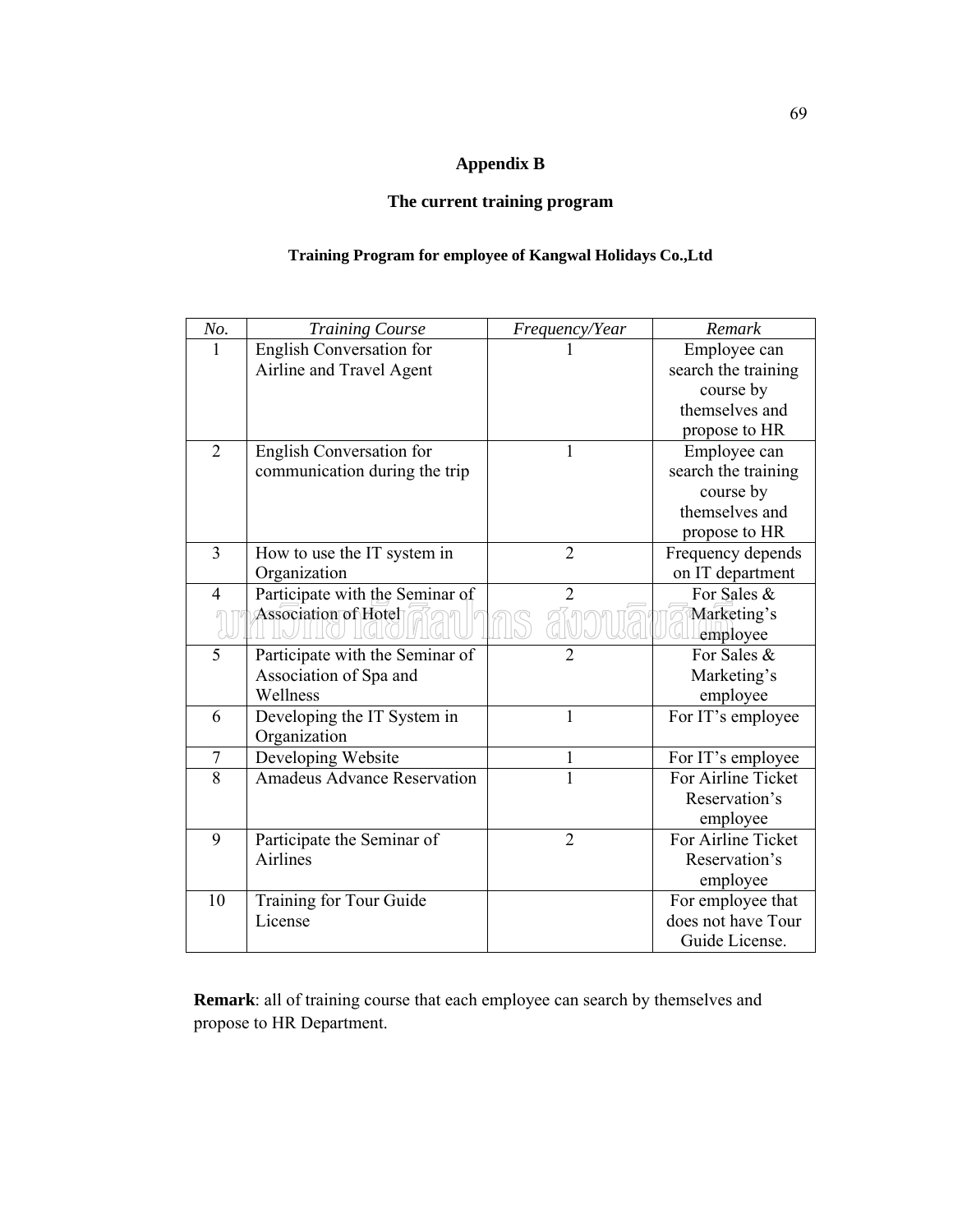### **Appendix C**

#### **Check List**

|                             | เอกสารออกกรุ๊ป |                             |            |
|-----------------------------|----------------|-----------------------------|------------|
| โปรแกรมทัวร์_               |                | เจ้าของกรุ๊ป<br>จำนวนลูกค้า |            |
| วันที่เดินทาง               |                |                             |            |
| สิ่งที่เบิก                 | จ้านวน         | หมายเหตุ                    | เตรียมแล้ว |
| NAMELIST                    |                |                             |            |
| เพิ่มPass                   |                | ×.                          |            |
| หน้าPASS COPY               |                |                             |            |
| ตม.ไทย                      |                |                             |            |
| ตม.ต่างประเทศ               |                |                             |            |
| เสมโปรแกรม                  |                |                             |            |
| <b>Arwrer</b>               |                |                             |            |
| โบว์                        |                |                             |            |
| TAXติดกระเป๋า               |                |                             |            |
| TAXเปล่า                    |                |                             |            |
| บนม                         |                |                             |            |
| แบบลอบถาม+ปากกา             |                |                             |            |
| สติกเกอร์ดิดเล่ม            |                |                             |            |
| สติกเกอร์No.                |                |                             |            |
| ใบFirm Land                 |                |                             |            |
| ป้ายบัส                     |                |                             |            |
| ป้ายรับลูกค้าAirport        |                |                             |            |
| กระเป๋ายา                   |                |                             |            |
| กระเป๋าเอกสารส่งกรุ๊ป(ดำ) - |                |                             |            |
| เลื้อสงกรุ๊ป                |                |                             |            |
| ซี่นๆ                       |                |                             |            |
| 靴                           |                |                             |            |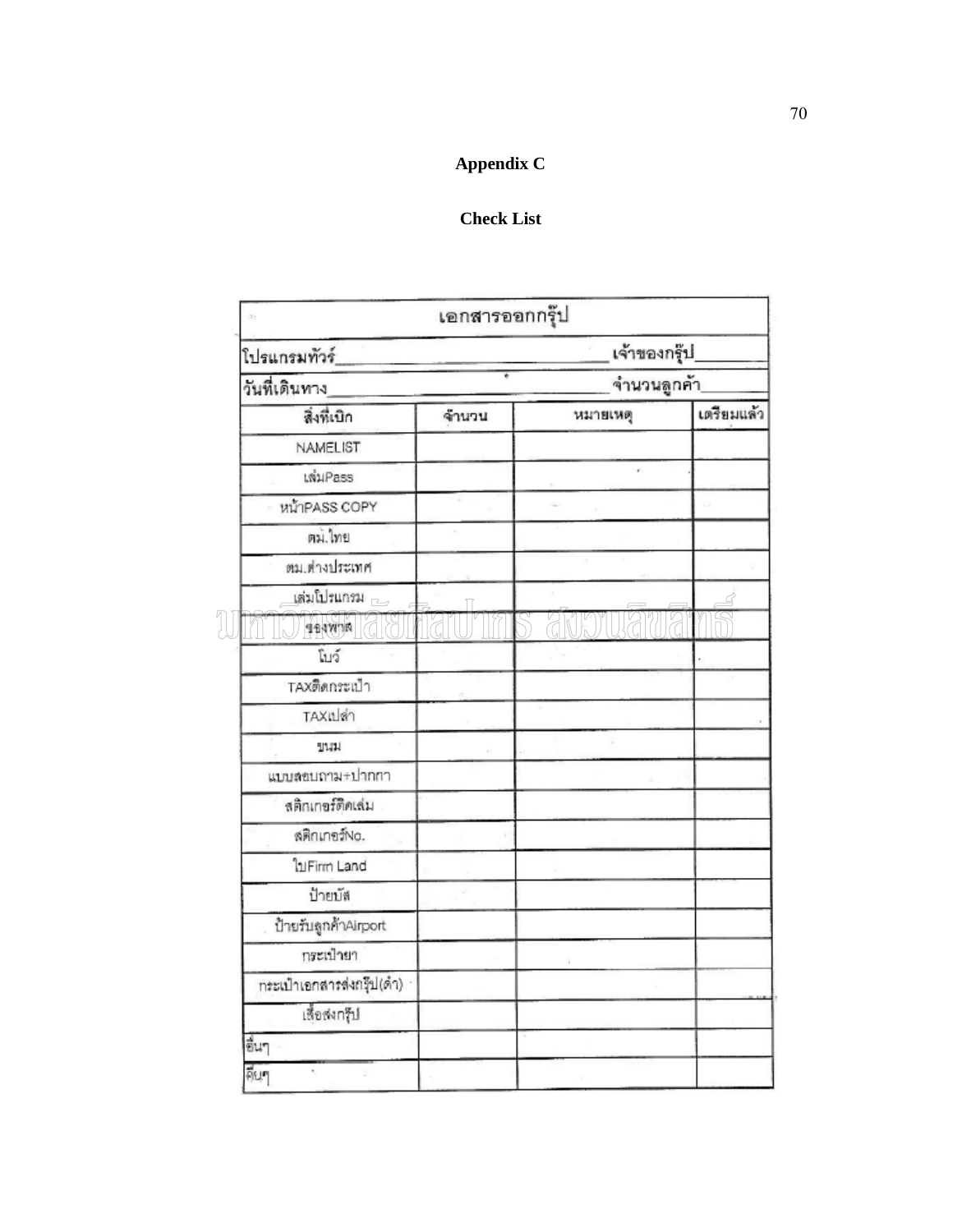#### **REFERENCES**

#### **Book and Periodical Source**

Adam, J., & LaMonthe, A. (2002). Programming roles play games with direct X.

New York: Premier Press.

Agochiya, D. (2002). Every trainer's handbook. San Francisco, CA: Jossey-Bass.

- Allan, C.(2000). "The hidden organizational costs of using non-standard employment", Personnel Review, Vol. 29, pp. 188-206.
- Ayse Bas Collins. (2007).Human Resources: a hidden advantage? International Journal of Contemporary Hospitality Management, Vol. 19 No. 1.

Becker, G. (1964). Human Capital, Columbia University Press, New York.

- Brian Becker, & Barry Gerhard. (1996). The impact of human resource management on organizational performance: process and prospects. Academy of Management Journal, Vol.39. No.4, 799-801.
- Brown, J. (2002). Training needs assessment: A must for developing an effective training program. Public Personnel Management, 31 (4), 569-578.
- Bynner, J. & Parsons, S. (1997a), Does Numeracy Matter? BSA, London.
- Bynner, J. & Parsons, S. (1997b), It doesn't get any better, BSA, London.
- Cekada, T.L. (2010). Training needs assessment. Professional Safety, 55 (3), 28-33.
- Capelin, J. (2010). Sound advice: The importance of continued training. Principal's Report, 10, 3-5.
- Cobb, J., & Bibbs, J. (1990). New competency –based on the job program for developing professional excellence in engineering. The Journal of Management Development, 4, 60-72.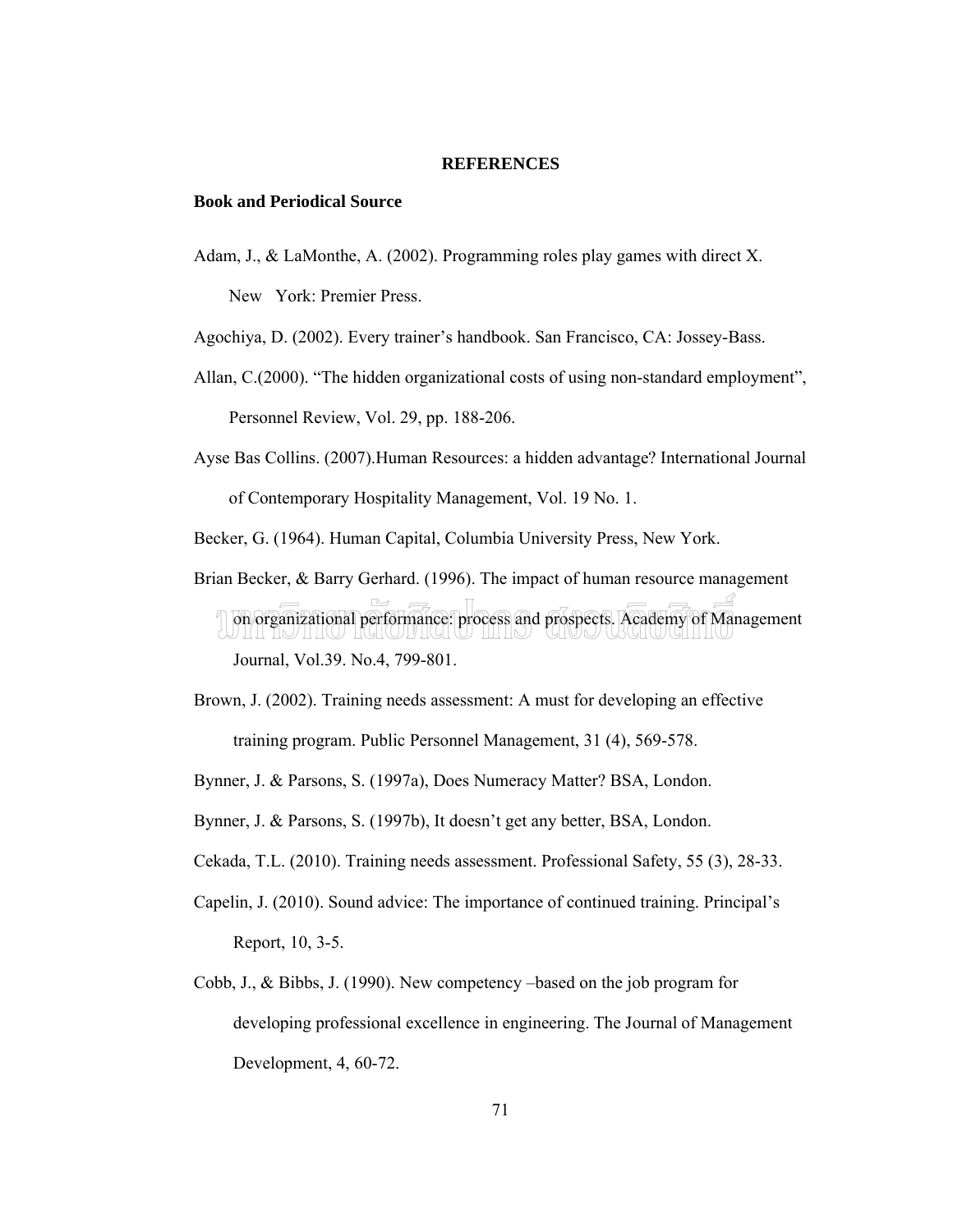- Davis-Blake, A., Broschak, J.P. & George, E. (2003). " Happy together? How using nonstandard workers affects exit, voice, and loyalty among standard employees", Academy of management Journal, Vol. 46, pp. 475-485.
- Davis-Blake, A., & Uzzi, B. (1993). "Determinants of employment externalization: a study of temporary workers and independent contractors", Administrative Science Quarterly, Vol. 38, pp. 195-233.
- Deavers, K.L. (1997), "Outsourcing: a corporate competitiveness strategy not a search for low wages", Journal of Labor Research, Vol. 18, pp.504-517.
- Ellis, K. (2002). Hot values of hot air? Training, 15, 60-64.
- Hu, Y., & Yang, X. (2010). Research on enhancing the effectiveness of staff-training in Private enterprise. I-Business, 2, 92-97.

Kirkpatrick, D. (1996). Great Ideas Revisited. Training & Development, 12, 54-59. Light, A. (2008). Creating value for the advisor. LIMRA's MarketFacts Quarterly, 27, 50-56.

- Lloyd L., Byars, & Leslie, W., Rue.(2006). Human Resources Management: New York. The McGraw-Hill Companies.
	- Longnecker, C.O., & Fink, L.S. (2005). Management training: Benefits and lost opportunities. Industrial & Commercial Training, 15, 25-30.
	- Lucier, K.H. (2008). A consultative training program: Collateral effect of a needs assessment. Communication Education, 54, 482-495.
	- Luis R. Gómez-Mejía, David B. Balkin, Robert L. Cardy. (2001). Managing Human Resources: New Jersey, Prentice-Hall.

Mark Addis. (2003). Basic skills and small business competitiveness: some conceptual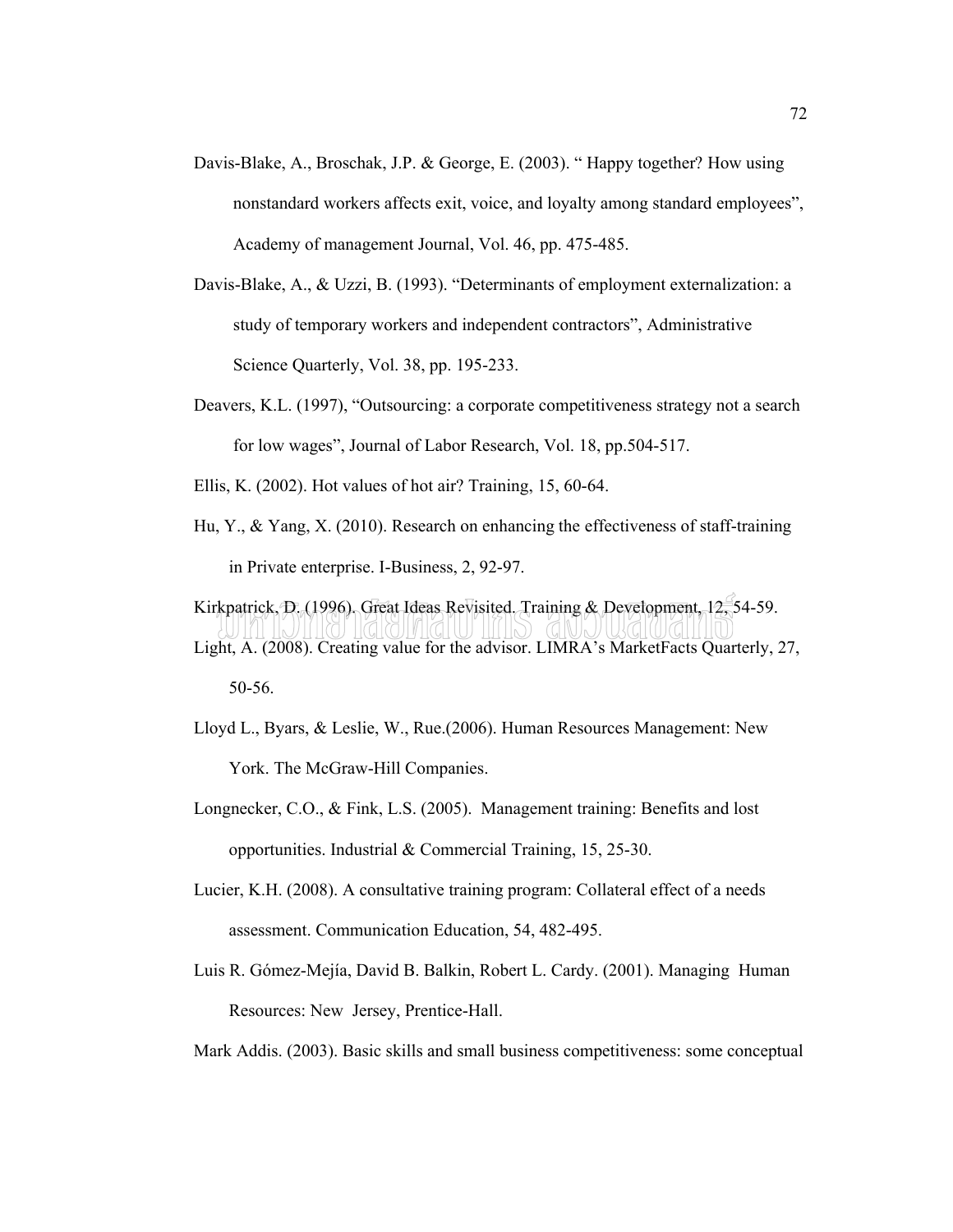considerations. Education and Training. V. 45, No. 3, pp. 152-161.

- Matusik, S.F., & Hill, C.W.L. (1998). "The utilization of contingent work, knowledge Creation, and competitive advantage", Academy of Management Review, V. 23, pp. 680-697.
- Monson, C. (2010). Training An investment in performance improvement. Franchising World, 42, 22-25.
- Nixon, B. (2010). Creating training programs that management will love Security, 47, 92-94.
- Pace, V.L., & Brannick, M.T. (2010). Improving prediction of work performance through Frame-of-reference consistency: Empirical evidence using openness to experience. International Journal of Selection and Assessment, 18, 230-243.
- Sandi Mann. (2003). "Assessing the value of your training: The Evaluation Process from training needs to the report to the Board, Leadership & Organization

Development Journal 24. No. 5/6, p.303.

- Sawyer,S.B., & Eastmond, D. V.(2005). Learning theories and the design of e-learning environment.Quarterly Review of Distance Education, 3, 77-80.
- Viale, J.D. (1997). JIT forecasting and master scheduling. New York:Crisp.
- Waters, D. (1999). 101 ways to improve business performance. London: Kogen Page Ltd.

Whitmore, P.G. (2002). How to make smart decisions about training? Atlanta,

GA:CEP Press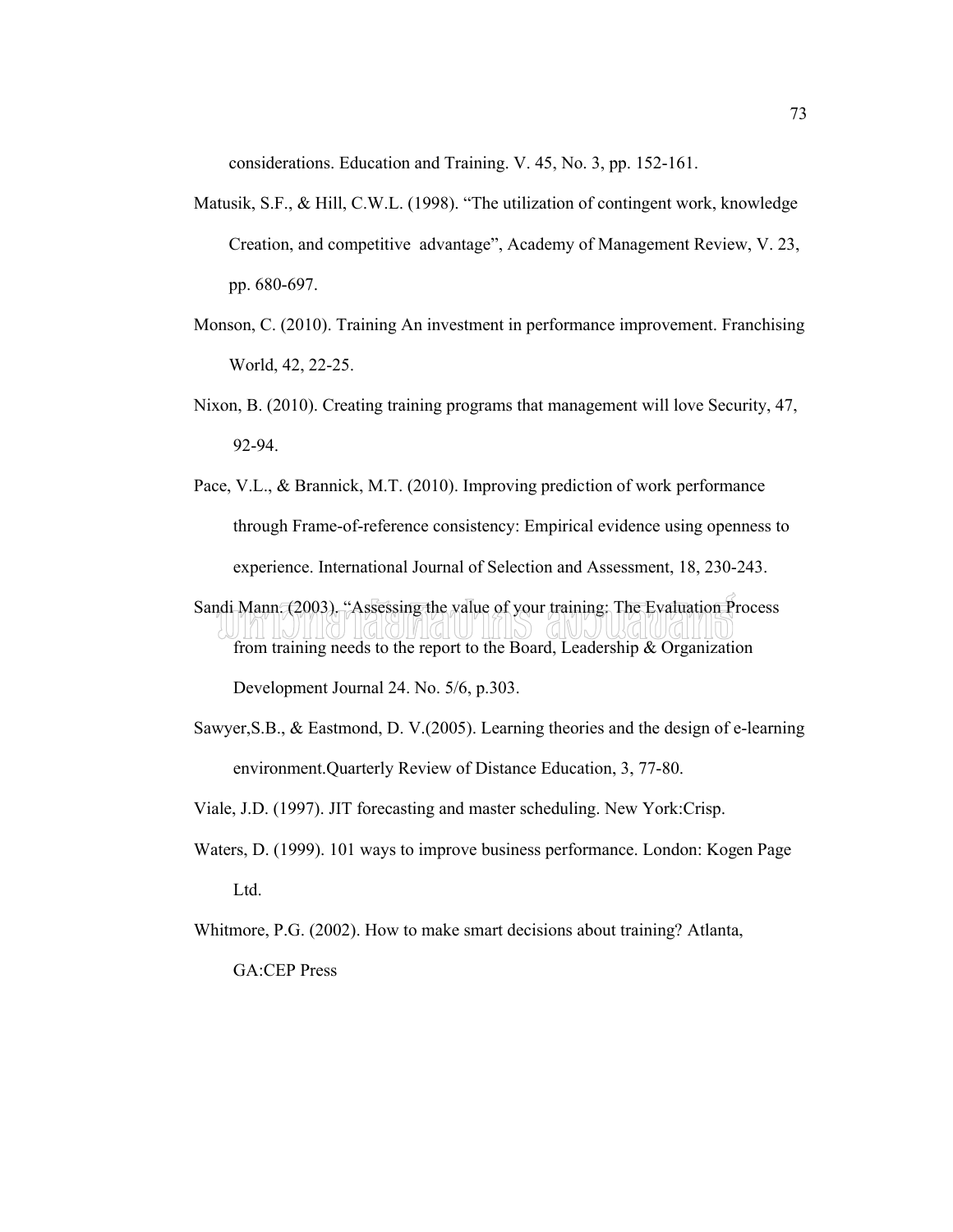#### **On-Line Source**

Human Capital Development Centre: In-House Training Course. (online) available http://www.hcd.dusit.ac.th/inhouse\_index.

Ruth Mayhew, Demand Media. (2011). 10 Reasons HR is important to an organization. (online) available http://smallbusiness.chron.com/10-reasons-hr important-organization-22424html.

Thai Website. Thailand: Tourist Arrivals from 1998 till 2011. Quaterly Data 2007-

2011. (online) available:http://www.thaiwebsites.com/tourism.asp

Tourism Authority of Thailand: Green Tourism. (online) available:

http://www.tatnews.org /TTM2011/541.asp

Tourism Authority of Thailand: Marketing "Amazing Thailand to the World". (online)

 available: http://www.tatnews.org/tat\_news/3866.asp Tourism Authority of Thailand: TAT Finalises Marketing Action Plan 2012, Targets

19 million Visitors in 2012. (online) available: http://www.tatnews.org/index.php